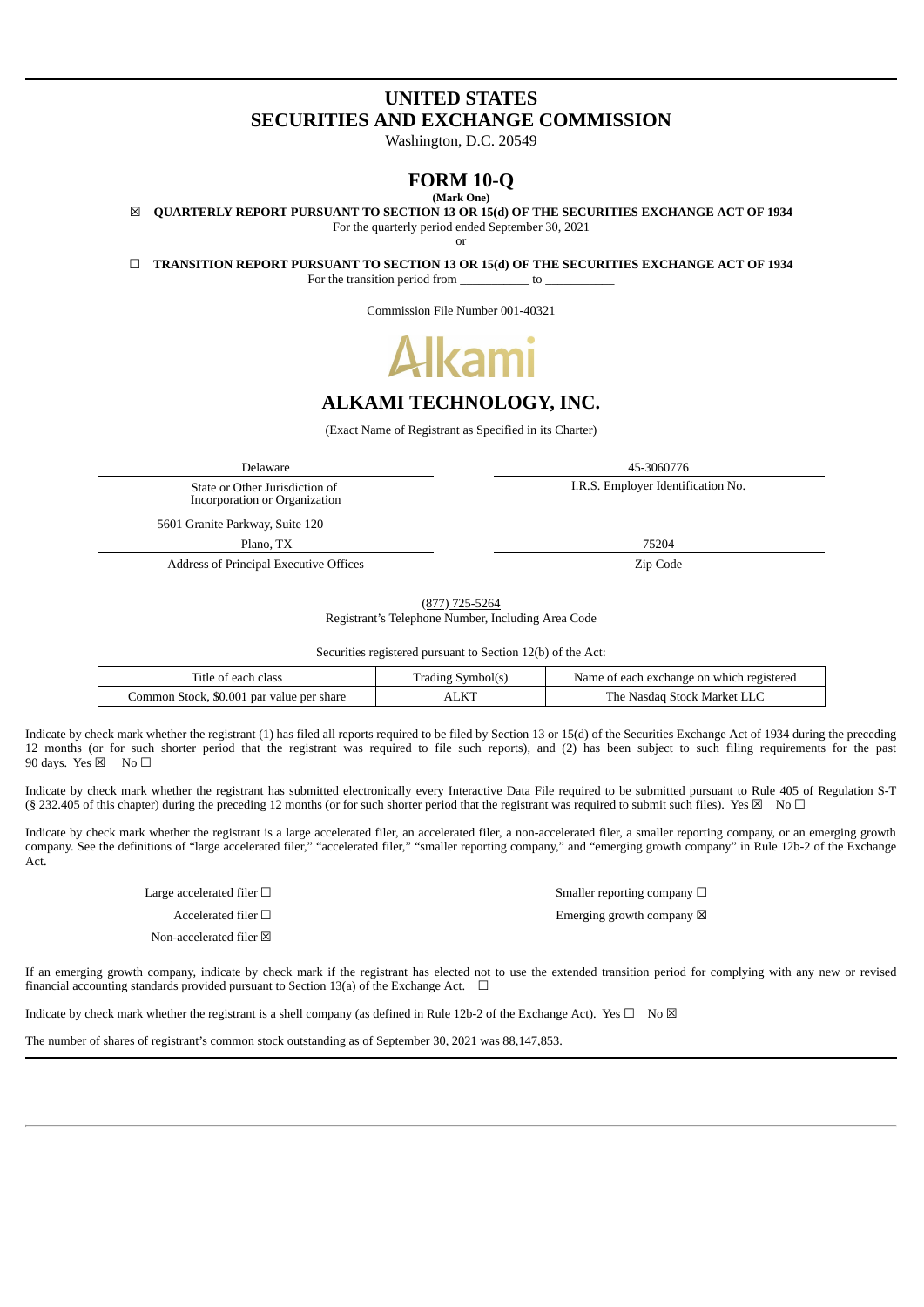# **TABLE OF CONTENTS**

# **[PART I ‑ FINANCIAL INFORMATION](#page-1-0)**

| Item 1.                            | <b>Financial Statements</b>                                                                                        |                 |
|------------------------------------|--------------------------------------------------------------------------------------------------------------------|-----------------|
|                                    | <b>Unaudited Condensed Consolidated Balance Sheets</b>                                                             |                 |
|                                    | <b>Unaudited Condensed Consolidated Statements of Operations</b>                                                   |                 |
|                                    | Unaudited Condensed Consolidated Statements of Changes in Redeemable Convertible Preferred Stock and Stockholders' |                 |
|                                    | <b>Equity (Deficit)</b>                                                                                            | 3               |
|                                    | <b>Unaudited Condensed Consolidated Statements of Cash Flows</b>                                                   |                 |
|                                    | Notes to the Unaudited Condensed Consolidated Financial Statements                                                 | 6               |
| <u>Item 2.</u>                     | Management's Discussion and Analysis of Financial Condition and Results of Operations                              | <u> 19</u>      |
| Item 3.                            | <b>Quantitative and Qualitative Disclosures About Market Risk</b>                                                  | $\overline{29}$ |
| Item 4.                            | <b>Controls and Procedures</b>                                                                                     | <u>29</u>       |
| <b>PART II - OTHER INFORMATION</b> |                                                                                                                    |                 |
| <u>Item 1.</u>                     | <b>Legal Proceedings</b>                                                                                           | 30              |
| Item 1A.                           | <b>Risk Factors</b>                                                                                                | 30              |

| цеш 1А.        | <b>RISK FACTORS</b>                                                |                 |
|----------------|--------------------------------------------------------------------|-----------------|
| <u>Item 2.</u> | <b>Unregistered Sales of Equity Securities and Use of Proceeds</b> |                 |
| <u>Item 3.</u> | <b>Defaults Upon Senior Securities</b>                             | $\overline{30}$ |
| <u>Item 4.</u> | <b>Mine Safety Disclosures</b>                                     |                 |
| <u>Item 5.</u> | <b>Other Information</b>                                           |                 |

<span id="page-1-0"></span>**[Signatures](#page-32-0)** [32](#page-32-0)

**[Item 6.](#page-31-6) [Exhibits](#page-31-6) Exhibits [31](#page-31-6)**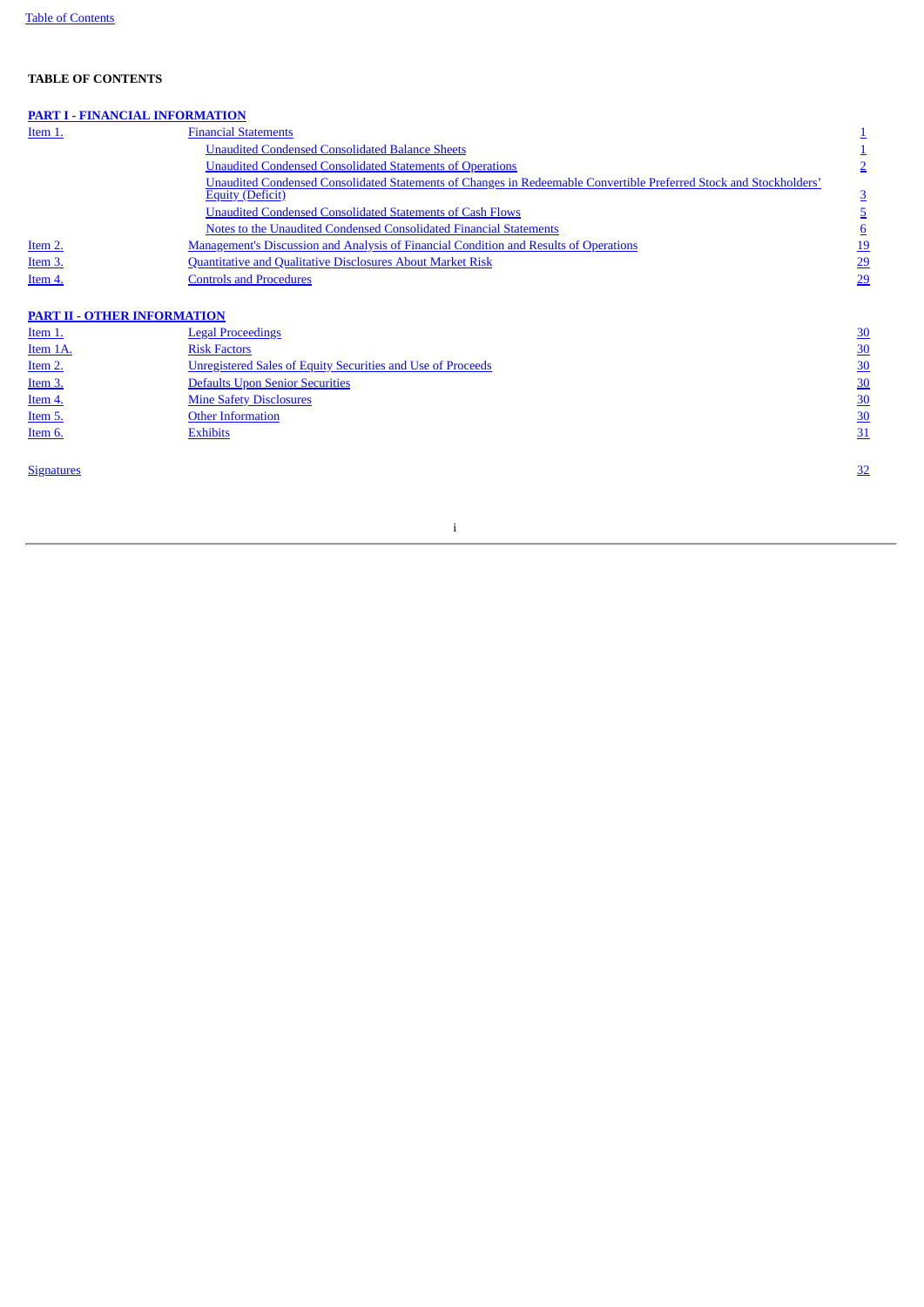# **PART I - FINANCIAL INFORMATION**

# <span id="page-2-1"></span><span id="page-2-0"></span>**Item 1. Financial Statements**

# **ALKAMI TECHNOLOGY, INC.** C**ONDENSED CONSOLIDATED BALANCE SHEETS (In thousands, except share and per share data) (UNAUDITED)**

|                                                                                                                                                                                                            | September 30,<br>2021 |            |    | December 31,<br>2020 |  |  |  |
|------------------------------------------------------------------------------------------------------------------------------------------------------------------------------------------------------------|-----------------------|------------|----|----------------------|--|--|--|
| <b>Assets</b>                                                                                                                                                                                              |                       |            |    |                      |  |  |  |
| Current assets                                                                                                                                                                                             |                       |            |    |                      |  |  |  |
| Cash and cash equivalents                                                                                                                                                                                  | \$                    | 314,402    | \$ | 166,790              |  |  |  |
| Accounts receivable, net                                                                                                                                                                                   |                       | 20,281     |    | 14,103               |  |  |  |
| Deferred implementation costs, current                                                                                                                                                                     |                       | 5,736      |    | 4,745                |  |  |  |
| Prepaid expenses and other current assets                                                                                                                                                                  |                       | 10,399     |    | 7,598                |  |  |  |
| Total current assets                                                                                                                                                                                       |                       | 350,818    |    | 193,236              |  |  |  |
| Property and equipment, net                                                                                                                                                                                |                       | 10,891     |    | 10,461               |  |  |  |
| Deferred implementation costs, net of current portion                                                                                                                                                      |                       | 15,478     |    | 14,858               |  |  |  |
| Intangibles, net                                                                                                                                                                                           |                       | 11,309     |    | 8,266                |  |  |  |
| Goodwill                                                                                                                                                                                                   |                       | 48,391     |    | 16,218               |  |  |  |
| Other assets                                                                                                                                                                                               |                       | 4,905      |    | 6,127                |  |  |  |
| <b>Total assets</b>                                                                                                                                                                                        | \$                    | 441,792    | \$ | 249,166              |  |  |  |
| Liabilities, Redeemable Convertible Preferred Stock and Stockholders' Equity (Deficit)                                                                                                                     |                       |            |    |                      |  |  |  |
| <b>Current liabilities</b>                                                                                                                                                                                 |                       |            |    |                      |  |  |  |
| Current portion of long-term debt                                                                                                                                                                          | \$                    | 1,250      | \$ | 313                  |  |  |  |
| Accounts payable                                                                                                                                                                                           |                       | 2,538      |    | 360                  |  |  |  |
| <b>Accrued liabilities</b>                                                                                                                                                                                 |                       | 24,732     |    | 13,099               |  |  |  |
| Deferred rent and tenant allowance, current                                                                                                                                                                |                       | 691        |    | 596                  |  |  |  |
| Deferred revenues, current portion                                                                                                                                                                         |                       | 6,893      |    | 6,116                |  |  |  |
| <b>Total current liabilities</b>                                                                                                                                                                           |                       | 36,104     |    | 20,484               |  |  |  |
| Long-term debt, net                                                                                                                                                                                        |                       | 23,668     |    | 24,566               |  |  |  |
| Warrant liability                                                                                                                                                                                          |                       |            |    | 2,692                |  |  |  |
| Deferred revenues, net of current portion                                                                                                                                                                  |                       | 13,234     |    | 14,424               |  |  |  |
| Deferred rent and tenant allowance, net of current portion                                                                                                                                                 |                       | 5,375      |    | 5,867                |  |  |  |
| Other non-current liabilities                                                                                                                                                                              |                       | 17,893     |    | 1,393                |  |  |  |
| <b>Total liabilities</b>                                                                                                                                                                                   |                       | 96,274     |    | 69,426               |  |  |  |
| Commitments and contingencies (Note 13)                                                                                                                                                                    |                       |            |    |                      |  |  |  |
| Redeemable Convertible Preferred Stock                                                                                                                                                                     |                       |            |    |                      |  |  |  |
| Redeemable convertible preferred stock, \$0.001 par, 0 and 72,799,602 shares authorized and 0 and 72,225,916 shares issued<br>and outstanding as of September 30, 2021 and December 31, 2020, respectively |                       |            |    | 443,263              |  |  |  |
| Stockholders' Equity (Deficit)                                                                                                                                                                             |                       |            |    |                      |  |  |  |
| Preferred stock, \$0.001 par, 10,000,000 and 0 shares authorized and 0 shares issued and outstanding as of September 30, 2021<br>and December 31, 2020, respectively                                       |                       |            |    |                      |  |  |  |
| Common stock, \$0.001 par, 500,000,000 and 101,671,156 shares authorized and 88,147,853 and 4,909,529 shares issued and<br>outstanding as of September 30, 2021 and December 31, 2020, respectively        |                       | 88         |    | 5                    |  |  |  |
| Additional paid-in capital                                                                                                                                                                                 |                       | 645,934    |    |                      |  |  |  |
| <b>Accumulated deficit</b>                                                                                                                                                                                 |                       | (300, 504) |    | (263, 528)           |  |  |  |
| Total stockholders' equity (deficit)                                                                                                                                                                       |                       | 345,518    |    | (263, 523)           |  |  |  |
| Total liabilities, redeemable convertible preferred stock and stockholders' equity (deficit)                                                                                                               | \$                    | 441,792    | \$ | 249,166              |  |  |  |

<span id="page-2-2"></span>The above financial statements should be read in conjunction with the Notes to the Unaudited Condensed Consolidated Financial Statements.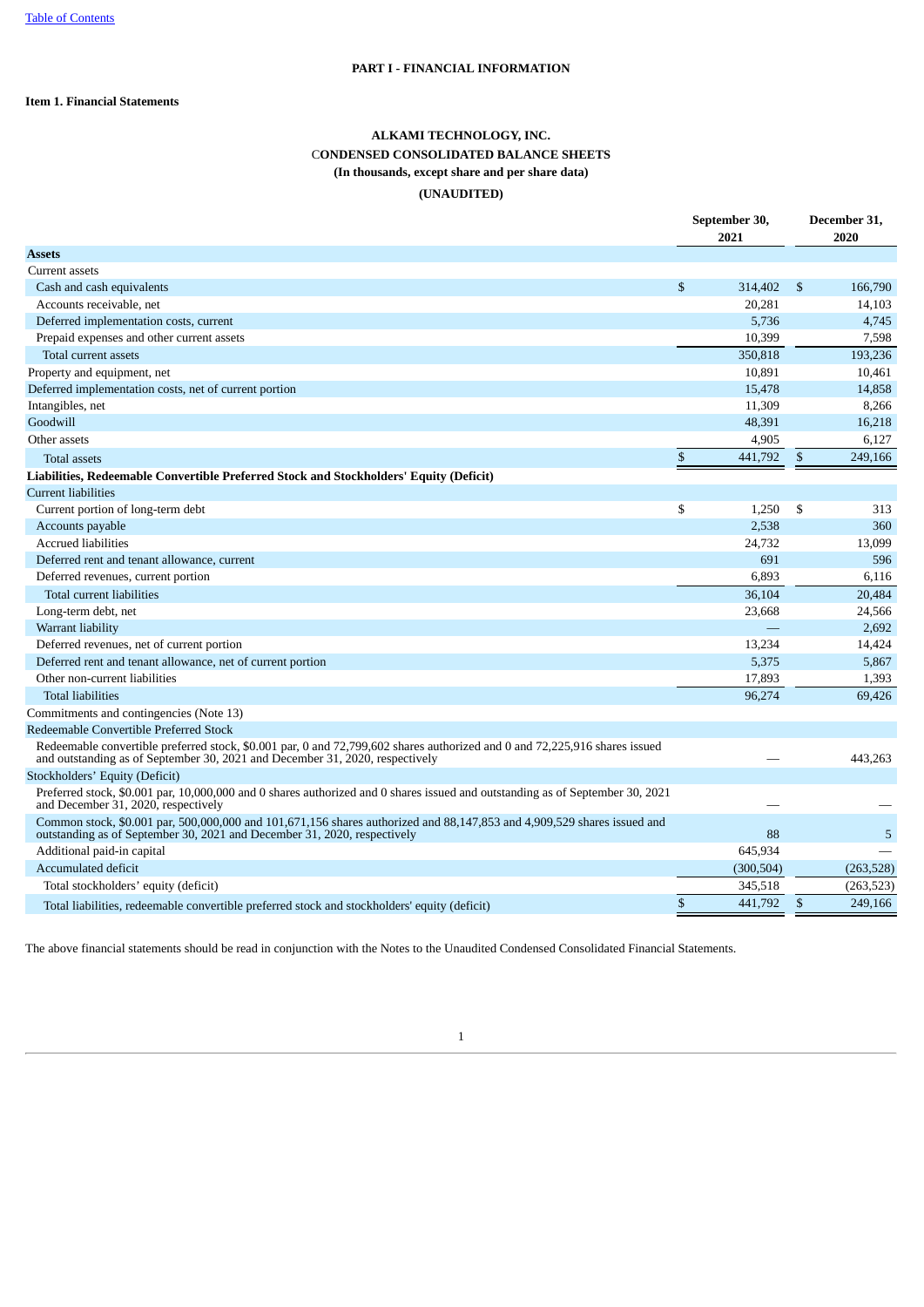# **ALKAMI TECHNOLOGY, INC. CONDENSED CONSOLIDATED STATEMENTS OF OPERATIONS (In thousands, except share and per share data)**

# **(UNAUDITED)**

|                                                                                      |              | Three months ended September 30, |                |             |              | <b>Nine months ended September</b><br>30. |                |           |
|--------------------------------------------------------------------------------------|--------------|----------------------------------|----------------|-------------|--------------|-------------------------------------------|----------------|-----------|
|                                                                                      |              | 2021                             |                | 2020        |              | 2021                                      |                | 2020      |
| Revenues                                                                             | $\mathbb{S}$ | 39,761                           | $\mathfrak{F}$ | 28,941      | $\mathbb{S}$ | 109,724                                   | $\mathfrak{S}$ | 78,817    |
| Cost of revenues                                                                     |              | 17,387                           |                | 13,776      |              | 49,064                                    |                | 38,914    |
| Gross profit                                                                         |              | 22,374                           |                | 15,165      |              | 60,660                                    |                | 39,903    |
| Operating expenses:                                                                  |              |                                  |                |             |              |                                           |                |           |
| Research and development                                                             |              | 12,877                           |                | 9,898       |              | 35,897                                    |                | 29,367    |
| Sales and marketing                                                                  |              | 7,309                            |                | 3,998       |              | 18,132                                    |                | 12,548    |
| General and administrative                                                           |              | 13,330                           |                | 7,859       |              | 36,525                                    |                | 21,868    |
| Total operating expenses                                                             |              | 33,516                           |                | 21,755      |              | 90,554                                    |                | 63,783    |
| Loss from operations                                                                 |              | (11, 142)                        |                | (6,590)     |              | (29, 894)                                 |                | (23, 880) |
| Non-operating income (expense):                                                      |              |                                  |                |             |              |                                           |                |           |
| Interest income                                                                      |              | 223                              |                | 8           |              | 364                                       |                | 46        |
| Interest expense                                                                     |              | (300)                            |                | (22)        |              | (908)                                     |                | (225)     |
| Loss on financial instruments                                                        |              |                                  |                | (14,743)    |              | (3,035)                                   |                | (14, 810) |
| Loss before income taxes                                                             |              | (11,219)                         |                | (21, 347)   |              | (33, 473)                                 |                | (38, 869) |
| Provision for income taxes                                                           |              |                                  |                |             |              |                                           |                |           |
| Net loss                                                                             | \$           | (11,219)                         | \$             | (21, 347)   | \$           | (33, 473)                                 | \$             | (38, 869) |
| Less: cumulative dividends and adjustments to redeemable convertible preferred stock |              |                                  |                | (4, 459)    |              | (277)                                     |                | (5,013)   |
| Net loss attributable to common stockholders:                                        | \$           | (11,219)                         | \$             | (25,806)    | \$           | (33,750)                                  | \$             | (43, 882) |
| Net loss per share attributable to common stockholders:                              |              |                                  |                |             |              |                                           |                |           |
| Basic and diluted                                                                    | \$           | $(0.13)$ \$                      |                | $(5.34)$ \$ |              | $(0.60)$ \$                               |                | (9.38)    |
| Weighted average number of shares of common stock outstanding:                       |              |                                  |                |             |              |                                           |                |           |
| Basic and diluted                                                                    |              | 87,641,416                       |                | 4,833,079   |              | 56,320,288                                |                | 4,679,933 |

<span id="page-3-0"></span>The above financial statements should be read in conjunction with the Notes to the Unaudited Condensed Consolidated Financial Statements.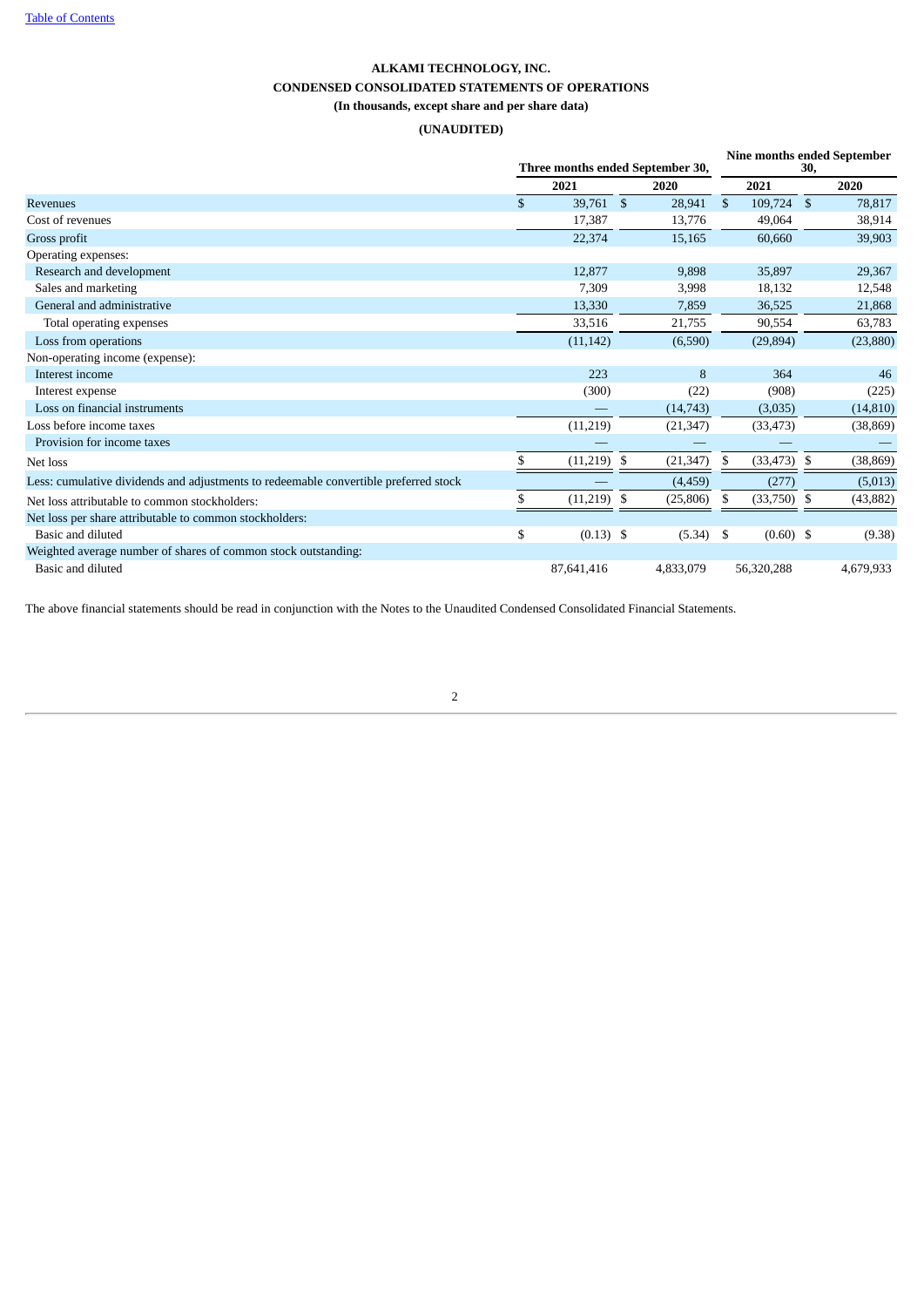# **ALKAMI TECHNOLOGY, INC. CONDENSED CONSOLIDATED STATEMENTS OF CHANGES IN REDEEMABLE CONVERTIBLE PREFERRED STOCK AND STOCKHOLDERS' EQUITY (DEFICIT) (In thousands, except share data) (UNAUDITED)**

|                                |                        | Three months ended September 30, 2021 |               |        |  |                       |             |                 |                     |  |  |  |  |  |  |
|--------------------------------|------------------------|---------------------------------------|---------------|--------|--|-----------------------|-------------|-----------------|---------------------|--|--|--|--|--|--|
|                                | <b>Preferred Stock</b> | Redeemable Convertible                | Common Stock  |        |  | Additional<br>Paid-in | Accumulated |                 | Total Stockholders' |  |  |  |  |  |  |
|                                | Shares                 | Amount                                | <b>Shares</b> | Amount |  | Capital               | Deficit     |                 | Equity (Deficit)    |  |  |  |  |  |  |
| Balance June 30, 2021          |                        |                                       | 87,186,730    | 87     |  | 640,457               | (289, 285)  | 351,259<br>- \$ |                     |  |  |  |  |  |  |
|                                |                        |                                       |               |        |  |                       |             |                 |                     |  |  |  |  |  |  |
| Stock-based compensation       |                        | —                                     |               |        |  | 3,352                 |             |                 | 3,352               |  |  |  |  |  |  |
| <b>Exercised stock options</b> |                        | __                                    | 749.800       |        |  | 1,480                 |             |                 | 1,481               |  |  |  |  |  |  |
| <b>Exercised</b> warrants      |                        |                                       | 211,323       |        |  | 645                   |             |                 | 645                 |  |  |  |  |  |  |
| Net loss                       |                        |                                       |               |        |  |                       | (11,219)    |                 | (11,219)            |  |  |  |  |  |  |
| Balance September 30, 2021     |                        | _                                     | 88,147,853    | 88     |  | 645,934               | (300, 504)  |                 | 345,518             |  |  |  |  |  |  |

|                                                                                   |               | Three months ended September 30, 2020            |         |               |              |        |                          |  |                |  |                     |  |  |  |  |
|-----------------------------------------------------------------------------------|---------------|--------------------------------------------------|---------|---------------|--------------|--------|--------------------------|--|----------------|--|---------------------|--|--|--|--|
|                                                                                   |               | Redeemable Convertible<br><b>Preferred Stock</b> |         |               | Common Stock |        |                          |  | Accumulated    |  | Total Stockholders' |  |  |  |  |
|                                                                                   | <b>Shares</b> |                                                  | Amount  | <b>Shares</b> |              | Amount | Capital                  |  | Deficit        |  | Equity (Deficit)    |  |  |  |  |
| Balance June 30, 2020                                                             | 57,220,137    | \$.                                              | 249,535 | 4,651,174     | - \$         | 5      | $\overline{\phantom{0}}$ |  | $(213,356)$ \$ |  | (213, 351)          |  |  |  |  |
| Issuance of redeemable convertible<br>preferred stock, net of issuance costs      | 15,005,779    |                                                  | 188,992 |               |              |        |                          |  |                |  |                     |  |  |  |  |
| Stock-based compensation                                                          |               |                                                  |         |               |              |        | 439                      |  |                |  | 439                 |  |  |  |  |
| <b>Exercised stock options</b>                                                    |               |                                                  | ---     | 341.121       |              |        | 143                      |  |                |  | 143                 |  |  |  |  |
| Cumulative dividends and adjustments to<br>redeemable convertible preferred stock |               |                                                  | 4,459   |               |              |        | (582)                    |  | (3,877)        |  | (4,459)             |  |  |  |  |
| Net loss                                                                          |               |                                                  |         |               |              |        |                          |  | (21, 347)      |  | (21, 347)           |  |  |  |  |
| Balance September 30, 2020                                                        | 72,225,916    |                                                  | 442,986 | 4,992,295     |              | 5      | \$<br>—                  |  | (238, 580)     |  | (238, 575)          |  |  |  |  |

The above financial statements should be read in conjunction with the Notes to the Unaudited Condensed Consolidated Financial Statements.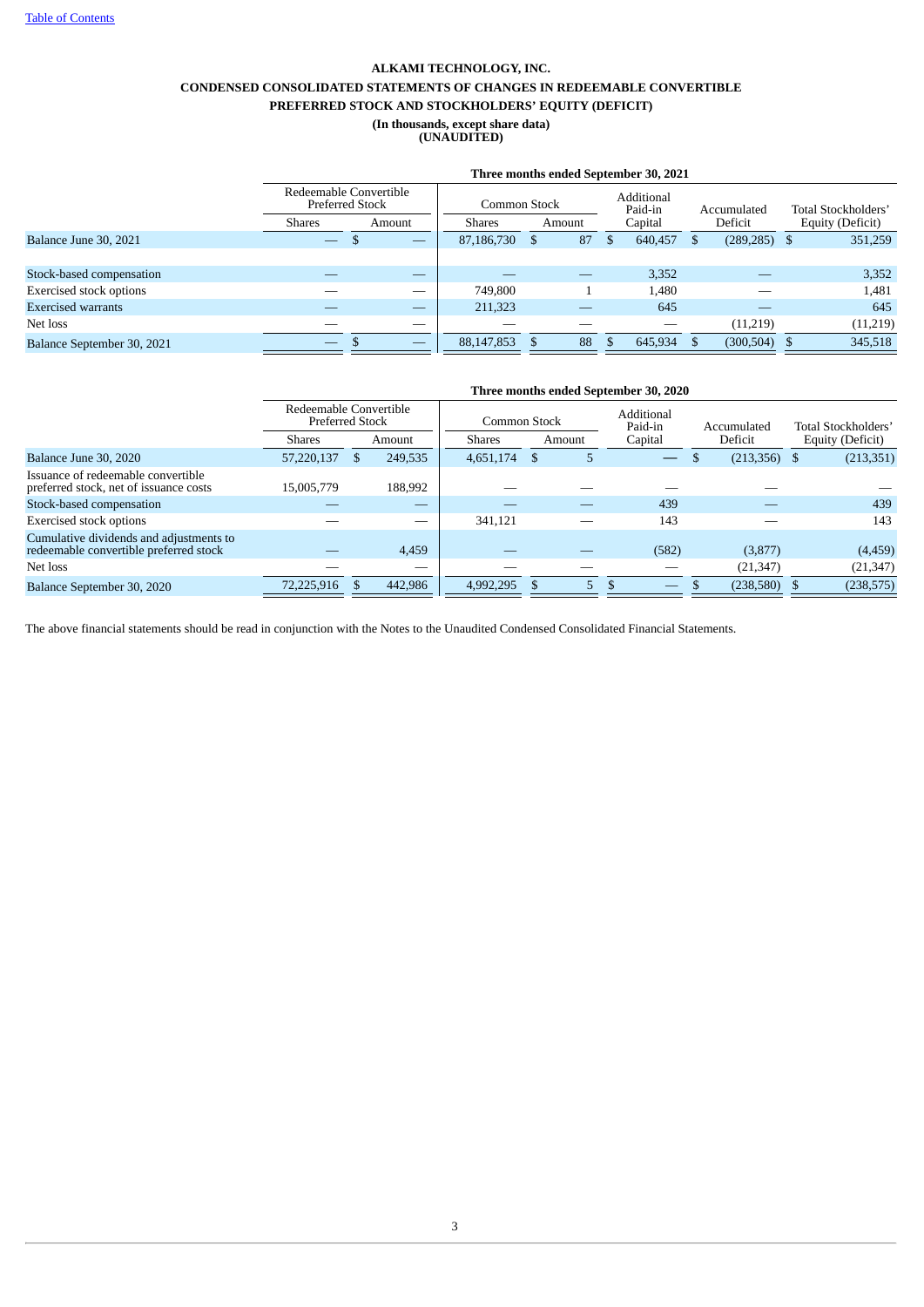# **ALKAMI TECHNOLOGY, INC. CONDENSED CONSOLIDATED STATEMENTS OF CHANGES IN REDEEMABLE CONVERTIBLE PREFERRED STOCK AND STOCKHOLDERS' EQUITY (DEFICIT)**

# **(In thousands, except share data)**

**(UNAUDITED)**

|                                                                                                                              |                                                  |    |            |                     |              |                | Nine months ended September 30, 2021 |                      |                     |                  |
|------------------------------------------------------------------------------------------------------------------------------|--------------------------------------------------|----|------------|---------------------|--------------|----------------|--------------------------------------|----------------------|---------------------|------------------|
|                                                                                                                              | Redeemable Convertible<br><b>Preferred Stock</b> |    |            | <b>Common Stock</b> |              | Additional     | Accumulated                          |                      | Total Stockholders' |                  |
|                                                                                                                              | <b>Shares</b>                                    |    | Amount     | <b>Shares</b>       |              | Amount         | Paid-in Capital                      | Deficit              |                     | Equity (Deficit) |
| Balance December 31, 2020                                                                                                    | 72,225,916                                       | S. | 443,263    | 4,909,529           | $\mathbf{s}$ | 5              | $\mathbf{s}$                         | \$<br>$(263,528)$ \$ |                     | (263, 523)       |
| Stock-based compensation                                                                                                     |                                                  |    |            |                     |              |                | 7,793                                |                      |                     | 7,793            |
| <b>Exercised stock options</b>                                                                                               |                                                  |    |            | 4,120,002           |              | $\overline{4}$ | 6,413                                |                      |                     | 6,417            |
| <b>Exercised</b> warrants                                                                                                    |                                                  |    |            | 211,323             |              |                | 645                                  |                      |                     | 645              |
| Payment of Series B Dividend upon<br>initial public offering                                                                 |                                                  |    | (4,969)    |                     |              |                |                                      |                      |                     |                  |
| Cumulative dividends and<br>adjustments to redeemable<br>convertible preferred stock                                         |                                                  |    | 277        |                     |              |                | (277)                                |                      |                     | (277)            |
| Issuance of common stock upon<br>initial public offering, net of<br>underwriting discounts and<br>commissions                |                                                  |    |            | 6,900,000           |              | 7              | 192,803                              |                      |                     | 192,810          |
| Conversion of redeemable<br>convertible preferred stock to<br>common stock upon initial public<br>offering                   | (72, 225, 916)                                   |    | (438, 571) | 72,225,916          |              | 72             | 438,498                              |                      |                     | 438,570          |
| Conversion of redeemable<br>convertible preferred stock warrants<br>to common stock warrants upon<br>initial public offering |                                                  |    |            |                     |              |                | 5,727                                |                      |                     | 5,727            |
| Costs in connection with initial<br>public offering                                                                          |                                                  |    |            |                     |              |                | (5,674)                              |                      |                     | (5,674)          |
| Repurchase of common stock                                                                                                   |                                                  |    |            | (218,917)           |              |                | 6                                    | (3,503)              |                     | (3,497)          |
| Net loss                                                                                                                     |                                                  |    |            |                     |              |                |                                      | (33, 473)            |                     | (33, 473)        |
| Balance September 30, 2021                                                                                                   |                                                  | \$ | ۰          | 88,147,853          | \$           | 88             | 645,934<br>\$                        | \$<br>(300, 504)     | \$                  | 345,518          |

|                                                                              |                                                  | Nine months ended September 30, 2020 |         |               |  |            |                 |             |            |                     |                  |  |  |  |  |
|------------------------------------------------------------------------------|--------------------------------------------------|--------------------------------------|---------|---------------|--|------------|-----------------|-------------|------------|---------------------|------------------|--|--|--|--|
|                                                                              | Redeemable Convertible<br><b>Preferred Stock</b> |                                      |         | Common Stock  |  | Additional |                 | Accumulated |            | Total Stockholders' |                  |  |  |  |  |
|                                                                              | Shares                                           |                                      | Amount  | <b>Shares</b> |  | Amount     | Paid-in Capital |             | Deficit    |                     | Equity (Deficit) |  |  |  |  |
| Balance December 31, 2019                                                    | 54,290,383                                       |                                      | 210,033 | 4,537,955     |  | 5.         | 335<br>\$       |             | (195,730)  |                     | (195, 390)       |  |  |  |  |
| Issuance of redeemable convertible<br>preferred stock, net of issuance costs | 17,935,533                                       |                                      | 227,940 |               |  |            |                 |             |            |                     |                  |  |  |  |  |
| Stock-based compensation                                                     |                                                  |                                      | –       |               |  |            | 1,348           |             |            |                     | 1,348            |  |  |  |  |
| Preferred Series E Tranche Liability                                         |                                                  |                                      | –       |               |  |            | (892)           |             |            |                     | (892)            |  |  |  |  |
| <b>Exercised stock options</b>                                               |                                                  |                                      |         | 454,340       |  |            | 241             |             |            |                     | 241              |  |  |  |  |
| Cumulative dividends and<br>adjustments to redeemable                        |                                                  |                                      |         |               |  |            |                 |             |            |                     |                  |  |  |  |  |
| convertible preferred stock                                                  |                                                  |                                      | 5,013   |               |  |            | (1,032)         |             | (3,981)    |                     | (5,013)          |  |  |  |  |
| Net loss                                                                     |                                                  |                                      | _       |               |  |            |                 |             | (38, 869)  |                     | (38, 869)        |  |  |  |  |
| Balance September 30, 2020                                                   | 72,225,916                                       |                                      | 442,986 | 4,992,295     |  | 5          |                 |             | (238, 580) |                     | (238, 575)       |  |  |  |  |

<span id="page-5-0"></span>The above financial statements should be read in conjunction with the Notes to the Unaudited Condensed Consolidated Financial Statements.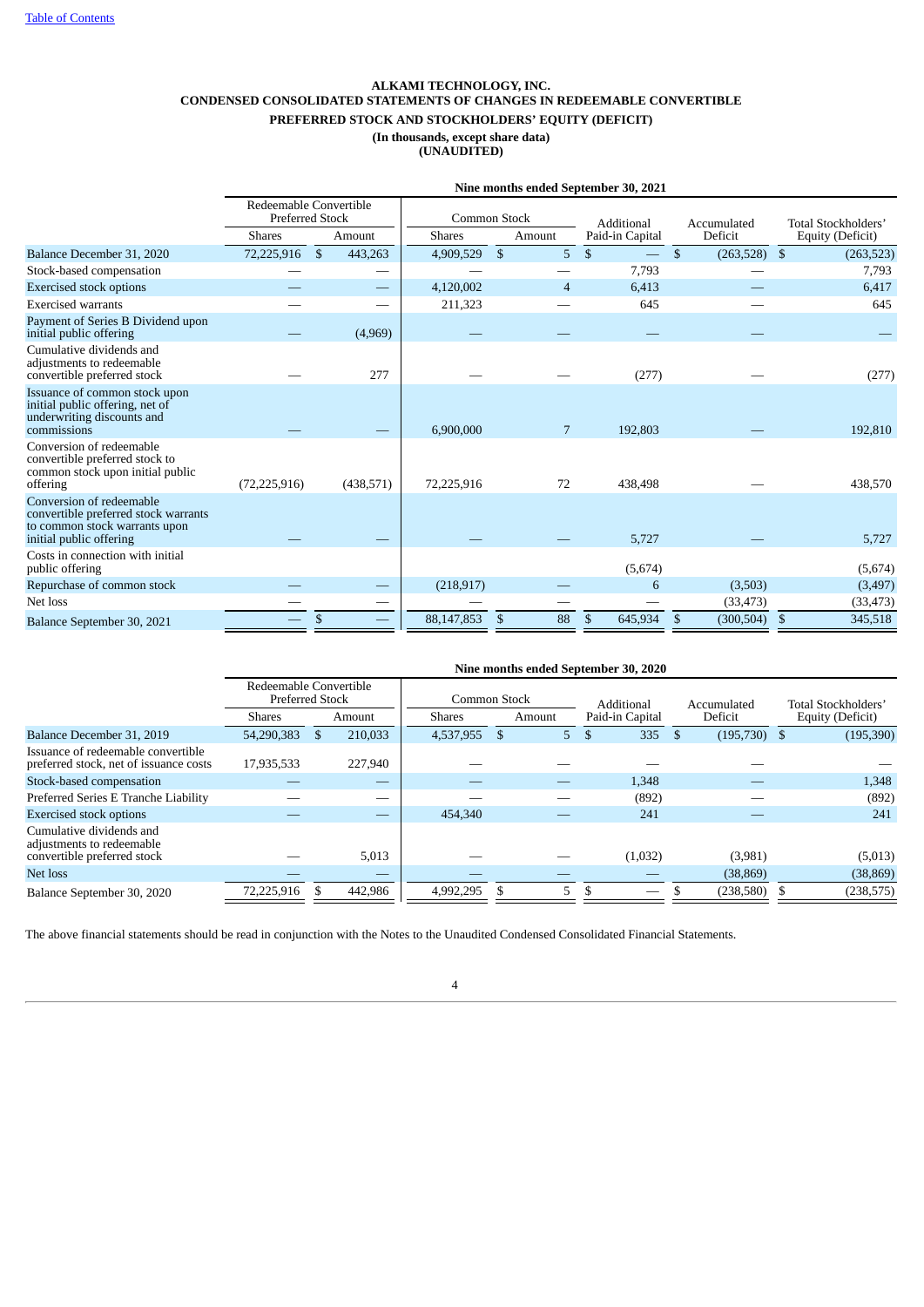# **ALKAMI TECHNOLOGY, INC. CONDENSED CONSOLIDATED STATEMENTS OF CASH FLOWS (In thousands) (UNAUDITED)**

| 2021<br>2020<br><b>Cash flows from operating activities:</b><br>Net loss<br>\$<br>(33, 473)<br>(38, 869)<br>Adjustments to reconcile net loss to net cash used in operating activities:<br>Depreciation and amortization expense<br>2,384<br>1,970<br>Stock-based compensation expense<br>7,793<br>1,348<br>Amortization of debt issuance costs<br>39<br>39<br>Loss on financial instruments<br>3,035<br>14,810<br>Changes in operating assets and liabilities:<br>Accounts receivable<br>(5,741)<br>(2,565)<br>Prepaid expenses and other current assets<br>(689)<br>(1,711)<br>Accounts payable and accrued liabilities<br>12,758<br>4,107<br>Deferred implementation costs<br>(1,612)<br>(2, 158)<br>Deferred rent and tenant allowances<br>(397)<br>213<br>Deferred revenues<br>(899)<br>(306)<br>(16, 802)<br>(23, 122)<br>Net cash used in operating activities<br><b>Cash flows from investing activities:</b><br>Purchases of property and equipment<br>(870)<br>(1, 478)<br>Capitalized software development costs<br>(1,275)<br>Acquisition of business <sup>(1)</sup><br>(18, 326)<br>Net cash used in investing activities<br>(20, 471)<br>(1, 478)<br><b>Cash flows from financing activities:</b><br>Borrowings on line of credit<br>13,000<br>Payments on line of credit<br>(13,000)<br>Proceeds from stock option exercises<br>6,417<br>241<br>Proceeds from exercise of warrants<br>645<br>Proceeds on sales of preferred stock, net of issuance costs<br>218,040<br>Deferred IPO issuance costs paid<br>(4,520)<br>Payments on capital lease obligations<br>(11)<br>Repurchase of common stock<br>(3, 497)<br>Proceeds from issuance of common stock upon initial public offering, net of underwriting discounts and<br>192,810<br>commissions<br>Payment of Series B dividend<br>(4,969)<br>Net cash provided by financing activities<br>186,886<br>218,270<br>Net increase in cash and cash equivalents and restricted cash<br>149,613<br>193,670<br>Cash and cash equivalents and restricted cash, beginning of period<br>171,663<br>11,982<br>Cash and cash equivalents and restricted cash, end of period<br>\$<br>321,276<br>\$<br>205,652 | Nine months ended September 30, |  |  |  |  |  |
|--------------------------------------------------------------------------------------------------------------------------------------------------------------------------------------------------------------------------------------------------------------------------------------------------------------------------------------------------------------------------------------------------------------------------------------------------------------------------------------------------------------------------------------------------------------------------------------------------------------------------------------------------------------------------------------------------------------------------------------------------------------------------------------------------------------------------------------------------------------------------------------------------------------------------------------------------------------------------------------------------------------------------------------------------------------------------------------------------------------------------------------------------------------------------------------------------------------------------------------------------------------------------------------------------------------------------------------------------------------------------------------------------------------------------------------------------------------------------------------------------------------------------------------------------------------------------------------------------------------------------------------------------------------------------------------------------------------------------------------------------------------------------------------------------------------------------------------------------------------------------------------------------------------------------------------------------------------------------------------------------------------------------------------------------------------------------------------------------------------------------------------------------------------------|---------------------------------|--|--|--|--|--|
|                                                                                                                                                                                                                                                                                                                                                                                                                                                                                                                                                                                                                                                                                                                                                                                                                                                                                                                                                                                                                                                                                                                                                                                                                                                                                                                                                                                                                                                                                                                                                                                                                                                                                                                                                                                                                                                                                                                                                                                                                                                                                                                                                                    |                                 |  |  |  |  |  |
|                                                                                                                                                                                                                                                                                                                                                                                                                                                                                                                                                                                                                                                                                                                                                                                                                                                                                                                                                                                                                                                                                                                                                                                                                                                                                                                                                                                                                                                                                                                                                                                                                                                                                                                                                                                                                                                                                                                                                                                                                                                                                                                                                                    |                                 |  |  |  |  |  |
|                                                                                                                                                                                                                                                                                                                                                                                                                                                                                                                                                                                                                                                                                                                                                                                                                                                                                                                                                                                                                                                                                                                                                                                                                                                                                                                                                                                                                                                                                                                                                                                                                                                                                                                                                                                                                                                                                                                                                                                                                                                                                                                                                                    |                                 |  |  |  |  |  |
|                                                                                                                                                                                                                                                                                                                                                                                                                                                                                                                                                                                                                                                                                                                                                                                                                                                                                                                                                                                                                                                                                                                                                                                                                                                                                                                                                                                                                                                                                                                                                                                                                                                                                                                                                                                                                                                                                                                                                                                                                                                                                                                                                                    |                                 |  |  |  |  |  |
|                                                                                                                                                                                                                                                                                                                                                                                                                                                                                                                                                                                                                                                                                                                                                                                                                                                                                                                                                                                                                                                                                                                                                                                                                                                                                                                                                                                                                                                                                                                                                                                                                                                                                                                                                                                                                                                                                                                                                                                                                                                                                                                                                                    |                                 |  |  |  |  |  |
|                                                                                                                                                                                                                                                                                                                                                                                                                                                                                                                                                                                                                                                                                                                                                                                                                                                                                                                                                                                                                                                                                                                                                                                                                                                                                                                                                                                                                                                                                                                                                                                                                                                                                                                                                                                                                                                                                                                                                                                                                                                                                                                                                                    |                                 |  |  |  |  |  |
|                                                                                                                                                                                                                                                                                                                                                                                                                                                                                                                                                                                                                                                                                                                                                                                                                                                                                                                                                                                                                                                                                                                                                                                                                                                                                                                                                                                                                                                                                                                                                                                                                                                                                                                                                                                                                                                                                                                                                                                                                                                                                                                                                                    |                                 |  |  |  |  |  |
|                                                                                                                                                                                                                                                                                                                                                                                                                                                                                                                                                                                                                                                                                                                                                                                                                                                                                                                                                                                                                                                                                                                                                                                                                                                                                                                                                                                                                                                                                                                                                                                                                                                                                                                                                                                                                                                                                                                                                                                                                                                                                                                                                                    |                                 |  |  |  |  |  |
|                                                                                                                                                                                                                                                                                                                                                                                                                                                                                                                                                                                                                                                                                                                                                                                                                                                                                                                                                                                                                                                                                                                                                                                                                                                                                                                                                                                                                                                                                                                                                                                                                                                                                                                                                                                                                                                                                                                                                                                                                                                                                                                                                                    |                                 |  |  |  |  |  |
|                                                                                                                                                                                                                                                                                                                                                                                                                                                                                                                                                                                                                                                                                                                                                                                                                                                                                                                                                                                                                                                                                                                                                                                                                                                                                                                                                                                                                                                                                                                                                                                                                                                                                                                                                                                                                                                                                                                                                                                                                                                                                                                                                                    |                                 |  |  |  |  |  |
|                                                                                                                                                                                                                                                                                                                                                                                                                                                                                                                                                                                                                                                                                                                                                                                                                                                                                                                                                                                                                                                                                                                                                                                                                                                                                                                                                                                                                                                                                                                                                                                                                                                                                                                                                                                                                                                                                                                                                                                                                                                                                                                                                                    |                                 |  |  |  |  |  |
|                                                                                                                                                                                                                                                                                                                                                                                                                                                                                                                                                                                                                                                                                                                                                                                                                                                                                                                                                                                                                                                                                                                                                                                                                                                                                                                                                                                                                                                                                                                                                                                                                                                                                                                                                                                                                                                                                                                                                                                                                                                                                                                                                                    |                                 |  |  |  |  |  |
|                                                                                                                                                                                                                                                                                                                                                                                                                                                                                                                                                                                                                                                                                                                                                                                                                                                                                                                                                                                                                                                                                                                                                                                                                                                                                                                                                                                                                                                                                                                                                                                                                                                                                                                                                                                                                                                                                                                                                                                                                                                                                                                                                                    |                                 |  |  |  |  |  |
|                                                                                                                                                                                                                                                                                                                                                                                                                                                                                                                                                                                                                                                                                                                                                                                                                                                                                                                                                                                                                                                                                                                                                                                                                                                                                                                                                                                                                                                                                                                                                                                                                                                                                                                                                                                                                                                                                                                                                                                                                                                                                                                                                                    |                                 |  |  |  |  |  |
|                                                                                                                                                                                                                                                                                                                                                                                                                                                                                                                                                                                                                                                                                                                                                                                                                                                                                                                                                                                                                                                                                                                                                                                                                                                                                                                                                                                                                                                                                                                                                                                                                                                                                                                                                                                                                                                                                                                                                                                                                                                                                                                                                                    |                                 |  |  |  |  |  |
|                                                                                                                                                                                                                                                                                                                                                                                                                                                                                                                                                                                                                                                                                                                                                                                                                                                                                                                                                                                                                                                                                                                                                                                                                                                                                                                                                                                                                                                                                                                                                                                                                                                                                                                                                                                                                                                                                                                                                                                                                                                                                                                                                                    |                                 |  |  |  |  |  |
|                                                                                                                                                                                                                                                                                                                                                                                                                                                                                                                                                                                                                                                                                                                                                                                                                                                                                                                                                                                                                                                                                                                                                                                                                                                                                                                                                                                                                                                                                                                                                                                                                                                                                                                                                                                                                                                                                                                                                                                                                                                                                                                                                                    |                                 |  |  |  |  |  |
|                                                                                                                                                                                                                                                                                                                                                                                                                                                                                                                                                                                                                                                                                                                                                                                                                                                                                                                                                                                                                                                                                                                                                                                                                                                                                                                                                                                                                                                                                                                                                                                                                                                                                                                                                                                                                                                                                                                                                                                                                                                                                                                                                                    |                                 |  |  |  |  |  |
|                                                                                                                                                                                                                                                                                                                                                                                                                                                                                                                                                                                                                                                                                                                                                                                                                                                                                                                                                                                                                                                                                                                                                                                                                                                                                                                                                                                                                                                                                                                                                                                                                                                                                                                                                                                                                                                                                                                                                                                                                                                                                                                                                                    |                                 |  |  |  |  |  |
|                                                                                                                                                                                                                                                                                                                                                                                                                                                                                                                                                                                                                                                                                                                                                                                                                                                                                                                                                                                                                                                                                                                                                                                                                                                                                                                                                                                                                                                                                                                                                                                                                                                                                                                                                                                                                                                                                                                                                                                                                                                                                                                                                                    |                                 |  |  |  |  |  |
|                                                                                                                                                                                                                                                                                                                                                                                                                                                                                                                                                                                                                                                                                                                                                                                                                                                                                                                                                                                                                                                                                                                                                                                                                                                                                                                                                                                                                                                                                                                                                                                                                                                                                                                                                                                                                                                                                                                                                                                                                                                                                                                                                                    |                                 |  |  |  |  |  |
|                                                                                                                                                                                                                                                                                                                                                                                                                                                                                                                                                                                                                                                                                                                                                                                                                                                                                                                                                                                                                                                                                                                                                                                                                                                                                                                                                                                                                                                                                                                                                                                                                                                                                                                                                                                                                                                                                                                                                                                                                                                                                                                                                                    |                                 |  |  |  |  |  |
|                                                                                                                                                                                                                                                                                                                                                                                                                                                                                                                                                                                                                                                                                                                                                                                                                                                                                                                                                                                                                                                                                                                                                                                                                                                                                                                                                                                                                                                                                                                                                                                                                                                                                                                                                                                                                                                                                                                                                                                                                                                                                                                                                                    |                                 |  |  |  |  |  |
|                                                                                                                                                                                                                                                                                                                                                                                                                                                                                                                                                                                                                                                                                                                                                                                                                                                                                                                                                                                                                                                                                                                                                                                                                                                                                                                                                                                                                                                                                                                                                                                                                                                                                                                                                                                                                                                                                                                                                                                                                                                                                                                                                                    |                                 |  |  |  |  |  |
|                                                                                                                                                                                                                                                                                                                                                                                                                                                                                                                                                                                                                                                                                                                                                                                                                                                                                                                                                                                                                                                                                                                                                                                                                                                                                                                                                                                                                                                                                                                                                                                                                                                                                                                                                                                                                                                                                                                                                                                                                                                                                                                                                                    |                                 |  |  |  |  |  |
|                                                                                                                                                                                                                                                                                                                                                                                                                                                                                                                                                                                                                                                                                                                                                                                                                                                                                                                                                                                                                                                                                                                                                                                                                                                                                                                                                                                                                                                                                                                                                                                                                                                                                                                                                                                                                                                                                                                                                                                                                                                                                                                                                                    |                                 |  |  |  |  |  |
|                                                                                                                                                                                                                                                                                                                                                                                                                                                                                                                                                                                                                                                                                                                                                                                                                                                                                                                                                                                                                                                                                                                                                                                                                                                                                                                                                                                                                                                                                                                                                                                                                                                                                                                                                                                                                                                                                                                                                                                                                                                                                                                                                                    |                                 |  |  |  |  |  |
|                                                                                                                                                                                                                                                                                                                                                                                                                                                                                                                                                                                                                                                                                                                                                                                                                                                                                                                                                                                                                                                                                                                                                                                                                                                                                                                                                                                                                                                                                                                                                                                                                                                                                                                                                                                                                                                                                                                                                                                                                                                                                                                                                                    |                                 |  |  |  |  |  |
|                                                                                                                                                                                                                                                                                                                                                                                                                                                                                                                                                                                                                                                                                                                                                                                                                                                                                                                                                                                                                                                                                                                                                                                                                                                                                                                                                                                                                                                                                                                                                                                                                                                                                                                                                                                                                                                                                                                                                                                                                                                                                                                                                                    |                                 |  |  |  |  |  |
|                                                                                                                                                                                                                                                                                                                                                                                                                                                                                                                                                                                                                                                                                                                                                                                                                                                                                                                                                                                                                                                                                                                                                                                                                                                                                                                                                                                                                                                                                                                                                                                                                                                                                                                                                                                                                                                                                                                                                                                                                                                                                                                                                                    |                                 |  |  |  |  |  |
|                                                                                                                                                                                                                                                                                                                                                                                                                                                                                                                                                                                                                                                                                                                                                                                                                                                                                                                                                                                                                                                                                                                                                                                                                                                                                                                                                                                                                                                                                                                                                                                                                                                                                                                                                                                                                                                                                                                                                                                                                                                                                                                                                                    |                                 |  |  |  |  |  |
|                                                                                                                                                                                                                                                                                                                                                                                                                                                                                                                                                                                                                                                                                                                                                                                                                                                                                                                                                                                                                                                                                                                                                                                                                                                                                                                                                                                                                                                                                                                                                                                                                                                                                                                                                                                                                                                                                                                                                                                                                                                                                                                                                                    |                                 |  |  |  |  |  |
|                                                                                                                                                                                                                                                                                                                                                                                                                                                                                                                                                                                                                                                                                                                                                                                                                                                                                                                                                                                                                                                                                                                                                                                                                                                                                                                                                                                                                                                                                                                                                                                                                                                                                                                                                                                                                                                                                                                                                                                                                                                                                                                                                                    |                                 |  |  |  |  |  |
|                                                                                                                                                                                                                                                                                                                                                                                                                                                                                                                                                                                                                                                                                                                                                                                                                                                                                                                                                                                                                                                                                                                                                                                                                                                                                                                                                                                                                                                                                                                                                                                                                                                                                                                                                                                                                                                                                                                                                                                                                                                                                                                                                                    |                                 |  |  |  |  |  |
|                                                                                                                                                                                                                                                                                                                                                                                                                                                                                                                                                                                                                                                                                                                                                                                                                                                                                                                                                                                                                                                                                                                                                                                                                                                                                                                                                                                                                                                                                                                                                                                                                                                                                                                                                                                                                                                                                                                                                                                                                                                                                                                                                                    |                                 |  |  |  |  |  |
|                                                                                                                                                                                                                                                                                                                                                                                                                                                                                                                                                                                                                                                                                                                                                                                                                                                                                                                                                                                                                                                                                                                                                                                                                                                                                                                                                                                                                                                                                                                                                                                                                                                                                                                                                                                                                                                                                                                                                                                                                                                                                                                                                                    |                                 |  |  |  |  |  |

(1) See Note 3 for additional information regarding noncash investing activities for the nine months ended September 30, 2021, related to the acquisition of MK.

<span id="page-6-0"></span>The above financial statements should be read in conjunction with the Notes to the Unaudited Condensed Consolidated Financial Statements.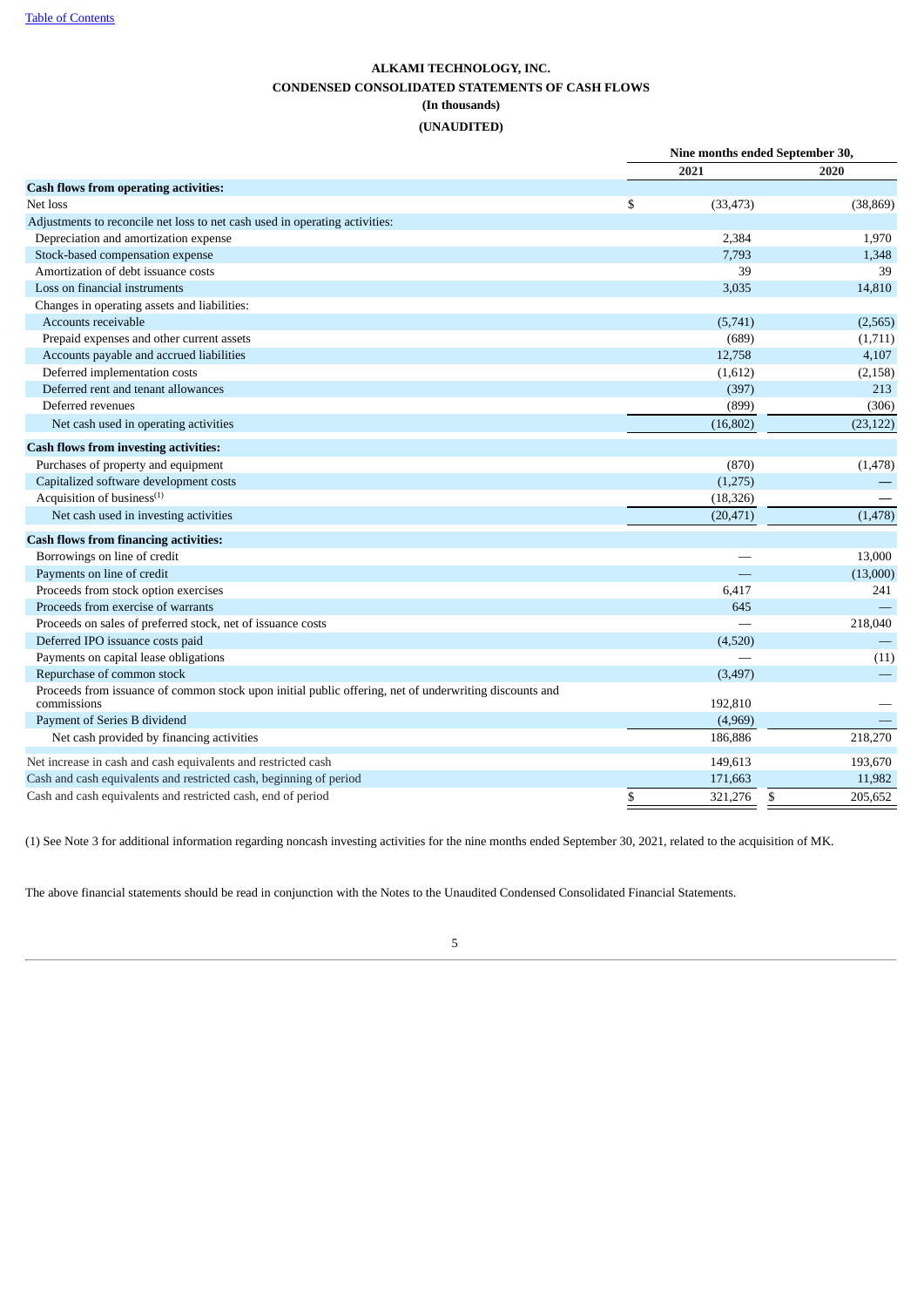### **ALKAMI TECHNOLOGY, INC. Notes to the Unaudited Condensed Consolidated Financial Statements (In thousands, except share and per share data) (Unaudited)**

# **Note 1. Organization**

#### *Description of Business*

Alkami Technology, Inc. (the "Company") is a cloud-based digital banking solutions provider. The Company inspires and empowers community, regional and super-regional financial institutions ("FIs") to compete with large, technologically advanced and well-resourced banks in the United States. The Company's solution, the Alkami Platform, allows FIs to onboard and engage new users, accelerate revenues and meaningfully improve operational efficiency, all with the support of a proprietary, true cloud-based, multi-tenant architecture. The Company cultivates deep relationships with its clients through long-term, subscription-based contractual arrangements, aligning its growth with its clients' success and generating an attractive unit economic model. The Company was incorporated in Delaware in August 2011, and its principal offices are located in Plano, Texas.

### *Initial Public Offering*

On April 13, 2021, the Company's registration statement relating to the initial public offering ("IPO") of its common stock was declared effective by the Securities and Exchange Commission ("SEC"). In connection with its IPO, the Company issued and sold 6,900,000 shares of common stock (including 900,000 shares issued pursuant to the exercise in full of the underwriters' option to purchase additional shares) at a public offering price of \$30.00 per share for net proceeds of \$192.8 million, after deducting underwriters' discounts and commissions (excluding other IPO costs). Prior to the Company's IPO, deferred offering costs, which consist of legal, accounting, consulting and other direct fees and costs relating to its IPO, were capitalized in prepaid expenses and other current assets. Upon consummation of the Company's IPO, these costs were offset against the proceeds from its IPO and recorded in additional paid-in capital. In addition, in connection with its IPO, the Company's certificate of incorporation was amended and restated such that the total number of shares of common stock authorized to be issued was increased to 500,000,000 shares and the total number of shares of preferred stock authorized to be issued was reduced to 10,000,000 shares. Immediately prior to the effectiveness of the Company's registration statement, the Company's outstanding shares of redeemable convertible preferred stock converted into an aggregate of 72,225,916 shares of common stock. With the proceeds of its IPO, the Company paid in full accumulated dividends on its previously outstanding shares of Series B redeemable convertible preferred stock, which totaled approximately \$5.0 million. All of the Company's outstanding warrants exercisable for shares of redeemable convertible preferred stock converted into warrants exercisable for 212,408 shares of common stock and were classified as equity immediately prior to the effectiveness of the Company's registration statement.

#### **Note 2. Summary of Significant Accounting Policies**

The accompanying financial statements reflect the application of significant accounting policies as described below.

#### *Basis of Presentation and Consolidation*

The interim unaudited condensed consolidated financial statements have been prepared in accordance with generally accepted accounting principles in the United States of America ("GAAP") for interim financial information. Accordingly, they do not include all of the information and footnotes required by GAAP for complete financial statements. All intercompany accounts and transactions are eliminated.

In the Company's opinion, the accompanying interim unaudited condensed consolidated financial statements have been prepared on the same basis as the audited consolidated financial statements and include all adjustments, consisting of normal, recurring adjustments, necessary to present fairly the financial position, results of operations and cash flows for the periods indicated. Certain information and disclosures normally included in the notes to the annual consolidated financial statements prepared in accordance with GAAP have been omitted from these interim unaudited condensed consolidated financial statements pursuant to the rules and regulations of the SEC. Accordingly, these interim unaudited condensed consolidated financial statements should be read in conjunction with the consolidated financial statements and the accompanying notes for the fiscal year ended December 31, 2020, which are included in the final prospectus (the "Prospectus") for the Company's IPO filed with the SEC on April 15, 2021 pursuant to Rule 424(b)(4) under the Securities Act of 1933, as amended. Operating results for the three and nine months ended September 30, 2021 are not necessarily indicative of results that may be expected for any other interim period or for the year ending December 31, 2021.

The Company has no sources of other comprehensive income, and accordingly, net loss presented each period is the same as comprehensive loss.

### *Use of Estimates*

The preparation of financial statements in conformity with GAAP requires management to make estimates and assumptions that affect the reported amounts of assets and liabilities and disclosure of contingent assets and liabilities at the date of the financial statements and the reported amounts of revenues and expenses during the reporting period. Actual results could differ from those estimates.

Significant estimates and assumptions include determining the timing and amount of revenue recognition, recoverability and amortization period related to costs to obtain and fulfill contracts, and valuation of the Company's stock options.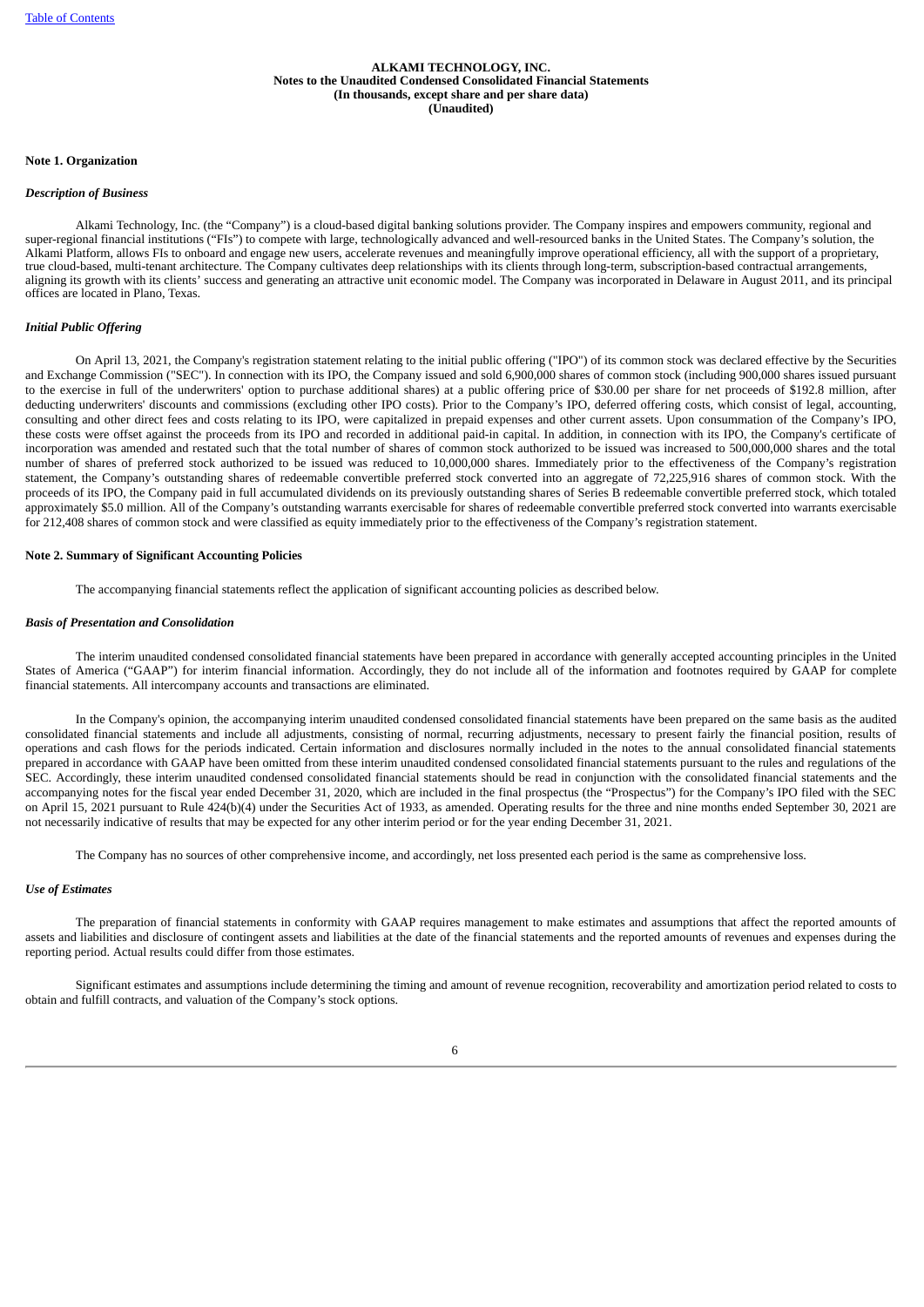# *Fair Value of Financial Instruments*

The Company's financial instruments consist primarily of cash, restricted cash and cash equivalents, accounts receivable, accounts payable, long-term debt, stock warrants and contingent consideration. The carrying values of cash, restricted cash and cash equivalents, accounts receivable, and accounts payable approximate their respective fair values due to the short-term nature of these instruments. The carrying value of long-term debt approximates its fair value due to the variable interest rate. Cash equivalents include amounts held in money market accounts that are measured at fair value using observable market prices. Warrant liabilities are valued using the Black-Scholes option pricing method and are presented at estimated fair value at the end of the reporting period. The assumptions used in preparing the Black-Scholes option pricing calculation include weighted average grant date fair value, volatility, risk-free interest rate, dividends, and weighted average expected life in years. Changes in the fair value of warrant liabilities are recognized as a gain or loss within non-operating income (expense). In connection with the Company's IPO, warrants converted from a liability instrument to an equity instrument resulting in a reduction of the warrant liability to \$0. The Company values contingent consideration related to business combinations using a weighted probability calculation of potential payment scenarios discounted at rates reflective of the risks associated with the expected future cash flows.

The Company uses a three-tier fair value hierarchy, which prioritizes the inputs used in the valuation methodologies in measuring fair value:

**Level 1.** Quoted prices (unadjusted) in active markets for identical assets or liabilities.

**Level 2.** Significant other inputs that are directly or indirectly observable in the marketplace.

**Level 3.** Significant unobservable inputs which are supported by little or no market activity.

The Company evaluates its financial assets and liabilities subject to fair value measurements on a recurring basis to determine the appropriate level in which to classify them for each reporting period. The following table summarizes the Company's financial assets measured at fair value as of September 30, 2021 and December 31, 2020 and indicates the fair value hierarchy of the valuation:

|                                  |                           |          |                | <b>Fair Value at Reporting Date Using</b> |                                 |                |
|----------------------------------|---------------------------|----------|----------------|-------------------------------------------|---------------------------------|----------------|
| (In thousands)                   | <b>September 30, 2021</b> |          | <b>Level 1</b> |                                           | <b>Level 2</b>                  | <b>Level 3</b> |
| Assets:                          |                           |          |                |                                           |                                 |                |
| <b>Money Market Accounts</b>     |                           | 14.647   | 14.647         |                                           |                                 |                |
| <b>Total Assets</b>              |                           | 14.647   | 14.647         |                                           |                                 |                |
| Liabilities:                     |                           |          |                |                                           |                                 |                |
| Contingent consideration payable |                           | (15,500) |                |                                           | $\overbrace{\phantom{aaaaa}}$   | (15,500)       |
| <b>Total Liabilities</b>         |                           | (15,500) |                | $\hspace{0.1mm}-\hspace{0.1mm}$           | $\hspace{0.1mm}-\hspace{0.1mm}$ | (15,500)       |

|                              |                          |                |                          | <b>Fair Value at Reporting Date Using</b> |                |  |                |  |  |  |
|------------------------------|--------------------------|----------------|--------------------------|-------------------------------------------|----------------|--|----------------|--|--|--|
| (In thousands)               | <b>December 31, 2020</b> | <b>Level 1</b> |                          |                                           | <b>Level 2</b> |  | <b>Level 3</b> |  |  |  |
| Assets:                      |                          |                |                          |                                           |                |  |                |  |  |  |
| <b>Money Market Accounts</b> | 143,277                  |                | 143,277                  |                                           |                |  |                |  |  |  |
| <b>Total Assets</b>          | 143,277                  |                | 143,277                  |                                           |                |  |                |  |  |  |
| Liabilities:                 |                          |                |                          |                                           |                |  |                |  |  |  |
| Warrant Liabilities          | (2,692)                  |                |                          |                                           |                |  | (2,692)        |  |  |  |
| <b>Total Liabilities</b>     | (2,692)                  |                | $\overline{\phantom{a}}$ |                                           |                |  | (2,692)        |  |  |  |
|                              |                          |                |                          |                                           |                |  |                |  |  |  |

The reconciliations of the beginning and ending balances during the nine months ended September 30, 2021 for Level 3 assets and liabilities are as follows (in thousands):

| <b>Asset and liability categories</b> | Beginning Level 3 Fair Value<br>at January 1, 2021 |         | Fair value<br>adiustment |  | <b>Adjustment for conversion to</b><br>equity accounting treatment<br>upon IPO | <b>Ending Level 3 Fair Value at</b><br>September 30, 2021 |
|---------------------------------------|----------------------------------------------------|---------|--------------------------|--|--------------------------------------------------------------------------------|-----------------------------------------------------------|
| Warrant Liabilities                   |                                                    | (2.692) | (3.035)                  |  | 5.727                                                                          |                                                           |
|                                       |                                                    |         |                          |  |                                                                                |                                                           |

The following table represents the changes to the Company's contingent consideration payable (in thousands):

|                               |  |  | ___ |  |        |
|-------------------------------|--|--|-----|--|--------|
| Balance at January 1, 2021    |  |  |     |  |        |
| <b>Business Combination</b>   |  |  |     |  | 15.500 |
| Balance at September 30, 2021 |  |  |     |  | 15.500 |
|                               |  |  |     |  |        |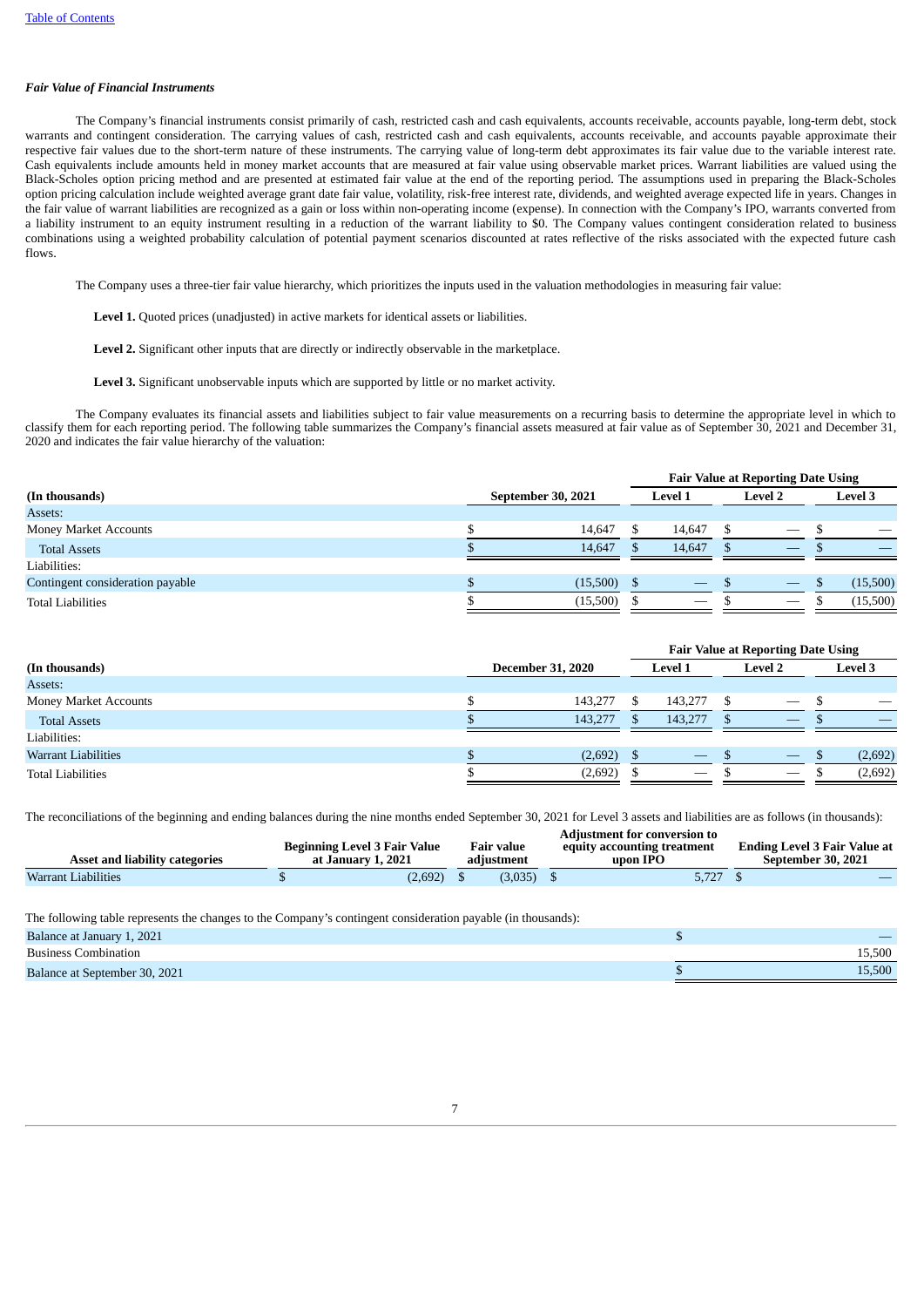# *Restricted Cash*

The Company defines restricted cash as cash that is legally restricted as to withdrawal or usage. The amounts included in restricted cash on the condensed consolidated balance sheets at September 30, 2021 and December 31, 2020 represent the additional cash proceeds in deposit with an escrow agent for satisfaction of contingent consideration related to the acquisition of ACH Alert, LLC ("ACH Alert"). In addition, restricted cash representing additional cash proceeds in deposit with an escrow agent for satisfaction of a holdback provision related to the acquisition of MK Decisioning Systems, LLC ("MK") is included in the condensed consolidated balance sheets at September 30, 2021. See Note 3 for further information.

| (in thousands)                                                        | September 30,<br>2021 | December 31,<br>2020 |
|-----------------------------------------------------------------------|-----------------------|----------------------|
| Cash and cash equivalents                                             | 314,402               | 166,790              |
| Restricted cash included in Prepaid expenses and other current assets | 3,500                 |                      |
| Restricted cash included in Other assets                              | 3.374                 | 4.873                |
| Total cash and cash equivalents and restricted cash                   | 321.276               | 171.663              |

#### *Capitalized Software Development Costs*

Software development costs relate primarily to software coding, systems interfaces, and testing of the Company's proprietary systems and are accounted for in accordance with ASC 350-40, Internal Use Software. Internal software development costs are capitalized from the time the internal use software is in the application development stage until the software is ready for use. Business analysis, system evaluation, and software maintenance costs are expensed as incurred. The capitalized software development costs are reported in property and equipment, net in the condensed consolidated balance sheets.

The Company had \$1.3 million in capitalized internal software development costs as of September 30, 2021 and none as of December 31, 2020. Capitalized software development costs are amortized using the straight-line method over the estimated useful life of the software, generally three to five years from when the asset is placed in service.

# *Contract Balances*

Client contracts under which revenues have been recognized while the Company is not yet able to invoice results in contract assets. Generally, contract assets arise as a result of reallocating revenues when discounts are weighted more heavily in the early years of a multi-year contract or the client contract has substantive minimum fees that escalate over the term of the contract. Contract assets totaled \$0.8 million and \$0.8 million as of September 30, 2021 and December 31, 2020, respectively, which are included in other assets in the accompanying condensed consolidated balance sheets.

Contract liabilities are comprised of billings or payments received from the Company's clients in advance of performance under the contract and are represented in deferred revenues in the condensed consolidated balance sheets.

#### *Stock-Based Compensation*

# *Stock Options*

Stock options are accounted for using the grant date fair value method. Under this method, stock-based compensation expense is measured by the estimated fair value of the granted stock options at the date of grant using the Black-Scholes option pricing model and recognized over the vesting period with a corresponding increase to additional paid-in capital.

Determining the fair value of stock-based awards at the grant date requires significant judgement. The determination of the grant date fair value of stock-based awards using the Black-Scholes option-pricing model is affected, for periods prior to the Company's IPO, by the Company's estimated common stock fair value as well as other subjective assumptions including the volatility, risk-free interest rate, dividends, and weighted average expected life. The assumptions used in the Company's optionpricing model represent management's best estimates. These assumptions and estimates are as follows:

*Fair Value of Common Stock.* Given the absence of an active market for the Company's shares of common stock prior to its IPO, the fair value of the shares of common stock underlying the Company's stock options was determined by the Company's board of directors (the "Board").

- Preliminary Offering Price and Options Granted Subsequent to December 31, 2020. During February 2021, the Company granted stock options to purchase shares of its common stock. The Company established the fair value of these grants based on a straight-line interpolation from its December 31, 2020 valuation and the mid-point of its initial price range in order to determine the appropriate stock-based compensation expense for financial reporting purposes.
- *Initial Public Offering Price and Options Granted Subsequent to April 13, 2021*. The Company's stock became actively traded upon the completion of its IPO in April 2021. For grants issued upon or subsequent to its IPO the Company establishes fair value based on the Company's stock price.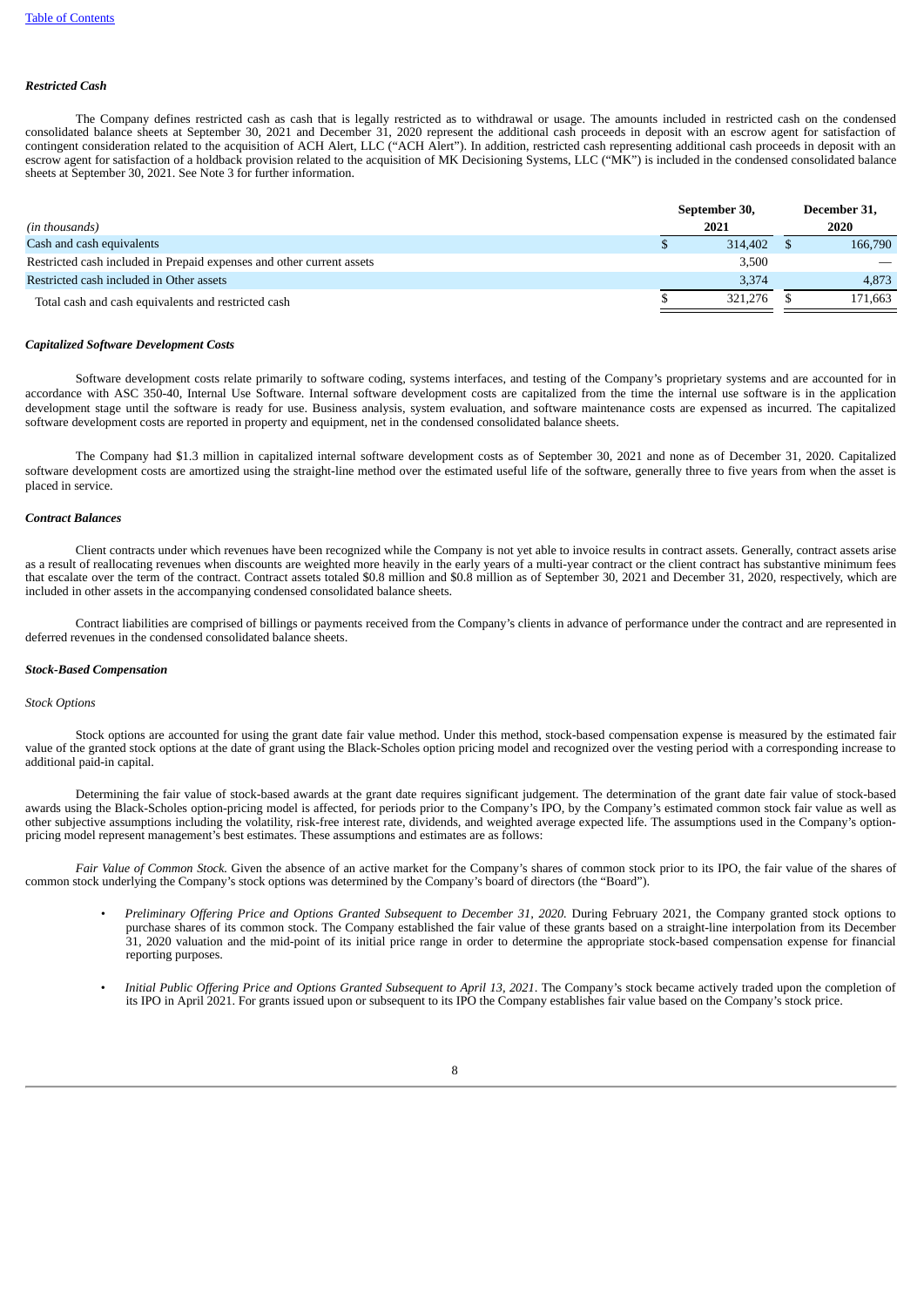*Volatility:* As the Company does not have the necessary trading history for its common stock the selected volatility used is representative of expected future volatility. The Company bases expected future volatility on the historical and implied volatility of comparable publicly traded companies over a similar expected term.

*Risk-Free Interest Rate:* The Company bases the risk-free interest rate on the rate for a U.S. Treasury zero-coupon issue with a term that closely approximates the expected life of the option grant at the date nearest the option grant date.

*Dividends.* The Company has never declared or paid any cash dividends and does not presently intend to pay cash dividends in the foreseeable future, other than the aggregate accumulated dividends paid to holders of the Company's Series B redeemable convertible preferred stock upon the effectiveness of the Company's IPO. As a result, the Company used a dividends assumption of zero.

*Weighted Average Expected Life in Years:* The expected term of employee stock options reflects the period for which the Company believes the option will remain outstanding. To determine the expected term, the Company applies the simplified approach in which the expected term of an award is presumed to be the mid-point between the vesting date and the expiration date of the award.

In addition to assumptions used in the Black-Scholes option-pricing model, the Company estimates a forfeiture rate to calculate the stock-based compensation expense for its option awards. The Company's forfeiture rate is based on an analysis of its actual forfeitures. The Company will continue to evaluate the appropriateness of the forfeiture rate based on actual forfeiture experience, analysis of employee turnover and other factors.

# *Restricted Stock Units*

Restricted stock units ("RSUs") issued upon and subsequent to the Company's IPO vest upon the satisfaction of a time-based condition only. These RSUs are generally earned over a service period of three to four years and the compensation expense related to these awards is based on the grant date fair value of the RSUs and is recognized on a ratable basis over the applicable service period.

### *Employee Stock Purchase Plan*

The Company's 2021 Employee Stock Purchase Plan (the "ESPP") permits employees to purchase the Company's common stock through payroll deductions during six month offerings. The offering periods begin each May 16 and November 16, or such other period determined by the compensation committee. In accordance with the guidance in ASC 718-50 - Compensation - Stock Compensation, the ability to purchase shares of the Company's common stock for 85% of the lower of the price on the first day of the offering period or the last day of the offering period (i.e. the purchase date) represents an option and, therefore, the ESPP is a compensatory plan. Accordingly, stock-based compensation expense is determined based on the grant-date fair value as estimated by applying the Black-Scholes option-pricing model and is recognized over the withholding period.

# *Concentrations of Credit Risk*

Significant concentrations of credit risk arise from the Company's revenues and accounts receivable. Management believes that its contract acceptance, billing, and collection policies are adequate to minimize potential credit risk. No client represented more than 10% of revenue for the three and nine months ended September 30, 2021 and 2020. As of September 30, 2021 and December 31, 2020, no client represented more than 10% of accounts receivable.

### *Recent Accounting Pronouncements*

In February 2016, the Financial Accounting Standards Board ("FASB") issued Accounting Standards Update ("ASU") No. 2016-02, "Leases (Topic 842)," to increase transparency and comparability among organizations by recognizing lease assets and lease liabilities on the condensed consolidated balance sheets and disclosing key information about leasing arrangements. The Company anticipates that the adoption of Topic 842 will impact its condensed consolidated balance sheets as most of its operating lease commitments will be subject to the new standard and recognized as right-of-use assets and corresponding operating lease liabilities upon the adoption of ASU 2016-02. The Company expects to adopt the standard in fiscal year 2021 using the modified retrospective transition approach and interim periods beginning 2022. The Company continues to evaluate quantitative impacts that the adoption of this standard will have. The Company expects total assets and liabilities reported will increase relative to such amounts prior to adoption.

In June 2016, the FASB issued ASU No. 2016-13, "Financial Instruments—Credit Losses (Topic 326)," which modifies the measurement of expected credit losses of certain financial instruments with a methodology that reflects expected credit losses and requires consideration of a broader range of reasonable and supportable information to inform credit loss estimates. The effective date for adoption of the new standard was delayed until calendar years beginning after December 15, 2021, with early adoption permitted. The Company expects to adopt this new standard in interim periods beginning in 2022. This ASU is not expected to have a material impact on the Company's financial statements.

#### **Note 3. Business Combination**

# *ACH Alert, LLC*

On October 4, 2020, the Company announced the acquisition of substantially all of the assets of ACH Alert for approximately \$25 million in cash consideration. The integrated set of assets and activities acquired from ACH Alert through the acquisition meet the definition of a business under ASC 805, as updated by ASU 2017-01. A term loan of \$25.0 million ("Term Loan") was borrowed on October 16, 2020 to partially fund the acquisition of ACH Alert (see Note 8).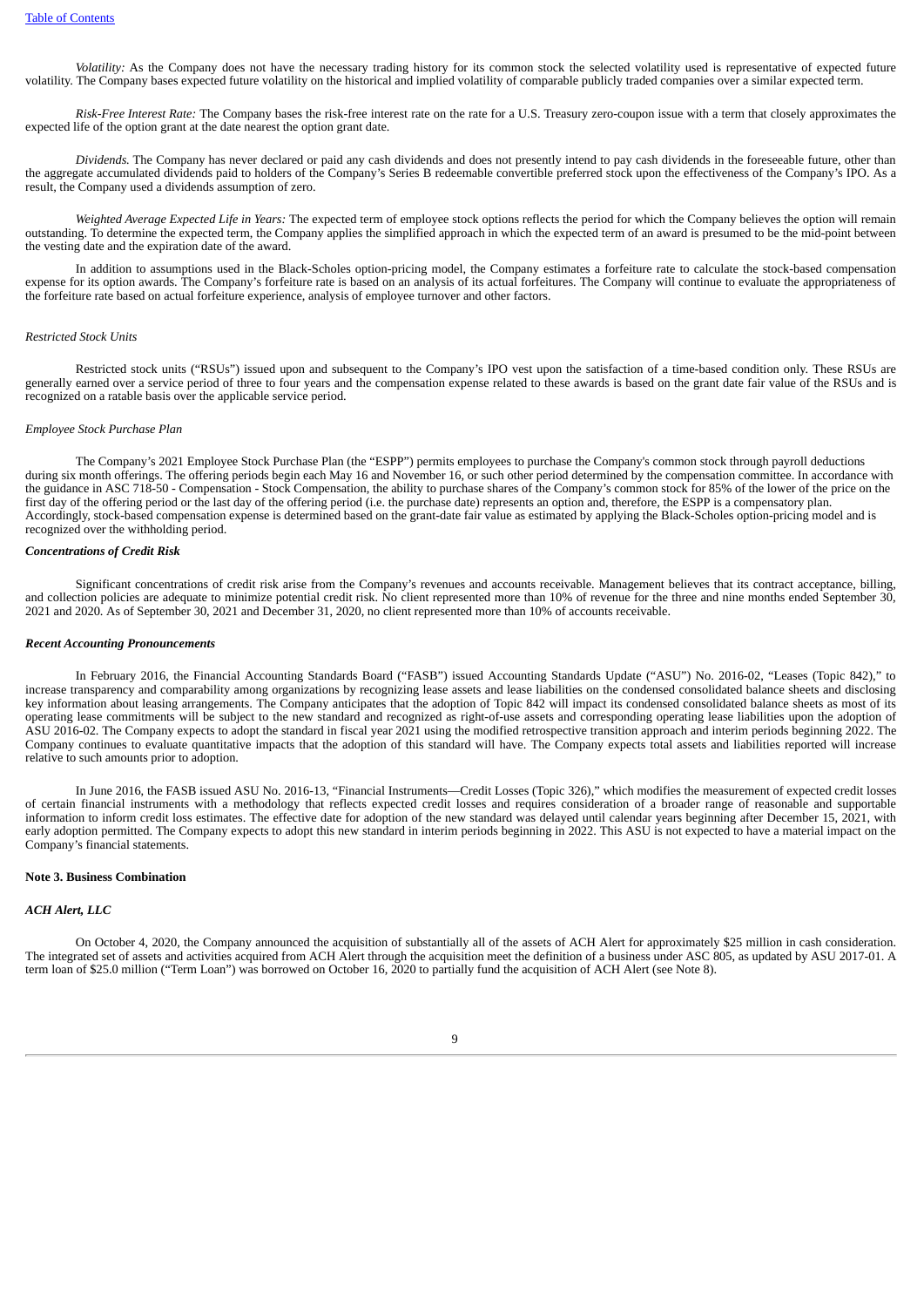The ACH Alert acquisition also involved \$4.9 million of additional cash consideration that the Company placed on deposit with an escrow agent to be paid upon the continued employment of one of the owners of ACH Alert, of which \$2.5 million is to be paid in October 2021 and \$2.4 million is to be paid in October 2022. Since the payouts are contingent upon the continued and future employment of the former owner, these amounts have been excluded from the purchase price. The Company has classified the amounts held in escrow as restricted cash on the condensed consolidated balance sheets and is accruing the estimated payouts over the requisite service period as a component of general and administrative expense on the condensed consolidated statements of operations. For the three and nine months ended September 30, 2021, the Company recognized compensation expense of \$0.6 million and \$1.9 million, respectively, related to this agreement.

The Company's preliminary fair value estimates and assumptions to measure the assets acquired and liabilities assumed were subject to change as the Company obtained additional information during the measurement period. The following table summarizes the fair value amounts recognized as of the acquisition date for each major class of asset acquired or liability assumed, as well as adjustments made during the measurement period:

| (in thousands)                    |     | <b>Preliminary Fair Value as of</b><br><b>October 4, 2020</b> | <b>Measurement Period</b><br><b>Adjustments</b> |                          |              | <b>Adjusted Fair Value as of</b><br><b>March 31, 2021</b> |
|-----------------------------------|-----|---------------------------------------------------------------|-------------------------------------------------|--------------------------|--------------|-----------------------------------------------------------|
| Trade accounts receivables        | Эb. | 915                                                           | - \$                                            | $\overline{\phantom{0}}$ | \$           | 915                                                       |
| Other current assets              |     | 47                                                            |                                                 | (14)                     |              | 33                                                        |
| Property and equipment            |     | 20                                                            |                                                 |                          |              | 20                                                        |
| Goodwill                          |     | 16,218                                                        |                                                 | 324                      |              | 16,542                                                    |
| Intangible assets                 |     | 8,450                                                         |                                                 |                          |              | 8,450                                                     |
| Total assets acquired             |     | 25,650                                                        | - S                                             | 310 \$                   |              | 25,960                                                    |
| Accounts payable                  |     | 61                                                            | $\mathbf{S}$                                    | 5 <sup>1</sup>           | $\mathbf{s}$ | 66                                                        |
| <b>Accrued liabilities</b>        |     |                                                               |                                                 | $\overline{4}$           |              | 4                                                         |
| Deferred revenues, current        |     | 170                                                           |                                                 |                          |              | 170                                                       |
| Deferred revenues, net of current |     | 346                                                           |                                                 | (25)                     |              | 321                                                       |
| Total liabilities assumed         |     | 577                                                           |                                                 | (16)                     |              | 561                                                       |
| Net assets acquired               |     | 25,073                                                        |                                                 | 326                      | S            | 25,399                                                    |

As of March 31, 2021, the allocation of the purchase price for ACH Alert was finalized.

The table below outlines the purchased identifiable intangible assets:

|                                      | <b>Weighted Average Amortization</b><br>Period | <b>Total</b>   |
|--------------------------------------|------------------------------------------------|----------------|
|                                      | (in years)                                     | (in thousands) |
| Customer relationships               | 15                                             | 5,100          |
| Developed technology                 |                                                | 3,300          |
| Trade names                          |                                                | 50             |
| Total identifiable intangible assets |                                                | 8,450          |

Goodwill is mainly attributable to advantages expected from the acquisition such as giving the Company a complimentary solution to its existing platform offering, especially for banks. It is also expected to position the Company to better penetrate the banking market. This goodwill is expected to be deductible for tax purposes.

No material transaction costs are included within the condensed consolidated statements of operations for the three and nine months ended September 30, 2021 and 2020.

#### *MK Decisioning Systems, LLC*

On September 10, 2021, the Company acquired substantially all of the assets of MK for approximately \$20 million in cash consideration due at closing subject to a \$2 million holdback provision held in escrow with \$1 million to be released at the 12-month anniversary of close and the remainder to be released at the 18-month anniversary of close. The Company also agreed to assume certain liabilities associated with MK's business. The integrated set of assets and activities acquired from MK through the acquisition meet the definition of a business under ASC 805, as updated by ASU 2017-01.

In addition to the base purchase price, the MK acquisition also included a potential earn-out that is tied to revenue of MK from sales of its products and services within two 12-month periods (the "First Earn-Out Period" and "Second Earn-Out Period"), with the First Earn-Out Period beginning on January 1, 2022 and ending on December 31, 2022 and the Second Earn-Out Period beginning on January 1, 2023 and ending on December 31, 2023. Pursuant to the terms and conditions set forth in the purchase agreement, the earn-out amount payable, if any, to the former owners, will be a maximum of \$7.5 million and \$17.5 million for the First Earn-Out Period and Second Earn-Out Period, respectively, contingent on achievement of certain revenue milestones. In certain circumstances within both Earn-Out Periods, the earn-out amounts are payable in a mix of cash and shares (based on a reference price of \$35 and limited to \$20 million in earn-out shares) of the Company's common stock subject to the election of the former owners. Earn-out amounts, if any, would be payable no later than 170 days after the end of each Earn-Out Period.

The Company has classified the amounts held in escrow as restricted cash on the condensed consolidated balance sheets. The fair value of the contingent earn-out as of September 30, 2021 is \$15.5 million for which the balance is included in Other non-current liabilities on the condensed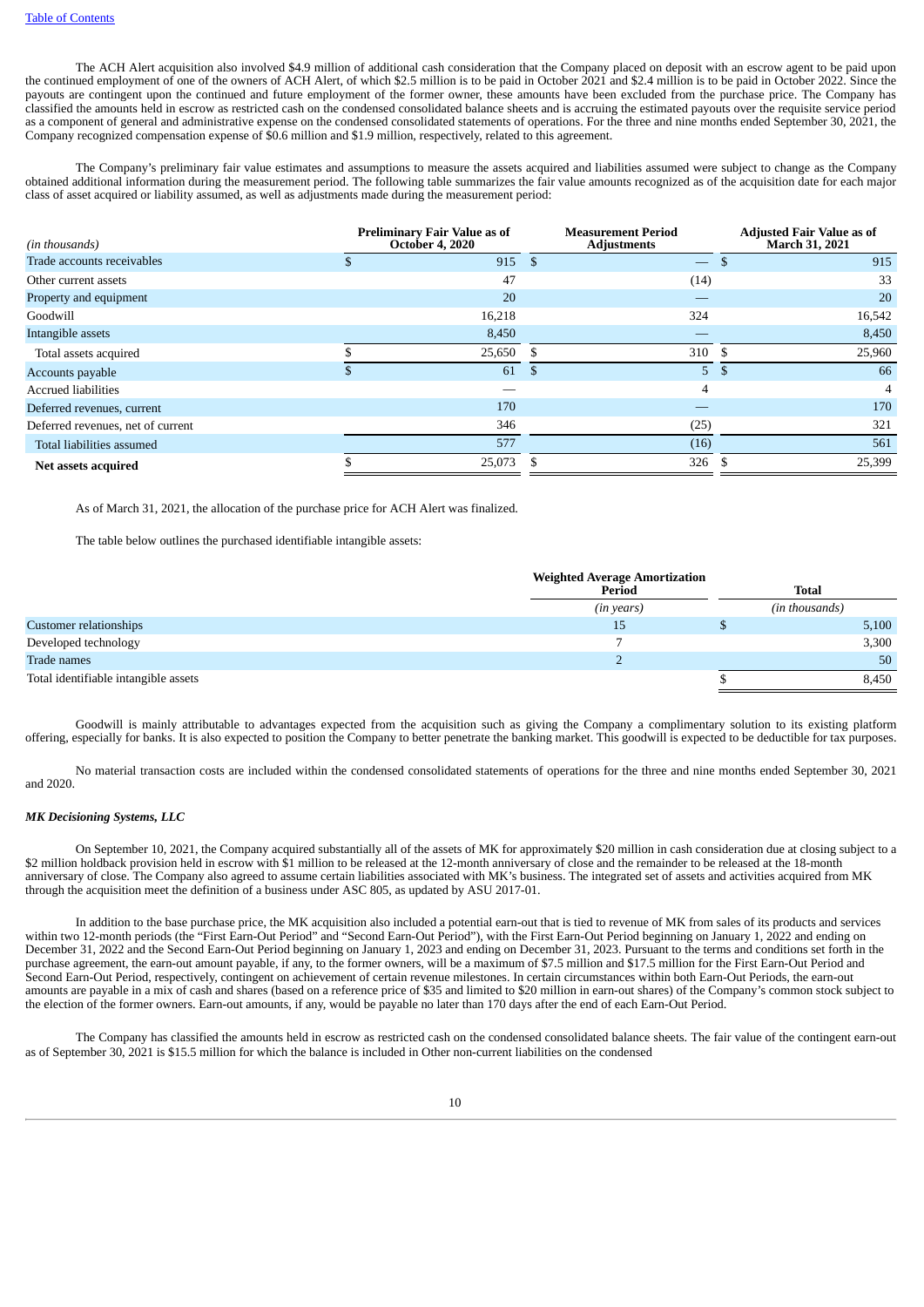consolidated balance sheets. The fair value of the contingent earn-out is included as contingent consideration in the total purchase price. The Company will remeasure the fair value of the contingent consideration on an ongoing basis and will record the adjustment to operating income or loss.

Assumptions used to estimate the fair value of contingent consideration include various financial metrics (revenue performance targets and stock price forecasts) and the probability of achieving the specific targets using a geometric binomial model. Based on the preliminary purchase accounting, the Company determined that approximately 62% of the maximum contingent consideration would be paid to the seller in accordance with the terms of the purchase agreement.

The Company's preliminary fair value estimates and assumptions to measure the assets acquired and liabilities assumed are subject to change as the Company obtains additional information during the measurement period. The following table summarizes the fair value amounts recognized as of the acquisition date for each major class of asset acquired or liability assumed:

| <b>Preliminary Fair Value as of</b><br>September 10, 2021 |  |
|-----------------------------------------------------------|--|
| 437                                                       |  |
| 56                                                        |  |
| 41                                                        |  |
| 31,849                                                    |  |
| 3,670                                                     |  |
| 36,053                                                    |  |
| 43                                                        |  |
| 510                                                       |  |
| 553                                                       |  |
| 35,500                                                    |  |
|                                                           |  |

As of September 30, 2021, the allocation of the purchase price for MK has not been finalized, and the one-year measurement period has not ended. The preliminary purchase price allocations are based upon the valuation of assets and liabilities. These estimates and assumptions are subject to change as the Company obtains additional information during the measurement period.

The table below outlines the purchased identifiable intangible assets:

|                                      | <b>Weighted Average Amortization</b> |                |
|--------------------------------------|--------------------------------------|----------------|
|                                      | Period                               | <b>Total</b>   |
|                                      | (in years)                           | (in thousands) |
| <b>Customer relationships</b>        |                                      | 170            |
| Developed technology                 |                                      | 3,500          |
| Total identifiable intangible assets |                                      | 3,670          |

Goodwill is mainly attributable to advantages expected from the acquisition such as giving the Company a complimentary solution to its existing platform offering, especially for banks. This goodwill is expected to be deductible for tax purposes.

Transaction costs are included in the condensed consolidated statements of operations for both the three and nine months ended September 30, 2021 were \$0.3 million. For the nine months ended September 30, 2021, the Company had noncash investing activities of \$17.5 million related to unpaid consideration for the acquisition of MK.

# **Note 4. Property and Equipment, Net**

Depreciation expense was \$0.6 million and \$1.8 million for the three and nine months ended September 30, 2021, respectively, and \$0.7 million and \$2.0 million for the three and nine months ended September 30, 2020, respectively.

| (in thousands)                 | <b>Useful Life</b> | September 30, 2021 |     | <b>December 31, 2020</b> |
|--------------------------------|--------------------|--------------------|-----|--------------------------|
| Software                       | 1 to 3 years       | 1,997              |     | 722                      |
| Computers and equipment        | 3 years            | 4,647              |     | 3,821                    |
| Furniture and fixtures         | 5 years            | 3,977              |     | 3,930                    |
| Leasehold improvements         | 3 to 10 years      | 11.677             |     | 11,650                   |
|                                |                    | $22,298$ \$        |     | 20,123                   |
| Less: accumulated depreciation |                    | (11, 407)          |     | (9,662)                  |
| Property and equipment, net    |                    | 10.891             | - 5 | 10,461                   |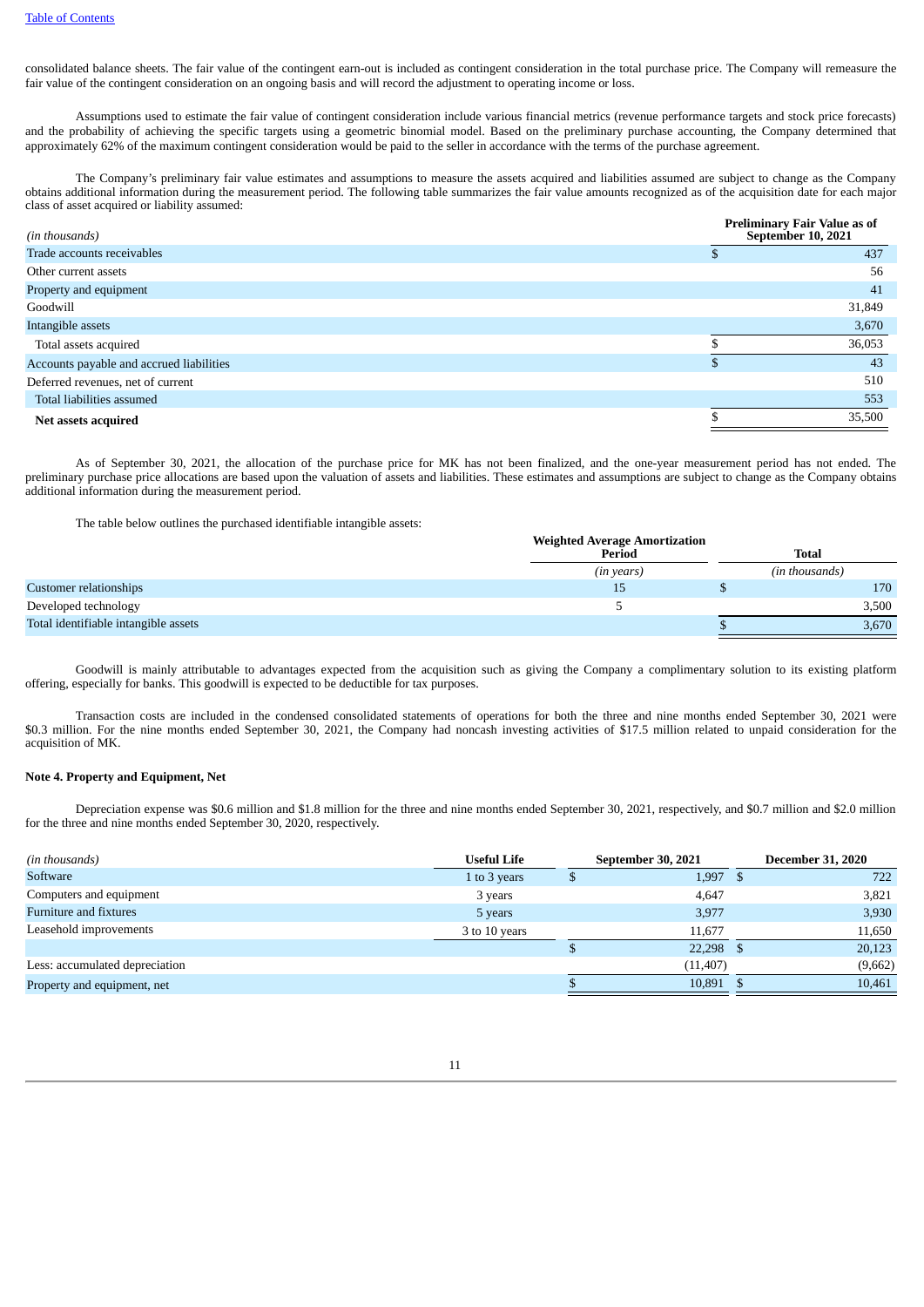# **Note 5. Revenue and Deferred Costs**

The Company derives primarily all of its revenues from software-as-a-service ("SaaS") subscription services charged for the use of its digital banking solutions. Revenues are recognized net of the most likely amount of sales credits and allowances and presented net of sales and usage-based taxes collected from clients on behalf of governmental authorities. SaaS subscription services are generally recognized as revenue over the term of the contract as a series of distinct SaaS services bundled into a single performance obligation. Clients are typically charged a one-time, upfront implementation fee and recurring annual and monthly access fees for the use of the Company's digital banking solution. Implementation and integration of the digital banking platform is complex, and the Company has determined that the one-time, upfront services are not distinct. In determining whether implementation services are distinct from subscription services, the Company considered various factors including the significant level of integration, interdependency, and interrelation between the implementation and subscription service, as well as the inability of the clients' personnel or other service providers to perform significant portions of the services. As a result, the Company defers any arrangement fees for implementation services and recognizes such amounts over time on a ratable basis as one performance obligation with the underlying subscription revenue commencing when the client goes live on the platform, which corresponds with the date the client obtains access to the Company's digital banking solution and begins to benefit from the service.

The Company's performance obligation for the SaaS series of services includes standing ready over the term of the contract to provide access to all of the clients' users and process any transactions initiated by those users. The Company invoices clients each month for the contracted minimum number of registered users with an additional amount for users in excess of those minimums. The Company recognizes variable consideration related to registered user counts in excess of the contractual minimum amounts each month. SaaS subscription revenues also includes annual and monthly charges for maintenance and support services which are recognized over the subscription term. As mentioned above, SaaS contracts include a single performance obligation that consists of a series of distinct SaaS services transferred over time that are substantially the same each month. Standalone selling prices are not required to allocate revenue amongst the distinct services within the series. The Company uses an analysis of pricing and discounting objectives, expected volume of users above contracted minimums and transactions, and client characteristics to ensure the revenue standards' allocation objectives have been met. In limited circumstances when a contract calls for certain discounting to be triggered by volumes above contracted minimums, the Company is required to estimate these volumes in order to calculate revenue recognition in line with the standard's allocation objectives.

The following table disaggregates the Company's revenue by major source for the three and nine months ended September 30, 2021 and 2020:

|                            | Three months ended September 30, |        | Nine months ended September 30, |         |  |        |
|----------------------------|----------------------------------|--------|---------------------------------|---------|--|--------|
| (in thousands)             | 2021                             | 2020   |                                 | 2021    |  | 2020   |
| SaaS subscription services | 37,486                           | 27,065 |                                 | 103,582 |  | 73,723 |
| Implementation services    | 1,591                            | 1,419  |                                 | 4,604   |  | 3,741  |
| Other services             | 684                              | 457    |                                 | 1,538   |  | 1,353  |
| Total revenues             | 39.761                           | 28.941 |                                 | 109.724 |  | 78,817 |

The Company recognized approximately \$2.1 million and \$5.8 million of revenue during the three and nine months ended September 30, 2021, respectively, and \$2.9 million and \$7.4 million during the three and nine months ended September 30, 2020, respectively, which was recognized from deferred revenues in the accompanying condensed consolidated balance sheets as of the beginning of each reporting period. For those contracts that were wholly or partially unsatisfied as of September 30, 2021, minimum contracted subscription revenues to be recognized in future periods total approximately \$553.4 million. The Company expects to recognize approximately 47.0% of this amount as subscription services are transferred to customers over the next 24 months, an additional 33.6% in the next 25 to 48 months, and the balance thereafter. This estimate does not include estimated consideration for excess user and transaction processing fees that the Company expects to earn under its subscription contracts.

### *Deferred Cost Recognition*

The Company capitalized \$0.3 million and \$0.8 million in deferred commissions costs during the three and nine months ended September 30, 2021, respectively and \$0.3 million and \$1.1 million for the three and nine months ended September 30, 2020, respectively, and recognized amortization of \$0.6 million and \$1.6 million during the three and nine months ended September 30, 2021, respectively, and \$0.4 million and \$1.1 million for the three and nine months ended September 30, 2020, respectively. Amortization expense is included in sales and marketing expenses in the accompanying statements of operations. Deferred commissions are included in deferred implementation costs in the accompanying condensed consolidated balance sheets in the amount of \$8.4 million and \$9.0 million as of September 30, 2021 and December 31, 2020, respectively.

The Company capitalized implementation costs of \$1.3 million and \$4.0 million during the three and nine months ended September 30, 2021, respectively, and \$1.0 million and \$3.2 million for the three and nine months ended September 30, 2020, respectively, and recognized amortization of \$0.7 million and \$1.9 million during the three and nine months ended September 30, 2021, respectively, and \$0.5 million and \$1.5 million for the three and nine months ended September 30, 2020, respectively. Amortization expense is included in cost of revenues in the accompanying condensed consolidated statements of operations.

The Company periodically reviews the carrying amount of deferred costs to determine whether events or changes in circumstances have occurred that could impact the period of benefit. No impairment loss was recognized in relation to these capitalized costs for the three and nine months ended September 30, 2021 and 2020.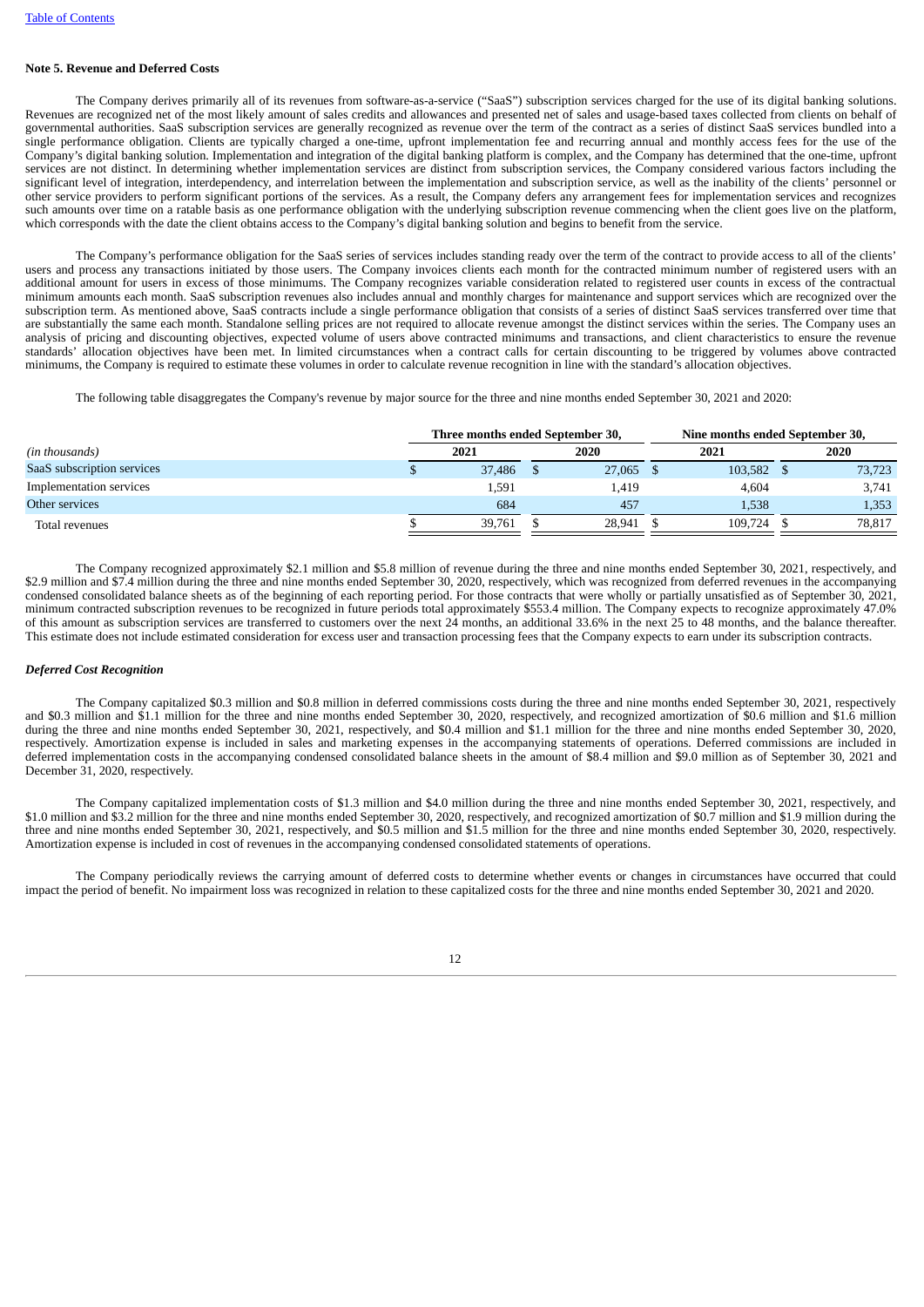# **Note 6. Accounts Receivable**

Accounts receivable includes the following amounts at September 30, 2021 and December 31, 2020:

|                                 | September 30, | December 31, |        |  |
|---------------------------------|---------------|--------------|--------|--|
| (in thousands)                  | 2021          |              | 2020   |  |
| Trade accounts receivable       | 15,507        | S            | 11,804 |  |
| Unbilled receivables            | 3,776         |              | 2,081  |  |
| Other receivables               | 1,211         |              | 702    |  |
| Total receivables               | 20,494        |              | 14,587 |  |
| Allowance for doubtful accounts | (57)          |              | (323)  |  |
| Reserve for estimated credits   | (156)         |              | (161)  |  |
|                                 | 20,281        | S            | 14,103 |  |

# **Note 7. Accrued Liabilities**

Accrued liabilities consisted of the following at September 30, 2021 and December 31, 2020:

| (in thousands)                           | September 30,<br>2021 |    | December 31,<br>2020 |
|------------------------------------------|-----------------------|----|----------------------|
| Bonus accrual                            | 6,804                 | -S | 2,636                |
| Accrued vendor purchases                 | 1,950                 |    | 2,542                |
| Commissions accrual                      | 1,118                 |    | 1,309                |
| Accrued hosting services                 | 1,249                 |    | 924                  |
| Client refund liability                  | 1,106                 |    | 1,362                |
| Deferred compensation payable            | 2,500                 |    | 625                  |
| Accrued consulting and professional fees | 875                   |    | 207                  |
| Accrued tax liabilities                  | 2,947                 |    | 2,394                |
| Other accrued liabilities                | 6,183                 |    | 1,100                |
| Total accrued liabilities                | 24,732                |    | 13,099               |
|                                          |                       |    |                      |

# **Note 8. Debt**

On October 16, 2020, the Company entered into a credit agreement with Silicon Valley Bank and KeyBank ("Credit Agreement"). The Credit Agreement replaced the prior credit facility provided by Comerica Bank. The Credit Agreement matures on October 16, 2023. The Credit Agreement includes the following:

- *Revolving Facility:* The Credit Agreement provides \$25.0 million in aggregate commitments for secured revolving loans, with sub-limits of \$10.0 million for the issuance of letters of credit and \$7.5 million for swingline loans ("Revolving Facility").
- *Term Loan:* A Term Loan of \$25.0 million was borrowed on the closing date of the Credit Agreement. The proceeds from the Term Loan were used to fund the acquisition of ACH Alert which closed on October 4, 2020.
- *Accordion Feature:* The Credit Agreement also allows the Company, subject to certain conditions, to request additional revolving loan commitments in an aggregate principal amount of up to \$30.0 million.

Revolving Facility loans under the Credit Agreement may be voluntarily prepaid and re-borrowed. Principal payments on the Term Loan are due in quarterly installments equal to an initial amount of approximately \$0.3 million, which begin December 31, 2021 and continue through September 30, 2022 and increase to approximately \$0.6 million beginning on December 31, 2022 through the Credit Agreement maturity date. Once repaid or prepaid, the Term Loans may not be re-borrowed.

Borrowings under the Credit Agreement bear interest at a variable rate based upon, at the Company's option, either the LIBOR rate or the base rate (in each case, as customarily defined) plus an applicable margin. The minimum LIBOR rate to be applied is 1.00%. The applicable margin for LIBOR rate loans ranges, based on an applicable recurring revenue leverage ratio, from 3.00% to 3.50% per annum, and the applicable margin for base rate loans ranges from 2.00 to 2.50% per annum. The Company's minimum interest rate applied to term debt was 4.00% as of September 30, 2021. The Company is required to pay a commitment fee of 0.30% per annum on the undrawn portion available under the Revolving Facility, and variable fees on outstanding letters of credit.

All outstanding principal and accrued but unpaid interest is due, and the commitments for the Revolving Facility terminate, on the maturity date. The Term Loans are subject to mandatory repayment requirements in the event of certain asset sales or if certain insurance or condemnation events occur, subject to customary reinvestment provisions. The Company may prepay the Term Loans in whole or in part at any time without premium or penalty.

The Credit Agreement contains customary affirmative and negative covenants, as well as (i) an annual recurring revenue growth covenant requiring the loan parties to have recurring revenues in any four consecutive fiscal quarter period in an amount that is 10% greater than the recurring revenues for the corresponding four consecutive quarter period in the previous year and (ii) a liquidity (defined as the aggregate amount of cash in bank accounts subject to a control agreement plus availability under the Revolving Facility) covenant, requiring the loan parties to have liquidity, tested on the last day of each calendar month, of \$10.0 million or more. The Credit Agreement also contains customary events of default, which if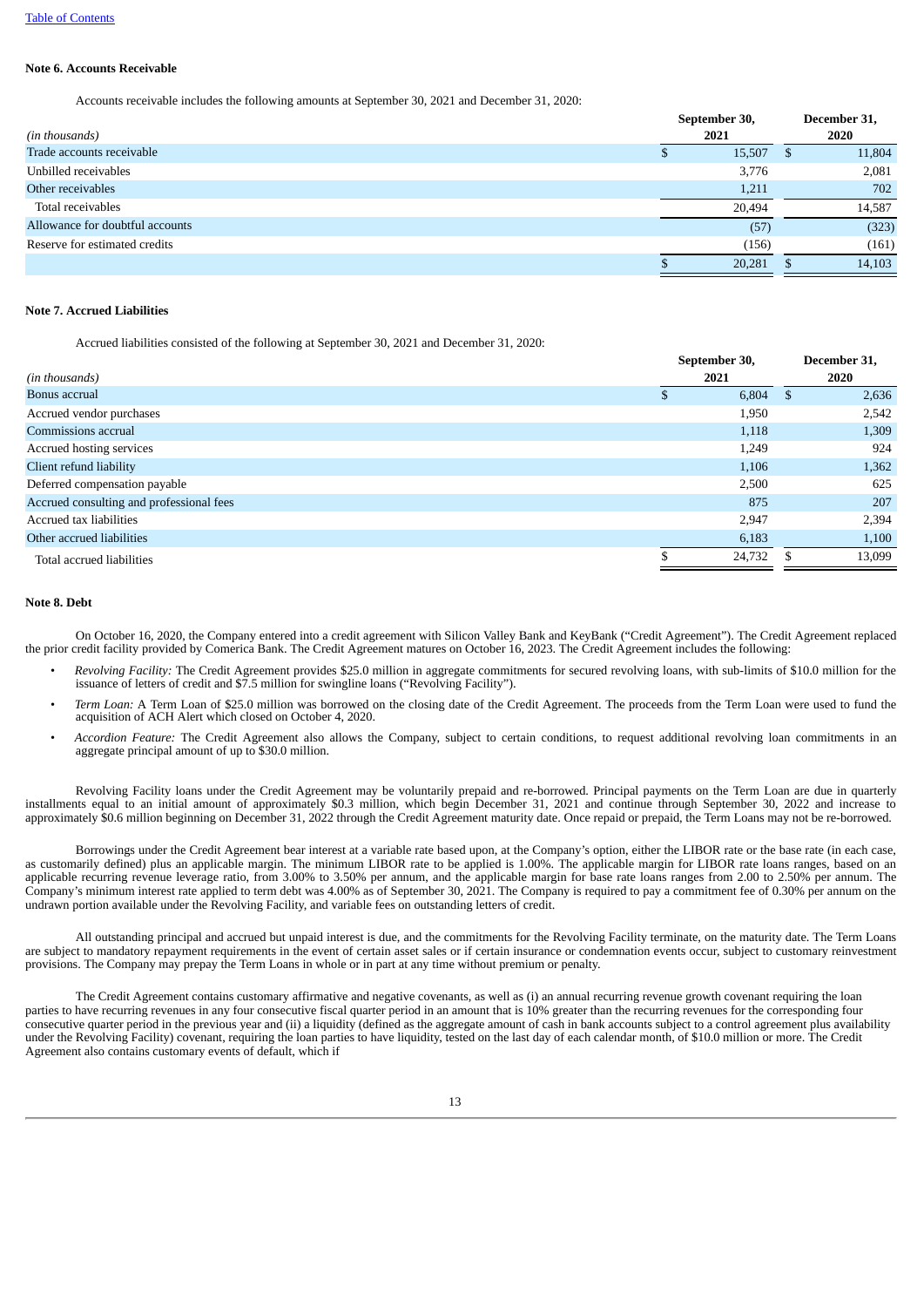they occur, could result in the termination of commitments under the Credit Agreement, the declaration that all outstanding loans are immediately due and payable in whole or in part, and the requirement to maintain cash collateral deposits in respect of outstanding letters of credit. The Company was in compliance with all covenants as of September 30, 2021.

# *Long-term Debt*

The following table summarizes long-term debt obligations as of September 30, 2021 and December 31, 2020 (in thousands):

|                                           | September 30, 2021 |         |  | <b>December 31, 2020</b> |
|-------------------------------------------|--------------------|---------|--|--------------------------|
| Term Debt                                 |                    | 25,000  |  | 25,000                   |
| Less unamortized debt issuance costs      |                    | (82)    |  | (121)                    |
| Net amount                                |                    | 24,918  |  | 24,879                   |
| Less current maturities of long-term debt |                    | (1,250) |  | (313)                    |
| Long-term portion                         |                    | 23.668  |  | 24,566                   |

Maturities of long-term debt outstanding as of September 30, 2021, are summarized as follows (in thousands):

| 2021         | 313                             |
|--------------|---------------------------------|
| 2022         | 1,562                           |
| 2023         | 23,125                          |
| Thereafter   | $\hspace{0.1mm}-\hspace{0.1mm}$ |
| <b>Total</b> | 25,000                          |
|              |                                 |

#### **Note 9. Redeemable Convertible Preferred Stock and Stockholders' Equity (Deficit)**

In connection with its IPO, the Company's certificate of incorporation was amended and restated such that the total number of shares of common stock authorized to be issued was increased to 500,000,000 shares and the total number of shares of preferred stock authorized to be issued was reduced to 10,000,000 shares.

### *Repurchase of Common Stock*

During the three months ended March 31, 2021, former employees obtained a third-party offer for the purchase of 0.2 million shares of common stock held in the Company. As the Company had the right of first refusal for the sale of these shares, the Company repurchased the shares for \$3.5 million from the former employees at the price offered.

#### *Redeemable Convertible Preferred Stock*

As of December 31, 2020, the Company was authorized to issue seven classes of stock: common stock, Series A redeemable convertible preferred stock, Series B redeemable convertible preferred stock, Series C redeemable convertible preferred stock, Series D redeemable convertible preferred stock, Series E redeemable convertible preferred stock and Series F redeemable convertible preferred stock. These preferred shares were classified as temporary equity within the Company's consolidated balance sheet as of December 31, 2020. Immediately prior to the effectiveness of the Company's registration statement relating to its IPO, the Company's outstanding shares of redeemable convertible preferred stock converted into an aggregate of 72,225,916 shares of common stock. With the proceeds from its IPO, the Company paid in full accumulated dividends on its previously outstanding shares of Series B redeemable convertible preferred stock, which totaled approximately \$5.0 million. As of September 30, 2021, there was no preferred stock issued or outstanding.

#### *Warrants*

In conjunction with financing arrangements with prior lenders, the Company issued warrants for the purchase of shares of the Company's redeemable convertible preferred stock. All of the Company's outstanding warrants exercisable for shares of redeemable convertible preferred stock converted into warrants exercisable for 212,408 shares of common stock and were classified as equity immediately prior to the effectiveness of the Company's registration statement relating to its IPO. All warrants were exercised for aggregate proceeds of \$0.6 million during the three months ended September 30, 2021.

# **Note 10. Equity Compensation**

On February 25, 2021, the Board approved, subject to stockholder approval which, was obtained on March 23, 2021, the ESPP, pursuant to which employees would be able to purchase shares of the Company's common stock at a 15% discount. The Board provided for a share reserve with respect to the ESPP of 2% of the total number of shares outstanding after the Company's IPO. The Board further provided that the share reserve will be refreshed by an evergreen provision of 1% of the Company's outstanding common stock at the end of the prior year, or such lesser amount as the Board or its Compensation Committee may determine. The Company reserved 2,205,790 shares of common stock for future issuance under the ESPP.

On February 25, 2021, the Board approved, subject to stockholder approval, which was obtained on March 23, 2021, the Company's 2021 Incentive Award Plan (the "2021 Plan"), pursuant to which incentive awards may be awarded to employees, directors and consultants. The Board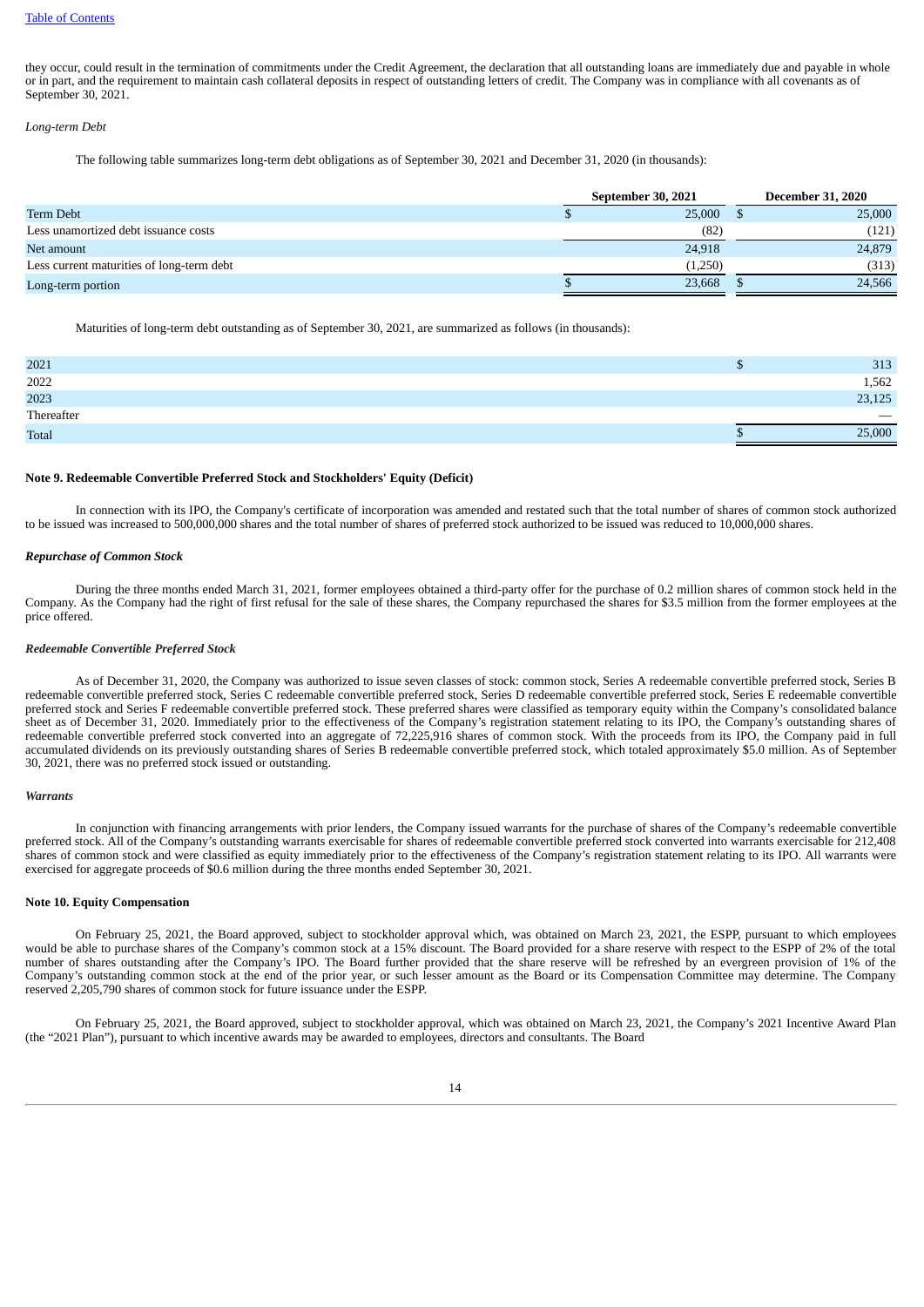provided that the maximum number of shares of common stock (subject to stock splits, dividends, recapitalizations and the like) issuable under the 2021 Plan is equal to a number of shares equal to (i) 11.0% of the shares of common stock outstanding immediately prior to the effectiveness of its IPO after giving effect to the number of shares being sold in its IPO (including shares subject to outstanding equity awards, and the 2021 share reserve and the ESPP share reserve (as described above)) and assuming no exercise of the underwriters' option to purchase additional shares, plus (ii) an annual increase on the first day of each year beginning in 2022 and ending in 2031, equal to the lesser of: (a) 5.0% of the shares outstanding on the last day of the prior fiscal year or (b) such lesser amount as determined by the Board, plus (iii) any shares underlying awards outstanding under the 2011 Long-Term Incentive Plan, as amended (the "2011 Plan"), as of immediately prior to the effectiveness of its IPO, that are thereafter forfeited, terminated, expired or repurchased for the original purchase price thereof, subject to certain statutory limits related to "incentive stock options" within the meaning of Section 422 of the Internal Revenue Code. The Company reserved 12,131,846 shares of common stock for issuance pursuant to future awards under the 2021 Plan.

#### *Stock Options*

During the nine months ended September 30, 2021, the Company granted an aggregate of 2,811,098 stock options to purchase shares of its common stock to officers and employees pursuant to the 2011 Plan and 2021 Plan, with a weighted average exercise price of \$19.92 per share. The fair value of options granted was estimated at the date of grant using the Black-Scholes option-pricing model with the following weighted average assumptions (i) expected term of 6.03 years, (ii) expected volatility of 36.9%, (iii) risk-free interest rate 0.7% and (iv) expected dividend yield of 0%.

### *Restricted Stock Units*

In the nine months ended September 30, 2021, the Company granted an aggregate of 467,351 RSUs to officers and employees pursuant to the 2021 Plan. The RSUs vest and settle upon the satisfaction of a service condition. The service condition for the awards is satisfied over generally three to four years.

#### *Employee Stock Purchase Plan*

The first offering period commenced on May 15, 2021, and as of September 30, 2021, no shares had yet been issued under the plan.

Stock-based compensation expense was included as follows:

|                                         | Three months ended September 30, |  | Nine months ended September 30, |  |                  |  |       |
|-----------------------------------------|----------------------------------|--|---------------------------------|--|------------------|--|-------|
| (in thousands)                          | 2021                             |  | 2020                            |  | 2021             |  | 2020  |
| Cost of revenues                        | 544                              |  | 84                              |  | $1,242 \quad$ \$ |  | 264   |
| Research and development                | 793                              |  | 97                              |  | 1,795            |  | 303   |
| Sales and marketing                     | 266                              |  | 35                              |  | 609              |  | 101   |
| General and administrative              | 1.748                            |  | 223                             |  | 4.147            |  | 680   |
| Total stock-based compensation expenses | 3,351                            |  | 439                             |  | 7.793 \$         |  | 1,348 |
|                                         |                                  |  |                                 |  |                  |  |       |

The amount of stock-based compensation capitalized as part of deferred implementation costs was insignificant for the three and nine months ended September 30, 2021 and September 30, 2020. Due to net operating losses, there was no tax expense or benefit recorded in connection with stock-based compensation expense.

#### **Note 11. Income Taxes**

The provision for income taxes in the accompanying condensed consolidated statements of operations for the three and nine months ended September 30, 2021 and 2020 was \$0. The effective tax rate differs from the statutory tax rate primarily due to the impact of the full valuation allowance against the Company's deferred tax assets.

### **Note 12. Earnings Per Share**

Net loss attributable to common stockholders used in computing basic and diluted earnings per share ("EPS") has been calculated as the net loss less Series B cumulative dividends and other adjustments to redeemable convertible preferred stock of \$0.3 million for the nine months ended September 30, 2021 and \$4.5 million and \$5.0 million for the three and nine months ended September 30, 2020, respectively. The holders of the Company's redeemable convertible preferred stock did not have a contractual obligation to share in the Company's losses; therefore, no amount of total undistributed loss was allocated to redeemable convertible preferred stock. Upon the consummation of its IPO, all preferred stock converted to common stock, and therefore the Company had no issued or outstanding preferred stock as of September 30, 2021.

Basic net loss per share attributable to common stockholders is computed by dividing net loss attributable to common stockholders by the weighted-average number of shares of common stock outstanding for the period. Because the Company has reported a net loss for the three and nine months ended September 30, 2021 and 2020, the number of shares used to calculate diluted net loss per share attributable to common stockholders is the same as the number of shares used to calculate basic net loss per share attributable to common stockholders for the period presented because the potentially dilutive shares would have been antidilutive if included in the calculation.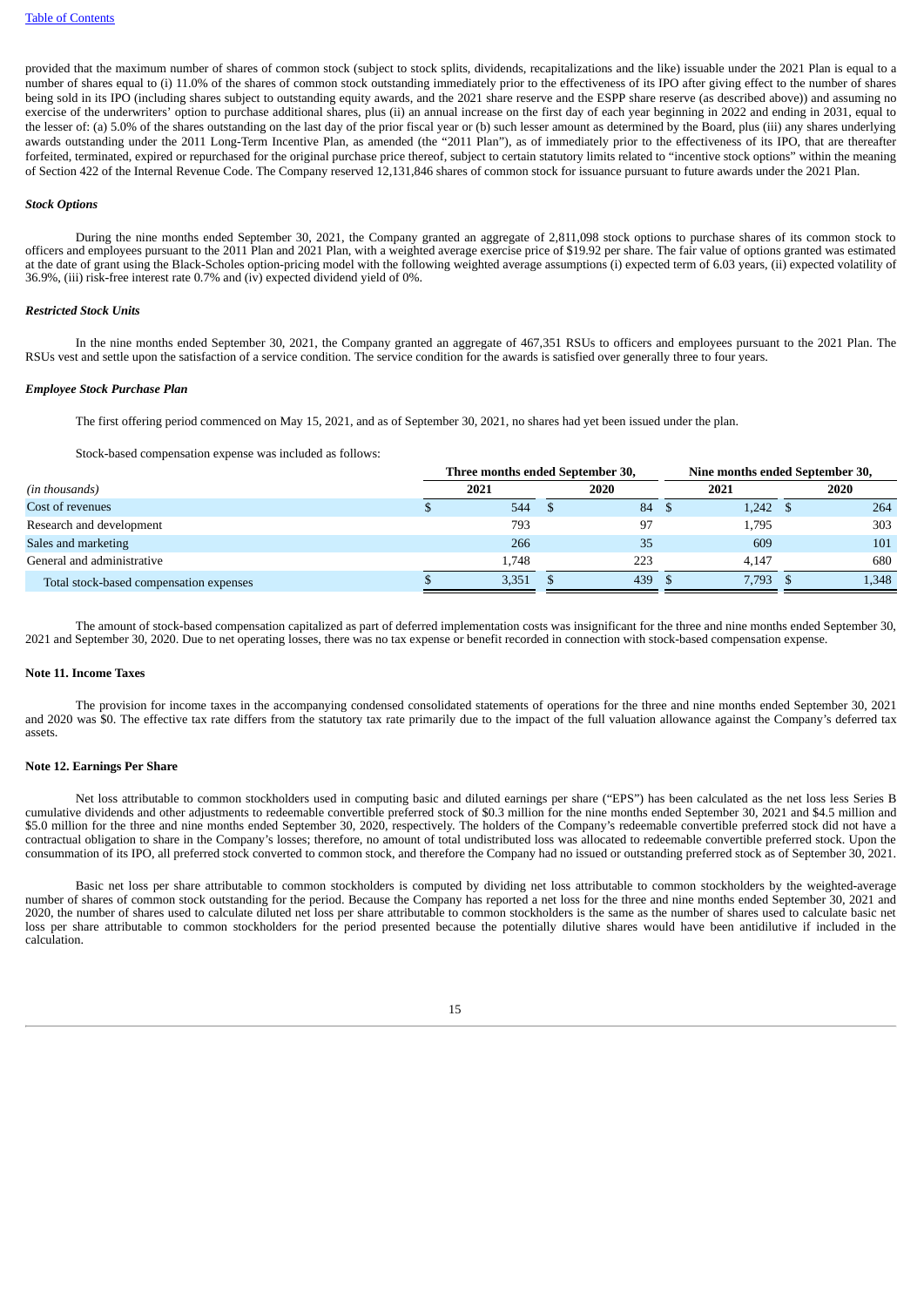The computation of basic and diluted EPS is as follows for the three and nine months ended September 30, 2021 and 2020:

|                                                                                      | Three months ended September 30, |            |      |               |  | Nine months ended September 30, |      |           |  |
|--------------------------------------------------------------------------------------|----------------------------------|------------|------|---------------|--|---------------------------------|------|-----------|--|
| (In thousands, except shares and per share amounts)                                  |                                  | 2021       | 2020 |               |  | 2021                            | 2020 |           |  |
| Net loss                                                                             |                                  | (11,219)   |      | $(21,347)$ \$ |  | $(33, 473)$ \$                  |      | (38, 869) |  |
| Less: cumulative dividends and adjustments to redeemable convertible preferred stock |                                  |            |      | (4, 459)      |  | (277)                           |      | (5,013)   |  |
| Net loss attributable to common stockholders                                         |                                  | (11,219)   |      | $(25,806)$ \$ |  | $(33,750)$ \$                   |      | (43, 882) |  |
| Weighted average shares of common stock outstanding - basic and diluted              |                                  | 87,641,416 |      | 4.833.079     |  | 56,320,288                      |      | 4,679,933 |  |
| Loss per common share - basic and diluted                                            |                                  | (0.13)     |      | $(5.34)$ \$   |  | $(0.60)$ \$                     |      | (9.38)    |  |

For the three and nine months ended September 30, 2021 and 2020, the following potential shares of common stock were excluded from diluted EPS as the Company had a net loss in each period presented:

|                                              | As of September 30, |                          |
|----------------------------------------------|---------------------|--------------------------|
|                                              | 2021                | 2020                     |
| Stock options                                | 10,015,930          | 12,366,781               |
| Redeemable convertible preferred stock       |                     | 72,225,916               |
| <b>Warrants</b>                              |                     | 212,408                  |
| Restricted stock units (RSUs)                | 467.351             | $\overline{\phantom{a}}$ |
| Total anti-dilutive common share equivalents | 10,483,281          | 84,805,105               |

# **Note 13. Commitments and Contingencies**

#### *Operating Lease Commitments*

The Company leases office space under non-cancelable operating leases for its corporate headquarters in Plano, Texas pursuant to a ten-year lease agreement under which the Company leases approximately 125,000 square feet of office space with an initial term that expires on August 31, 2028, with the option to extend the lease for either two additional terms of five years each or one additional term of ten years. Rent expense under operating leases was \$1.2 million and \$3.5 million for the three and nine months ended September 30, 2021, respectively, and \$1.2 million and \$3.4 million for the three and nine months ended September 30, 2020, respectively.

Future minimum payments required under operating leases that have initial or remaining non-cancelable lease terms in excess of one year at September 30, 2021 were as follows (in thousands):

|                              | <b>Operating Leases</b> |
|------------------------------|-------------------------|
| 2021                         | 920                     |
| 2022                         | 3,710                   |
| 2023                         | 3,773                   |
| 2024                         | 3,835                   |
| 2025                         | 3,898                   |
| Thereafter                   | 10,697                  |
| Total minimum lease payments | 26,833                  |

# *Deferred Rent and Tenant Allowances*

Deferred rent and tenant allowances are amortized and applied against rental expense over the lease term on a straight-line basis. As of September 30, 2021 and December 31, 2020, the Company had deferred rent and tenant allowance balances as follows:

| (in thousands)                                             | September 30, 2021 | <b>December 31, 2020</b> |
|------------------------------------------------------------|--------------------|--------------------------|
| Deferred rent and tenant allowance                         | 6.066              | 6,463                    |
| Less: current portion                                      | (691)              | (596)                    |
| Deferred rent and tenant allowance, net of current portion | 5.375              | 5,867                    |

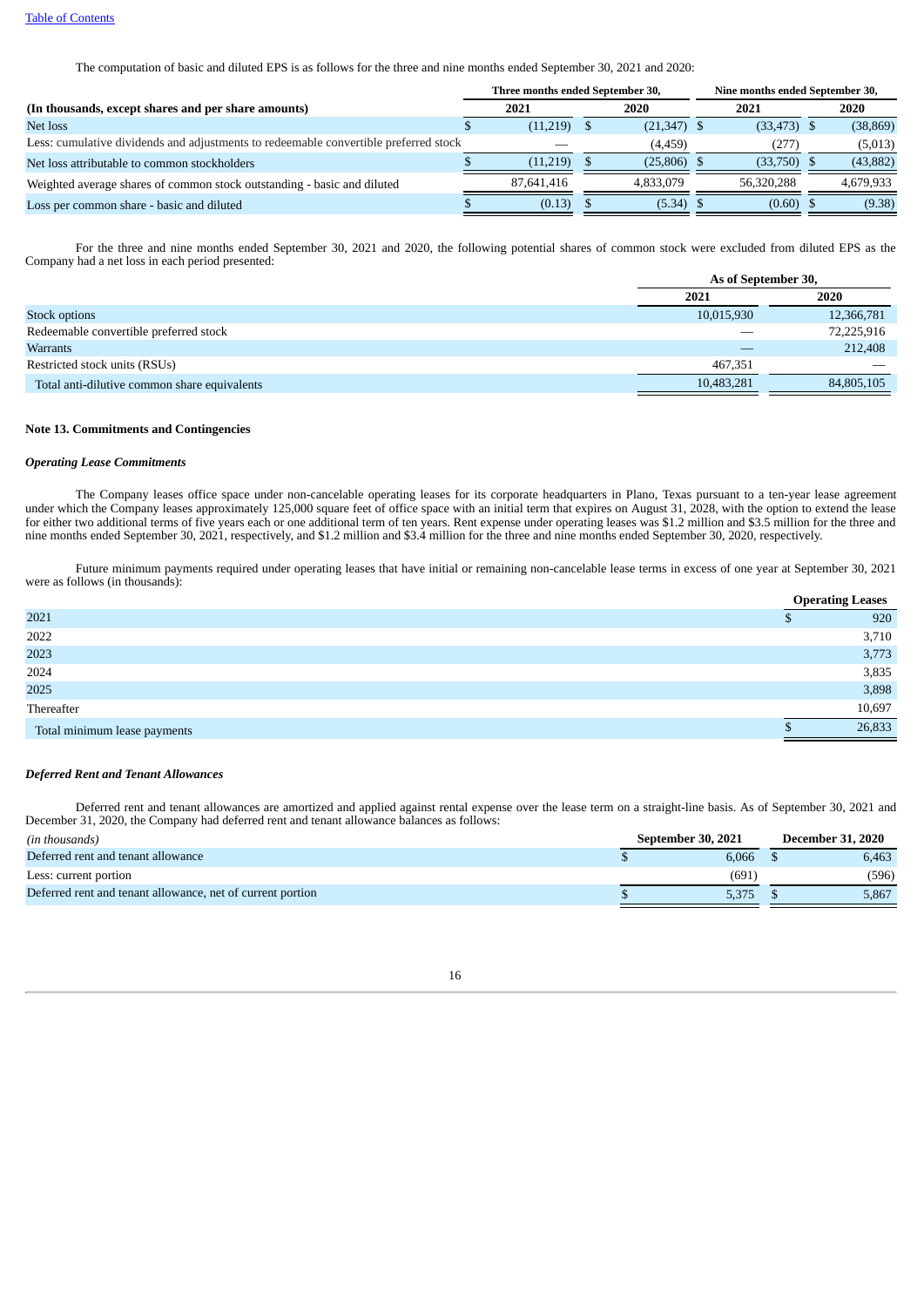### *Legal Proceedings*

The Company may become party to various legal actions during the ordinary course of business. Defending such proceedings is costly and can impose a significant burden on management and employees, it may receive unfavorable preliminary or interim rulings in the course of litigation, and there can be no assurances that favorable final outcomes will be obtained. In addition, the Company's industry is characterized by the existence of a large number of patents, copyrights, trademarks, trade secrets and other intellectual property and proprietary rights. Companies in its industry are often required to defend against litigation claims based on allegations of infringement or other violations of intellectual property rights. Furthermore, client agreements typically require the Company to indemnify clients against liabilities incurred in connection with claims alleging its solutions infringe the intellectual property rights of a third party. From time to time, the Company has been involved in disputes related to patent and other intellectual property rights of third parties, none of which has resulted in material liabilities. The Company expects these types of disputes may continue to arise in the future. Based upon present information, the Company believes that its liability, if any, arising from such pending legal proceedings, asserted legal claims and known potential legal claims which are likely to be asserted, is not reasonably likely to be material to the Company's financial position, results of operations, or cash flows, taking into account established accruals for estimated liabilities.

# **Note 14. Related Party Transactions**

CU Cooperative Systems, Inc. ("CU Cooperative"), a stockholder of the Company who is also a vendor, was paid fees of \$1.3 million and \$3.4 million, for the three and nine months ended September 30, 2021, respectively, and \$1.0 million and \$3.7 million for the three and nine months ended September 30, 2020, respectively, which relate to services resold to the Company's clients. As of September 30, 2021, the Company had no payable balance due to CU Cooperative, and as of December 31, 2020, accounts payable included amounts due to CU Cooperative of \$0.3 million. Mr. Todd Clark, who has served as President and Chief Executive Officer of CU Cooperative since 2016, is a member of the Board and was designated to serve as a member of the Board by CU Cooperative. CU Cooperative held 5% or more of the Company's capital stock as of December 31, 2020.

For the three and nine months ended September 30, 2021, the Company employed a former owner of the acquired business ACH Alert. For certain operating and lease payments made on the former owner's behalf and lockbox cash receipts due to the Company, a receivable of \$1.4 million from the former owner was included in prepaid expenses and other current assets as of December 31, 2020. The Company had no significant receivable balance from the former owner as of September 30, 2021.

# **Note 15. Goodwill and Other Intangibles**

Goodwill and intangible assets deemed to have an indefinite life are not amortized, but are reviewed annually for impairment of value or when indicators of a potential impairment are present. As part of the Company's business planning cycle, the Company will perform an annual goodwill impairment test in the fourth quarter of the fiscal year beginning in 2021. There were no indications of impairment of goodwill noted for the three months ended September 30, 2021. Goodwill had a carrying value of \$48.4 million and \$16.2 million as of September 30, 2021 and December 31, 2020, respectively. The Company recorded \$31.8 million to goodwill during the three and nine months ended September 30, 2021 due to the purchase of MK and recorded \$0.3 million during the nine months ended September 30, 2021 due to a change in the purchase price allocation for ACH Alert as is appropriate during the measurement period. See Note 3 for additional information.

Total intangibles, net, consisted of the following as of September 30, 2021 and December 31, 2020:

|                                        | As of September 30, 2021 |                             |                    |  |  |  |  |  |
|----------------------------------------|--------------------------|-----------------------------|--------------------|--|--|--|--|--|
| (In thousands)                         | Carrying Value           | Accumulated<br>Amortization | Net Carrying Value |  |  |  |  |  |
| Finite-lived:                          |                          |                             |                    |  |  |  |  |  |
| <b>Customer Relationships</b>          | 5,270                    | $(340)$ \$<br>-S            | 4,930              |  |  |  |  |  |
| Developed Technology                   | 6,800                    | (471)                       | 6,329              |  |  |  |  |  |
| Tradenames                             | 50                       | (25)                        | 25                 |  |  |  |  |  |
| Subtotal amortizable intangible assets | 12,120                   | (836)                       | 11,284             |  |  |  |  |  |
| Website domain name                    | 25                       |                             | 25                 |  |  |  |  |  |
| Total intangible assets                | 12,145                   | (836)                       | 11,309             |  |  |  |  |  |
|                                        |                          |                             |                    |  |  |  |  |  |

|                                        | As of December 31, 2020 |                             |                    |  |  |  |  |
|----------------------------------------|-------------------------|-----------------------------|--------------------|--|--|--|--|
| (In thousands)                         | Carrying Value          | Accumulated<br>Amortization | Net Carrying Value |  |  |  |  |
| Finite-lived:                          |                         |                             |                    |  |  |  |  |
| <b>Customer Relationships</b>          | 5,100                   | (85)<br>-S                  | 5,015<br>- \$      |  |  |  |  |
| Developed Technology                   | 3,300                   | (118)                       | 3,182              |  |  |  |  |
| Tradenames                             | 50                      | (6)                         | 44                 |  |  |  |  |
| Subtotal amortizable intangible assets | 8,450                   | (209)                       | 8,241              |  |  |  |  |
| Website domain name                    | 25                      |                             | 25                 |  |  |  |  |
| Total intangible assets                | 8,475                   | (209)                       | 8,266              |  |  |  |  |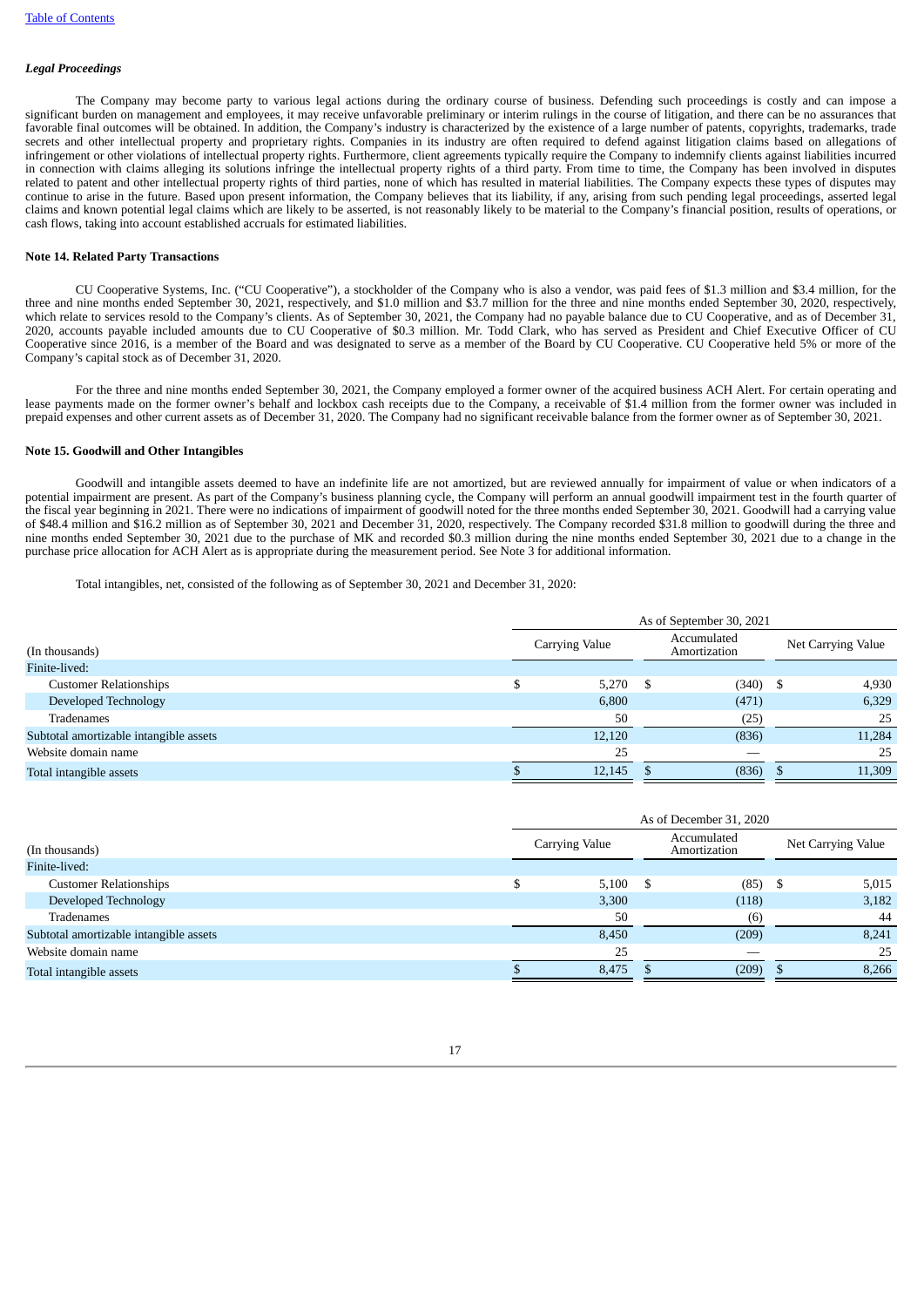Amortization expense recognized on intangible assets was \$0.2 million and \$0.6 million for the three and nine months ended September 30, 2021, respectively. The Company did not recognize amortization expense related to intangible assets for the three and nine months ended September 30, 2020.

The following table shows the estimated annual amortization expense of the definite-lived intangible assets for the next five years and thereafter (in thousands):

| 2021       | 426    |
|------------|--------|
| 2022       | 1,542  |
| 2023       | 1,523  |
| 2024       | 1,523  |
| 2025       | 1,523  |
| Thereafter | 4,747  |
|            | 11,284 |

# **Note 16. Subsequent Events**

On November 3, 2021, the Board of Directors of the Company ("Board"), appointed Alex Shootman as Chief Executive Officer of the Company, effective November 5, 2021, replacing Michael Hansen who will remain with the Company as Advisor to the Board, effective November 5, 2021, and will continue to serve on the Board.

The Company entered into an employment agreement with Mr. Shootman. Under the employment agreement, Mr. Shootman will serve as Chief Executive Officer of the Company and a member of the Board. Mr. Shootman is also entitled to be granted 1,000,000 restricted stock units that vest as to 25% of the restricted stock units on December 8, 2022 and in equal quarterly installments over three years thereafter.

<span id="page-19-0"></span>In connection with Mr. Hansen's departure, the Company entered into a transition and separation agreement with Mr. Hansen. Under the transition and separation agreement, Mr. Hansen will transition to the role of Advisor to the Board and remain employed by the Company through December 17, 2021. The transition and separation agreement also provides that Mr. Hansen will serve as a member of the Board through December 31, 2022. Mr. Hansen's sole compensation while serving on the Board will be in the continued vesting of his outstanding equity awards. In the event Mr. Hansen continues to serve on the Board through December 31, 2022, the vesting of all of his outstanding equity awards will be accelerated as of that date. Mr. Hansen will have one year after the end of his Board service date to exercise any vested options. The Company is evaluating the accounting for the modification of Mr. Hansen's unvested equity awards and the Company expects the acceleration of vesting to be significant to its consolidated financial statements.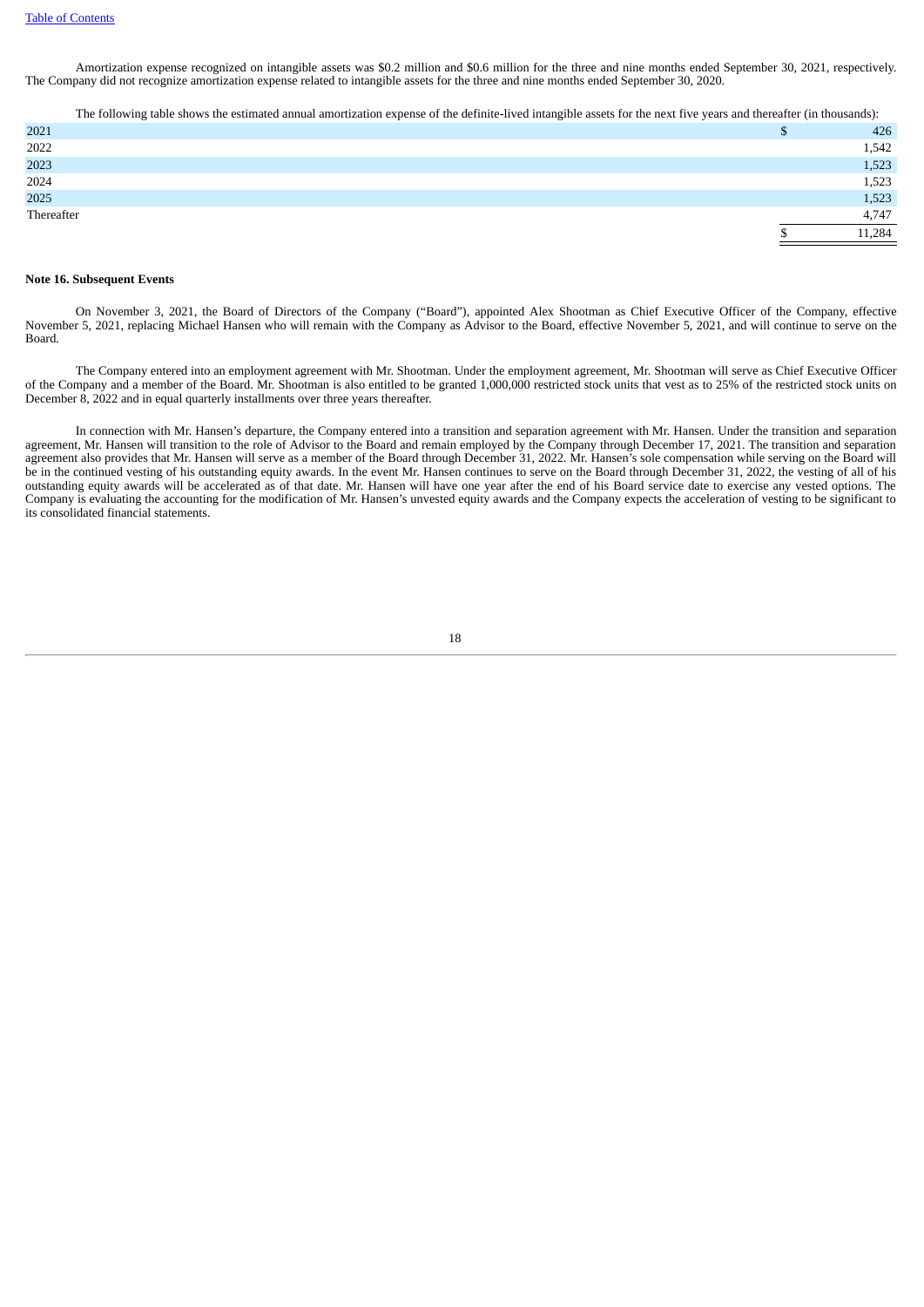# **Item 2. Management's Discussion and Analysis of Financial Condition and Results of Operations**

*The following discussion and analysis of our financial condition and results of operations should be read in conjunction with our condensed consolidated financial statements and related notes and other financial information included elsewhere in this Quarterly Report on Form 10-Q and our final prospectus (the "Prospectus") for our Initial Public Offering ("IPO") of our common stock, filed with the Securities and Exchange Commission* ("SEC") on April 15, 2021 pursuant to Rule 424(b)(4) under the *Securities Act of 1933, as amended (the "Securities Act").*

*Unless the context otherwise requires, all references in this report to the "Company," "Alkami," "we," "us" and "our" refer to Alkami Technology, Inc., a Delaware corporation, and its consolidated subsidiary taken as a whole.*

# *Cautionary Note Regarding Forward-Looking Statements*

Any statements made in this Quarterly Report on Form 10-Q that are not statements of historical fact, including statements about our beliefs and expectations, are forward-looking statements and should be evaluated as such. Forward-looking statements include information concerning possible or assumed future results of operations, including descriptions of our business plan and strategies. These statements often include words such as "anticipate," "expect," "suggests," "plan," "believe," "intend," "estimates," "targets," "projects," "should," "could," "would," "may," "will," "forecast" and other similar expressions. We base these forward-looking statements on our current expectations, plans and assumptions that we have made in light of our experience in the industry, as well as our perceptions of historical trends, current conditions, expected future developments and other factors we believe are appropriate under the circumstances at such time. Forward-looking statements are not guarantees of future performance or results and are subject to and involve risks, uncertainties and assumptions. Although we believe that these forward-looking statements are based on reasonable assumptions at the time they are made, you should be aware that many factors could affect our actual results or results of operations and could cause actual results to differ materially from those expressed in the forward-looking statements. The following important factors, along with the factors discussed in "Risk Factors" in the Prospectus, may materially affect such forward-looking statements:

- Our limited operating history and history of operating losses;
- Our ability to manage future growth;
- Our ability to attract new clients and expand existing clients' use of our solutions;
- Our ability to maintain, protect and enhance our brand;
- Our ability to accurately predict the long-term rate of client subscription renewals or adoption of our solutions;
- Our reliance on third-party software, content and services;
- Our ability to effectively integrate our solutions with other systems used by our clients;
- Intense competition in our industry;
- Any downturn, consolidation or decrease in technology spend in the financial services industry;
- Our ability and the ability of third parties on which we rely to prevent and identify breaches of security measures and resulting disruptions of our systems or operations and unauthorized access to client customer and other data;
- Our ability to comply with regulatory and legal requirements and developments;
- Our ability to attract and retain key employees;
- The political, economic and competitive conditions in the markets and jurisdictions where we operate, including the impact of the COVID-19 pandemic and the various governmental, industry and consumer actions related thereto;
- Our ability to maintain, develop and protect our intellectual property;
- Our ability to respond to evolving technological requirements to develop or acquire new and enhanced products that achieve market acceptance in a timely manner; and
- Our ability to estimate our expenses, future revenues, capital requirements and needs for additional financing and our ability to obtain additional capital.

Given these risks and uncertainties, readers are cautioned not to place undue reliance on such forward-looking statements. We undertake no obligation to update or revise any forward-looking statements, whether as a result of new information, future events or otherwise, except as required by applicable law.

### **Overview**

Alkami is a cloud-based digital banking solutions provider. We inspire and empower community, regional and super-regional financial institutions ("FIs") to compete with large, technologically advanced and well-resourced banks in the United States. Our solution, the Alkami Platform, allows FIs to onboard and engage new users, accelerate revenues and meaningfully improve operational efficiency, all with the support of a proprietary, true cloud-based, multi-tenant architecture. We cultivate deep relationships with our clients through long-term, subscription-based contractual arrangements, aligning our growth with our clients' success and generating an attractive unit economic model.

Alkami was founded to help level the playing field for FIs. Since then, our vision has been to create a platform that combines premium technology and fintech solutions in one integrated ecosystem, delivered as a software-as-a-service ("SaaS") solution and providing our clients' customers with a single point of access to all things digital. We have invested significant resources to build a technology stack that prioritized innovation velocity and speed-to-market given the importance of product depth and functionality in winning and retaining clients. In fiscal 2020, we acquired ACH Alert, LLC ("ACH Alert") to pursue adjacent product opportunities, such as fraud prevention and to expand our addressable market. In addition, in September 2021, we acquired MK Decisioning Systems, LLC (MK) a technology platform for digital account opening, credit card and loan origination solutions.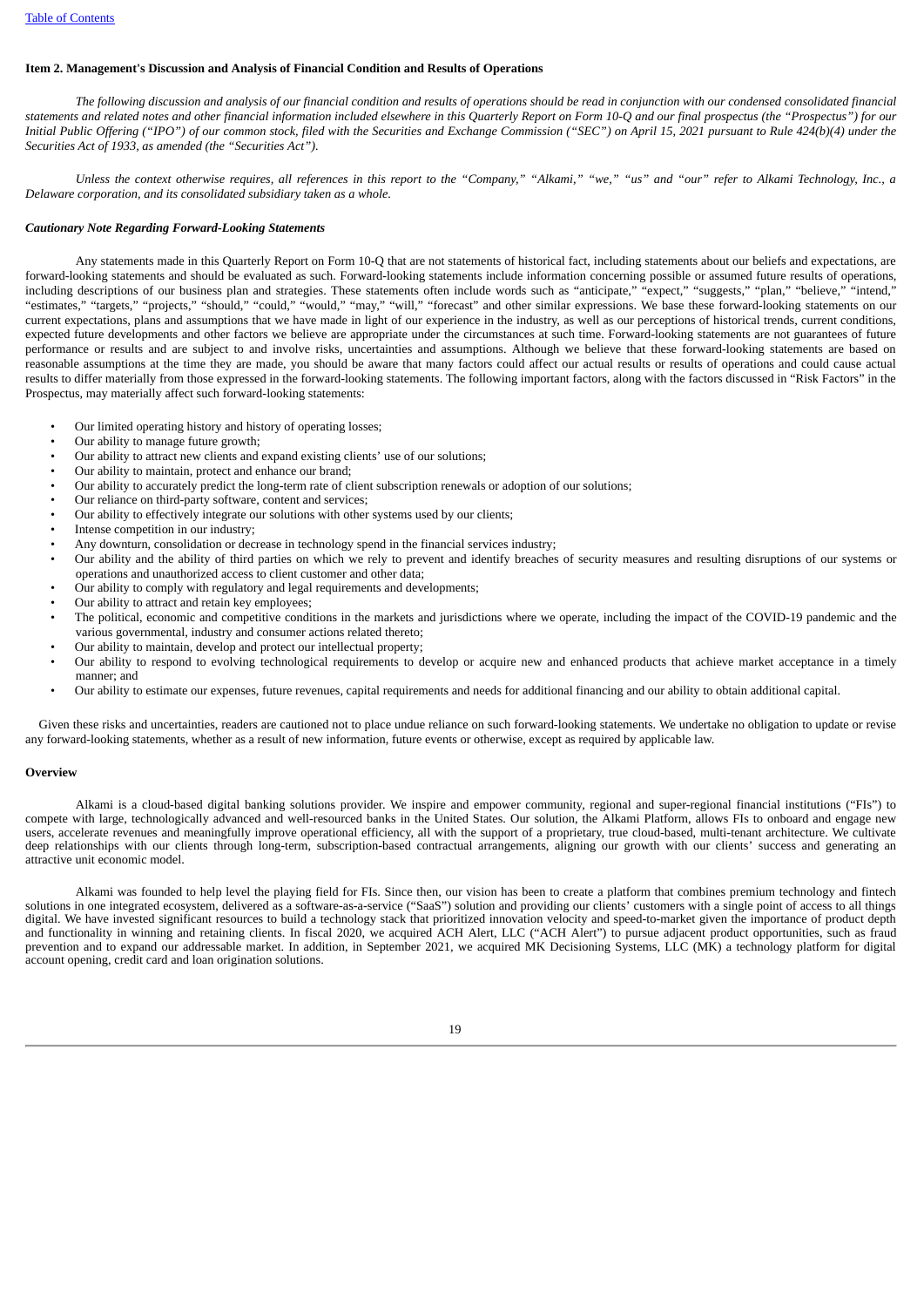Our domain expertise in retail and business banking has enabled us to develop a suite of products tailored to address key challenges faced by FIs. Due to our architecture, adding products through our single code base is fast, simple and cost-effective. The key differentiators of the Alkami Platform include:

- *User experience*: Personalized and seamless digital experience across user interaction points, including mobile, chat and SMS, establishing durable connections between FIs and their customers.
- *Integrations*: Scalability and extensibility driven by 230 real-time integrations to back office systems and third-party fintech solutions as of September 30, 2021, including core systems, payment cards, mortgages, bill pay, electronic documents, money movement, personal financial management and account opening.
- *Deep data capabilities*: Data synchronized and stored from back office systems and third-party fintech solutions and synthesized into meaningful insights, targeted content and other areas of monetization.

The Alkami Platform offers an end-to-end set of software products. Our typical relationship with an FI begins with a set of core functional components, which can extend over time to include a rounded suite of products across account opening, card experience, client service, extensibility, financial wellness, security and fraud protection, marketing and analytics and money movement.

We primarily go to market through an internal sales force. Given the long-term nature of our contracts, a typical sales cycle can range from approximately three to 12 months, with the subsequent implementation timeframe generally ranging from six to 12 months depending on the depth of integration.

We derive our revenues almost entirely from multi-year contracts that are based on an average contract life of approximately 70 months as of September 30, 2021. We predominantly employ a per-registered-user pricing model, with incremental fees above certain contractual minimum commitments for each licensed solution. Our pricing is tiered, with per-registered-user discounts applied as clients achieve higher levels of customer penetration, incentivizing our clients to internally market and promote digital engagement.

To support our growth and capitalize on our market opportunity, we have increased our operating expenses across all aspects of our business. In research and development, we continue to focus on innovation and bringing novel capabilities to our platform, extending our product depth. Similarly, we continue to expand our sales and marketing organization focusing on new client wins, cross-selling opportunities and client renewals.

For the three months ended September 30, 2021 and 2020 our total revenues were \$39.8 million and \$28.9 million, respectively, representing a 37.4% increase period-over-period. For the nine months ended September 30, 2021 and 2020 our total revenues were \$109.7 million and \$78.8 million, respectively, representing a 39.2% increase period-over-period. SaaS subscription revenues, as further described below, represented 94.3% and 94.4% of total revenues for the three and nine months ended September 30, 2021, respectively and 93.5% and 93.5% for the three and nine months ended September 30, 2020, respectively. We incurred net losses of \$11.2 million and \$33.5 million for the three and nine months ended September 30, 2021, respectively, and net losses of \$21.3 million and \$38.9 million for the three and nine months ended September 30, 2020, respectively, largely on the basis of significant continued investment in sales, marketing, product development and post-sales client activities.

### **Recent Developments**

*Initial Public Offering.* On April 13, 2021, the Company's registration statement relating to our IPO of our common stock was declared effective by the SEC. In connection with our IPO, the Company issued and sold 6,900,000 shares of common stock (including 900,000 shares issued pursuant to the exercise in full of the underwriters' option to purchase additional shares) at a public offering price of \$30.00 per share for net proceeds of \$192.8 million, after deducting underwriters' discounts and commissions (excluding other IPO costs as of April 13, 2021).

*Acquisition of MK.* On September 10, 2021, the Company acquired substantially all of the assets of MK for approximately \$20 million in cash consideration due at closing subject to a \$2 million holdback provision held in escrow with \$1 million to be released at the 12-month anniversary of close and the remainder to be released at the 18-month anniversary of close. The Company also agreed to assume certain liabilities associated with MK's business. MK expands our total addressable market by over \$2.0 billion while gaining new cross-selling opportunities among a larger installed base.

# **Factors Affecting our Operating Results**

*Growing our FI Client Base.* A key part of our strategy is to grow our FI client base. As of September 30, 2021, we served 169 FIs through the Alkami Platform and an additional 114 clients through the ACH Alert suite of solutions, representing 92.5% annual client growth since September 30, 2020. Each of our digital banking client wins is a competitive takeaway, and as such, our historical ability to grow our client base has been a function of product depth, technological excellence and a sales and marketing function able to match our solutions with the strategic objectives of our clients. Our future success will significantly depend on our ability to continue to grow our FI client base through competitive wins.

*Deepening Client Customer Penetration.* We primarily generate revenues through a per-registered-user pricing model. Once we onboard a client, our ability to help drive incremental client customer digital adoption translates to additional revenues with very limited additional spend. Our FI clients are incentivized to market and encourage digital account sign-up based on identifiable improvement in customer engagement as well as discounts received based on certain levels of customer penetration. We expect to continue to support digital adoption by client customers through continued investments in new products and platform enhancements. Our future success will depend on our ability to continue to deepen client customer penetration.

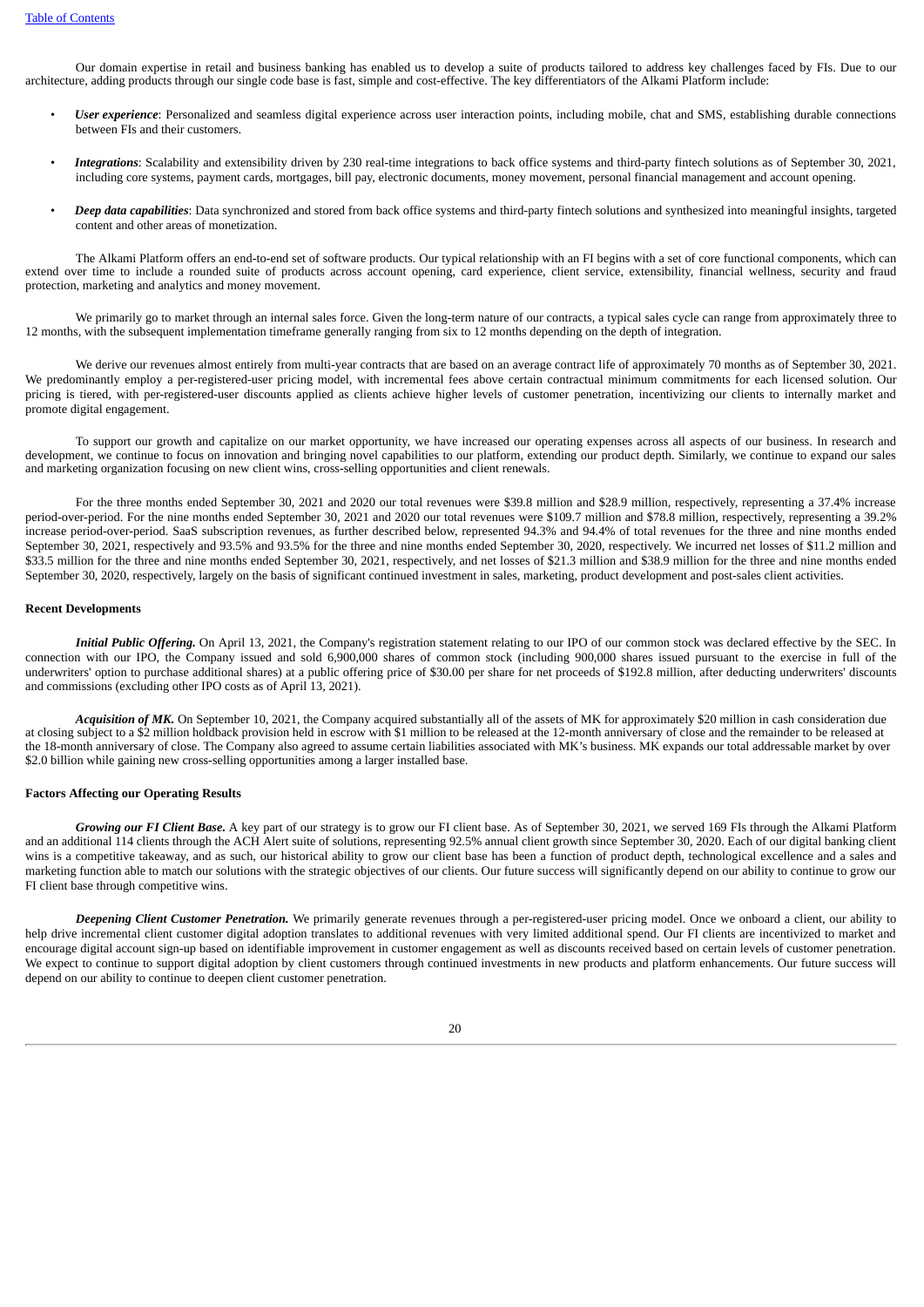*Expanding our Product Suite.* Product depth is a key determinant in winning new clients. In a replacement market, we win based on our ability to bring a product suite to market that is superior to the incumbent, as well as to our broader competition. Of equal importance is the ability to cohesively deliver a deep product suite with as little friction as possible to the client customer. The depth of our product suite is a function of technology and platform partnerships. Our platform model with 230 integrations as of September 30, 2021 enables us to deliver thousands of configurations aligned with the digital platform strategies adopted by our clients. We expect our future success in winning new clients to be partially driven by our ability to continue to develop and deliver new, innovative products to FI clients in a timely manner. Furthermore, expanding our product suite expands our RPU potential. For additional information regarding RPU, see "Key Business Metrics."

*Client Renewals.* Our model and the stability of our revenue base is, in part, driven by our ability to renew our clients. In addition to extending existing relationships, renewals provide an opportunity to grow minimum contract value, as over the course of a contract term our clients often grow or their needs evolve. Client renewals are also an important lever in driving our long-term gross margin targets, as we generally achieve approximately 70% gross margin upon renewal. We had three and seven client renewals in the three and nine months ended September 30, 2021, respectively. We expect client renewals to continue to play a key role in our future success.

*Continued Leadership in Innovation.* Our ability to maintain a differentiated platform and offering is dependent upon our pace of innovation. In particular, our single code base, built on a multi-tenant infrastructure and combined with continuous software delivery enables us to bring new, innovative products to market quickly and positions us with what we believe is market-leading breadth in terms of product offerings and feature set. We remain committed to investing in our platform, notably through our research and development spend, which was 32.4% and 32.7% of our revenues for the three and nine months ended September 30, 2021. Our future success will depend on our continued leadership in innovation.

*COVID-19 Impact.* The continued global impact of COVID-19 has resulted in various measures to combat the spread of the virus. With the development of variants and increased vaccinations rates, the status of ongoing measures varies widely. We transitioned our employee base to work-from-home in March 2020, creating challenges in executing sales and implementations that have resurfaced due to the renewal of certain actions and restrictions in response to the COVID-19 pandemic and which may be exacerbated if such actions or restrictions are prolonged. We believe actions and restrictions in response to the COVID-19 pandemic have served to highlight the criticality of our products, which we expect to drive increased demand over time.

#### **Components of Results of Operations**

#### *Revenues*

Our client relationships are primarily based on multi-year contracts that have an average contract life of 70 months as of September 30, 2021. We derive the majority of our revenues from SaaS subscription services charged for the use of our digital banking solution. For each client, we invoice monthly a contractual minimum fee for each licensed solution. In addition, we invoice monthly an additional subscription fee for the number of registered users using each solution and the number of bill-pay and certain other transactions those registered users conduct through our digital banking platform in excess of their contractual minimum commitments. Our pricing is tiered, with per-registered-user discounts applied as clients achieve higher levels of customer penetration, incentivizing our clients to internally market our products and promote digital engagement. Variable consideration earned for subscription fees in excess of contractual minimums is recognized as revenues in the month of actual usage. SaaS subscription services also include annual and monthly charges for maintenance and support services which are recognized on a straight-line basis over the contract term.

We receive implementation and other upfront fees for the implementation, configuration and integration of our digital banking platform. We typically invoice these services as a fixed price per contract. These fees are not distinct from the underlying licensed SaaS subscription services. As a result, we recognize the resulting revenues on a straight-line basis over the client's initial agreement term for our licensed SaaS solutions, commencing upon launch.

Occasionally, our clients request custom development and other professional services, which we provide. These are generally one-time in nature and involve unique, non-standard features, functions or integrations that are intended to enhance or modify their licensed SaaS solutions. We recognize revenues at the point in time the services are transferred to the client.

The following disaggregates our revenues for the three and nine months ended September 30, 2021 and 2020 by major source.

|                            | Three months ended September 30, |      |        |     |         | Nine months ended September 30, |        |  |  |
|----------------------------|----------------------------------|------|--------|-----|---------|---------------------------------|--------|--|--|
|                            | 2021                             | 2020 |        |     | 2021    |                                 | 2020   |  |  |
| (In thousands)             |                                  |      |        |     |         |                                 |        |  |  |
| SaaS subscription services | 37,486 \$                        |      | 27,065 | - S | 103,582 | -S                              | 73,723 |  |  |
| Implementation services    | 1,591                            |      | 1.419  |     | 4,604   |                                 | 3,741  |  |  |
| Other services             | 684                              |      | 457    |     | 1,538   |                                 | 1,353  |  |  |
| Total revenues             | 39,761 \$                        |      | 28.941 |     | 109.724 |                                 | 78.817 |  |  |

See Note 5 of the Notes to our Unaudited Condensed Consolidated Financial Statements for additional detail.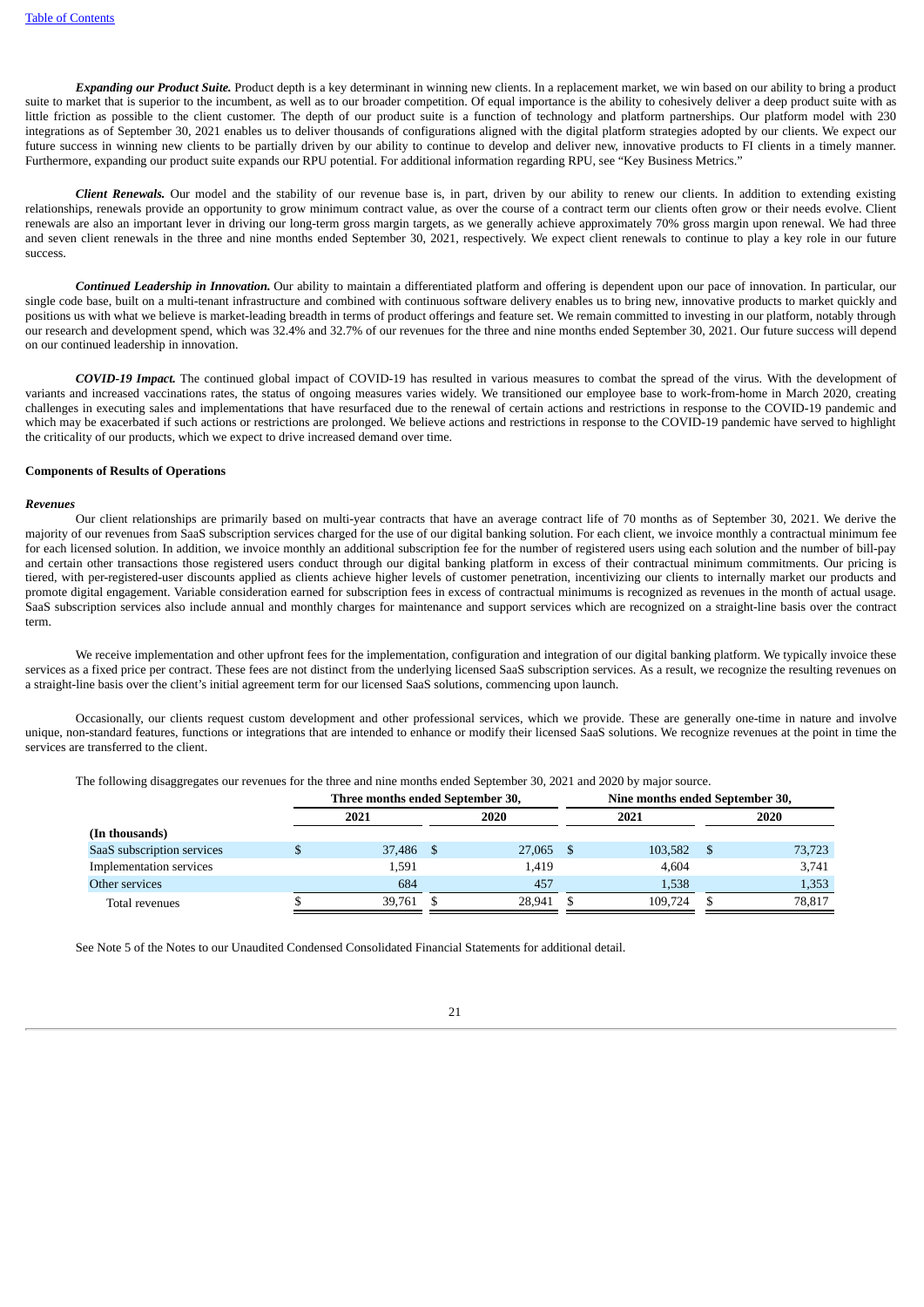#### *Cost of Revenues and Gross Margin*

Cost of revenues is comprised primarily of salaries and other personnel-related costs, including employee benefits, bonuses, stock-based compensation, travel and related costs for employees supporting our SaaS subscription, implementation and other services. This includes the costs of our implementation, client support and client success teams, development personnel responsible for maintaining and releasing updates to our platform, as well as third-party cloud-based hosting services. Cost of revenues also includes the direct costs of bill-pay and other third-party intellectual property included in our solutions, the amortization of acquired technology and depreciation.

We capitalize certain personnel costs directly related to the implementation of our solutions to the extent those costs are recoverable from future revenues. We amortize the costs for an implementation once revenue recognition commences. The amortization period is typically five to seven years which represents the expected period of client benefit. Other costs not directly recoverable from future revenues are expensed in the period incurred.

We intend to continue to increase our investments in our implementation, client support and client success teams and technology infrastructure to serve our clients and support our growth. We expect cost of revenues to continue to grow in absolute dollars as we grow our business but to vary as a percentage of revenues from period to period as a function of the utilization of implementation and support personnel and the extent to which we recognize fees from bill-pay services and other third-party functionality integrated into our solutions. Our gross margin for the three and nine months ended September 30, 2021 was 56.3% and 55.3%, respectively, and 52.4% and 50.6% for the three and nine months ended September 30, 2020, respectively.

The major components of cost of revenues represented the following percentages of revenues for the three months ended September 30, 2021: third-party hosting services (7.9%), the direct costs of bill-pay and other third-party intellectual property included in our solutions (17.0%), our implementation team (9.3%), our client success team (5.4%), our development team responsible for maintaining and releasing updates to our platform (3.8%) and amortization of intangible assets (0.3%). The major components of cost of revenues represented the following percentages of revenues for the three months ended September 30, 2020: third-party hosting services (9.8%), the direct costs of bill-pay and other third-party intellectual property included in our solutions (14.9%), our implementation team (11.4%), our client success team (6.6%) and our development team responsible for maintaining and releasing updates to our platform (5.1%).

The major components of cost of revenues represented the following percentages of revenues for the nine months ended September 30, 2021: third-party hosting services (8.8%), the direct costs of bill-pay and other third-party intellectual property included in our solutions (16.2%), our implementation team (9.6%), our client success team (5.7%), our development team responsible for maintaining and releasing updates to our platform (4.1%) and amortization of intangible assets (0.3%). The major components of cost of revenues represented the following percentages of revenues for the nine months ended September 30, 2020: third-party hosting services (9.5%), the direct costs of bill-pay and other third-party intellectual property included in our solutions (16.4%), our implementation team (11.6%), our client success team (6.7%) and our development team responsible for maintaining and releasing updates to our platform (5.3%).

#### *Operating Expenses*

*Research and Development.* Research and development costs consist primarily of personnel-related costs for our engineering, information technology and product, including salaries, bonuses, commissions, other incentive-related compensation, employee benefits and stock-based compensation. In addition, we also include third-party contractor expenses, software development and testing tools, allocated corporate expenses, and other expenses related to developing new solutions and upgrading and enhancing existing solutions. We expect research and development costs to increase as we expand our platform with new features and functionality as well as enhance the existing Alkami Platform.

Sales and Marketing. Sales and marketing expenses consist primarily of personnel-related costs of our sales, marketing and a portion of account management employees, including salaries, bonuses, commissions, other incentive-related compensation, employee benefits and stock-based compensation. Sales and marketing expenses also include travel and related costs, outside consulting fees and marketing programs, including lead generation, costs of our annual client conference, advertising, trade shows, other event expenses and amortization of acquired client relationships. We expect sales and marketing expenses will continue to increase as we expand our direct sales teams to pursue our market opportunity.

General and Administrative. General and administrative expenses consist primarily of personnel-related costs for our general and administrative teams including salaries, bonuses, commissions, other incentive-related compensation, employee benefits and stock-based compensation associated with our executive, finance, legal, human resources, information technology, security and compliance as well as other administrative personnel. General and administrative expenses also include accounting, auditing and legal professional services fees, travel and other unallocated corporate-related expenses such as the cost of our facilities, employee relations, corporate telecommunication and software. We expect that general and administrative expenses will continue to increase as we scale our business and as we incur costs associated with being a publicly traded company, including legal, audit, business insurance and consulting fees.

### *Non-operating Income (Expense)*

Non-operating income (expense) consists primarily of interest income from our cash balances, interest expense from borrowings under our revolving line of credit, amortization of deferred debt costs and changes in fair value of warrants (In connection with our IPO, warrants converted from a liability instrument to an equity instrument resulting in a reduction of the warrant liability to \$0.).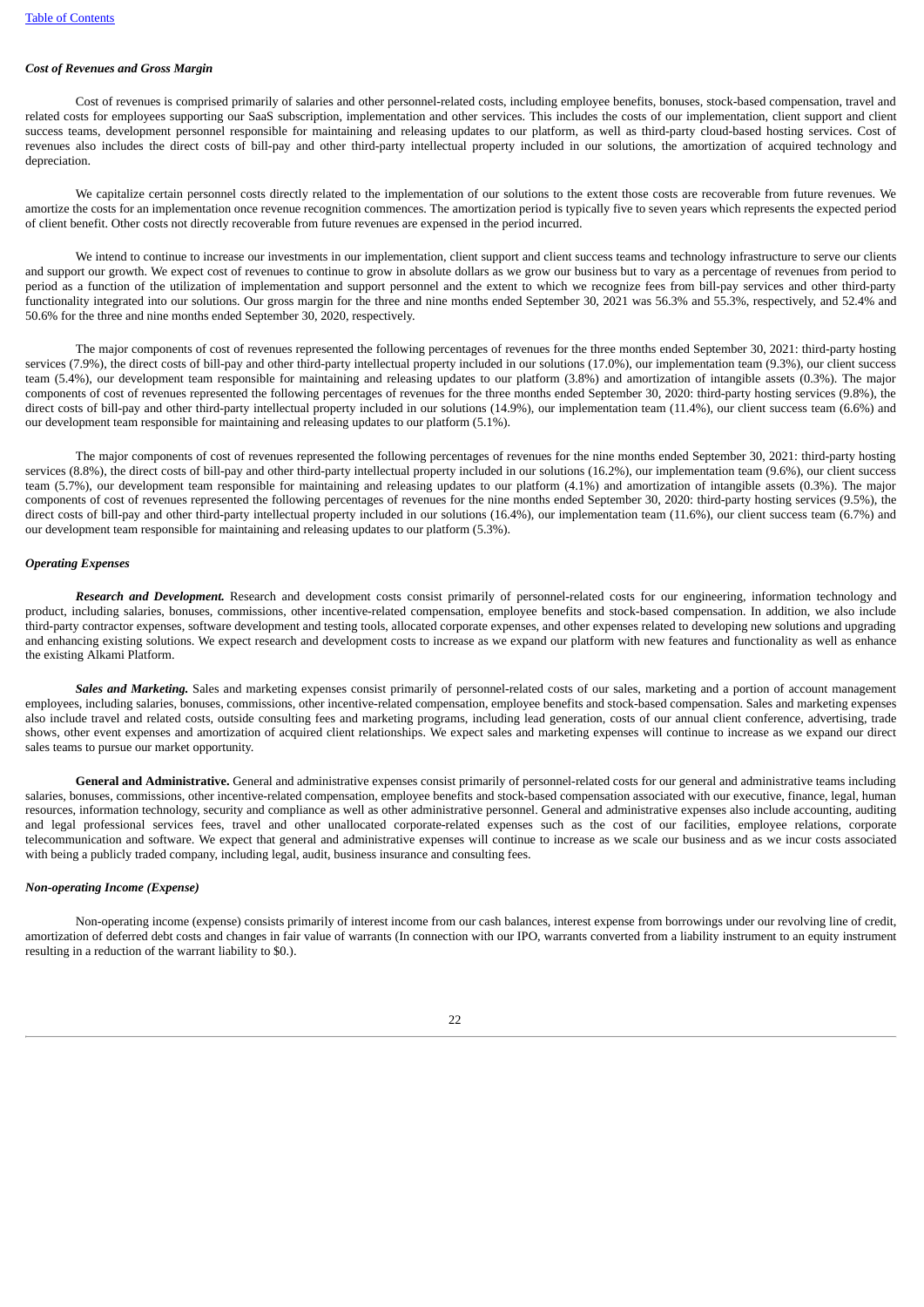# *Provision for Income Taxes*

Our effective tax rate differs from the statutory tax rate primarily due to the impact of the full valuation allowance against our deferred tax assets.

# **Results of Operations**

The results of operations presented below should be reviewed in conjunction with the condensed consolidated financial statements and notes included elsewhere in this filing. The following table presents our selected condensed consolidated statements of operations data for the three and nine months ended September 30, 2021 and 2020.

|    | 2021      |     | 2020      |                                  | 2021      |    | 2020                            |  |
|----|-----------|-----|-----------|----------------------------------|-----------|----|---------------------------------|--|
|    |           |     |           |                                  |           |    |                                 |  |
| S. |           |     |           |                                  | 109,724   | S. | 78,817                          |  |
|    | 17,387    |     | 13,776    |                                  | 49,064    |    | 38,914                          |  |
|    | 22,374    |     | 15,165    |                                  | 60,660    |    | 39,903                          |  |
|    |           |     |           |                                  |           |    |                                 |  |
|    | 12,877    |     | 9,898     |                                  | 35,897    |    | 29,367                          |  |
|    | 7,309     |     | 3,998     |                                  | 18,132    |    | 12,548                          |  |
|    | 13,330    |     | 7,859     |                                  | 36,525    |    | 21,867                          |  |
|    | 33,516    |     | 21,755    |                                  | 90,554    |    | 63,782                          |  |
|    | (11, 142) |     | (6,590)   |                                  | (29, 894) |    | (23, 879)                       |  |
|    |           |     |           |                                  |           |    |                                 |  |
|    | 223       |     | 8         |                                  | 364       |    | 45                              |  |
|    | (300)     |     | (22)      |                                  | (908)     |    | (225)                           |  |
|    |           |     | (14,743)  |                                  | (3,035)   |    | (14,809)                        |  |
|    | (11,219)  |     | (21, 347) |                                  | (33, 473) |    | (38, 868)                       |  |
|    |           |     |           |                                  |           |    |                                 |  |
|    | (11,219)  | - S | (21, 347) |                                  | (33,473)  |    | (38, 868)                       |  |
|    |           |     | 39,761 \$ | Three months ended September 30, | 28,941 \$ |    | Nine months ended September 30, |  |

 $<sup>(1)</sup>$  Includes stock-based compensation expenses as follows:</sup>

|      |       |  |                                | Nine months ended September 30,  |       |  |                  |  |
|------|-------|--|--------------------------------|----------------------------------|-------|--|------------------|--|
| 2021 |       |  | 2020                           | 2021                             |       |  | 2020             |  |
|      |       |  |                                |                                  |       |  |                  |  |
|      |       |  | 88                             | - 5                              |       |  | 180              |  |
|      | 793   |  | 101                            |                                  | 1,795 |  | 206              |  |
|      | 266   |  | 33                             |                                  | 609   |  | 66               |  |
|      | 1.748 |  | 228                            |                                  | 4.147 |  | 457              |  |
|      |       |  | 439                            |                                  | 7,793 |  | 909              |  |
|      |       |  | $544 \text{ } $$<br>$3,351$ \$ | Three months ended September 30, |       |  | $1,242 \quad$ \$ |  |

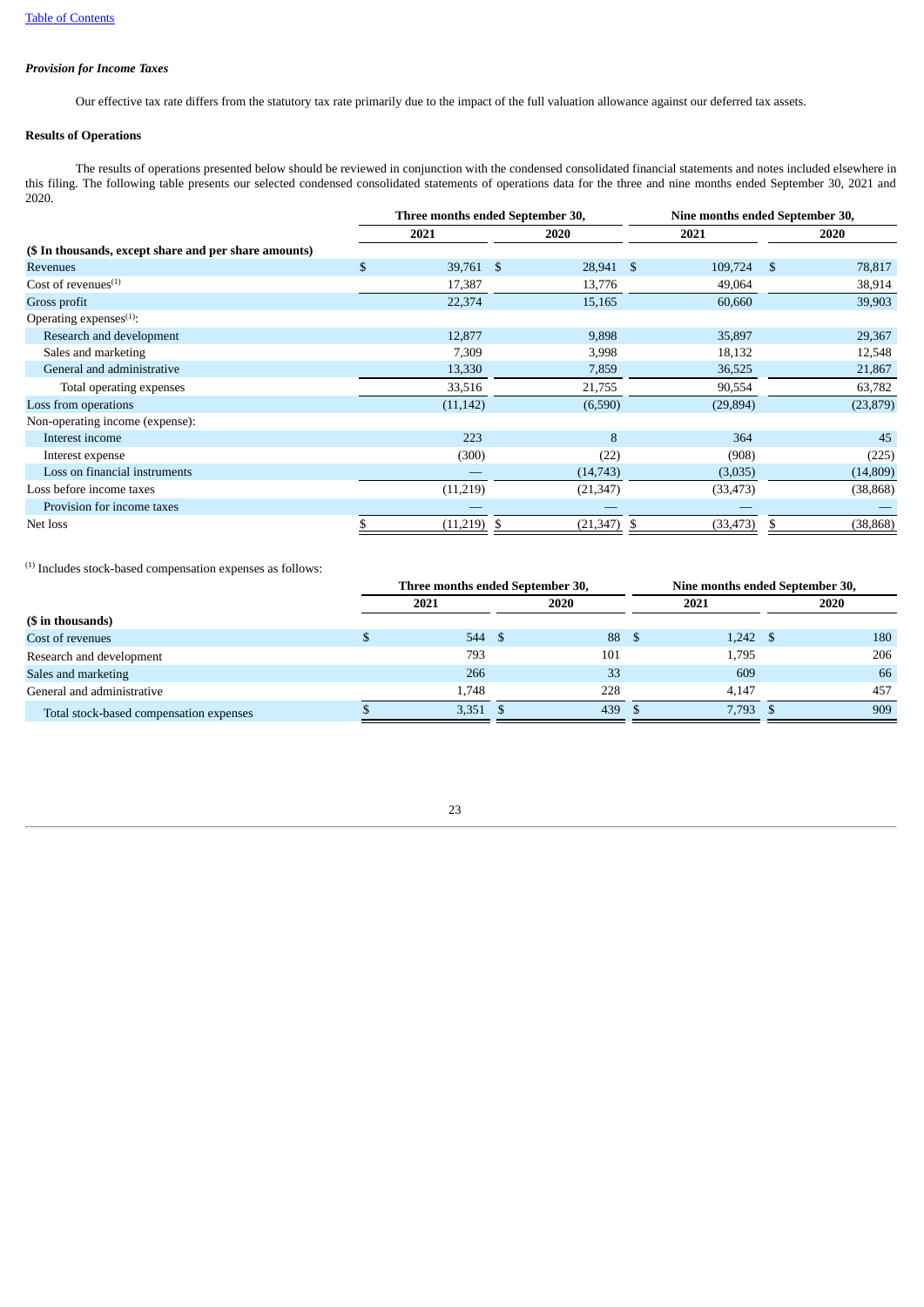The following table presents our reconciliation of GAAP net loss to adjusted EBITDA for the periods indicated.

|                                   |      | Three months ended September 30, |               | Nine months ended September 30, |                |  |           |  |  |
|-----------------------------------|------|----------------------------------|---------------|---------------------------------|----------------|--|-----------|--|--|
|                                   | 2021 |                                  | 2020          | 2021                            |                |  | 2020      |  |  |
| (\$ in thousands)                 |      |                                  |               |                                 |                |  |           |  |  |
| Net loss                          |      | $(11,219)$ \$                    | $(21,347)$ \$ |                                 | $(33, 473)$ \$ |  | (38, 869) |  |  |
| Provision for income taxes        |      |                                  |               |                                 |                |  |           |  |  |
| Loss on financial instruments     |      |                                  | 14,743        |                                 | 3,035          |  | 14,810    |  |  |
| Interest expense, net             |      | 77                               | 14            |                                 | 544            |  | 179       |  |  |
| Amortization of intangible assets |      | 209                              | _             |                                 | 627            |  |           |  |  |
| Depreciation                      |      | 593                              | 653           |                                 | 1,757          |  | 1,970     |  |  |
| Stock-based compensation expense  |      | 3,352                            | 439           |                                 | 7,793          |  | 1,348     |  |  |
| Acquisition-related expenses (1)  |      | 915                              | 112           |                                 | 2,177          |  | 112       |  |  |
| Adjusted EBITDA <sup>(2)</sup>    |      | $(6,073)$ \$                     | $(5,386)$ \$  |                                 | $(17,540)$ \$  |  | (20, 450) |  |  |

 $^{(1)}$  Acquisition-related expenses are associated with the accrual of deferred compensation due to the former owner of the acquired business, ACH Alert, in addition to acquisition related-expenses associated with purchase of MK, primarily related to legal, consulting, and professional fees.

 $^{(2)}$  Adjusted EBITDA is a non-GAAP financial measure and should not be considered an alternative to GAAP net loss as a measure of operating performance or as a measure of liquidity. For additional information regarding adjusted EBITDA, see "Key Business Metrics."

#### **Key Business Metrics**

*Adjusted EBITDA.* Adjusted EBITDA is a non-GAAP financial measure and should not be considered an alternative to GAAP net loss as a measure of operating performance or as a measure of liquidity. We define adjusted EBITDA as net loss before provision for income taxes; (gain) loss on financial instruments; interest (income) expense, net; amortization of intangible assets; depreciation; stock-based compensation expense; and acquisition-related costs. We believe adjusted EBITDA provides investors and other users of our financial information consistency and comparability with our past financial performance and facilitates period-to-period comparisons of operations. Adjusted EBITDA was \$(6.1) million and \$(17.5) million for the three and nine months ended September 30, 2021, respectively and \$(5.4) million and \$(20.5) million for the three and nine months ended September 30, 2020, respectively.

*Annual Recurring Revenue (ARR).* We calculate ARR by aggregating annualized recurring revenue related to SaaS subscription services recognized in the last month of the reporting period as well as the next 12 months of expected implementation services revenues for all clients on the platform in the last month of the reporting period. We believe ARR provides important information about our future revenue potential, our ability to acquire new clients, and our ability to maintain and expand our relationship with existing clients. ARR was \$154.8 million as of September 30, 2021 and \$113.9 million as of September 30, 2020, an increase of \$40.9 million, or 35.9%, period-over-period.

*Registered Users.* We define a registered user as an individual or business related to an account holder of an FI client on our digital banking platform who has registered to use one or more of our solutions and has current access to use those solutions as of the last day of the reporting period presented. We price our digital banking platform based on the number of registered users, so as the number of registered users of our digital banking platform increases, our ARR grows. We believe growth in the number of registered users provides important information about our ability to expand market adoption of our digital banking platform and its associated software products, and therefore to grow revenues over time. We had 11.4 million registered users as of September 30, 2021 and 9.0 million as of September 30, 2020, an increase of 2.4 million, or 26.1%, period-over-period.

*Revenue per Registered User (RPU).* We calculate RPU by dividing ARR as of the last day of the reporting period by the number of registered users as of the last day of the reporting period. We believe RPU provides important information about our ability to grow the number of software products adopted by new clients over time, as well as our ability to expand the number of software products that our existing clients add to their contracts with us over time. RPU was \$13.57 as of September 30, 2021 and \$12.59 as of September 30, 2020, an increase of \$0.98, or 7.8%, period-over-period.

#### *Comparison of Three and Nine Months ended September 30, 2021 and 2020*

| <b>Revenues</b>   |                                     |           |  |      |        |                  |             |  |                                           |  |        |        |        |        |
|-------------------|-------------------------------------|-----------|--|------|--------|------------------|-------------|--|-------------------------------------------|--|--------|--------|--------|--------|
|                   | Three months ended September<br>30. |           |  |      | Change |                  |             |  | <b>Nine months ended September</b><br>30. |  |        | Change |        |        |
|                   |                                     | 2021      |  | 2020 |        |                  | $\%$        |  | 2021                                      |  | 2020   |        |        | $\%$   |
| (\$ in thousands) |                                     |           |  |      |        |                  |             |  |                                           |  |        |        |        |        |
| Revenues          |                                     | 39,761 \$ |  |      |        | 28,941 \$ 10,820 | $37.4\%$ \$ |  | 109,724                                   |  | 78,817 | - S    | 30,907 | 39.2 % |
|                   |                                     |           |  |      |        |                  |             |  |                                           |  |        |        |        |        |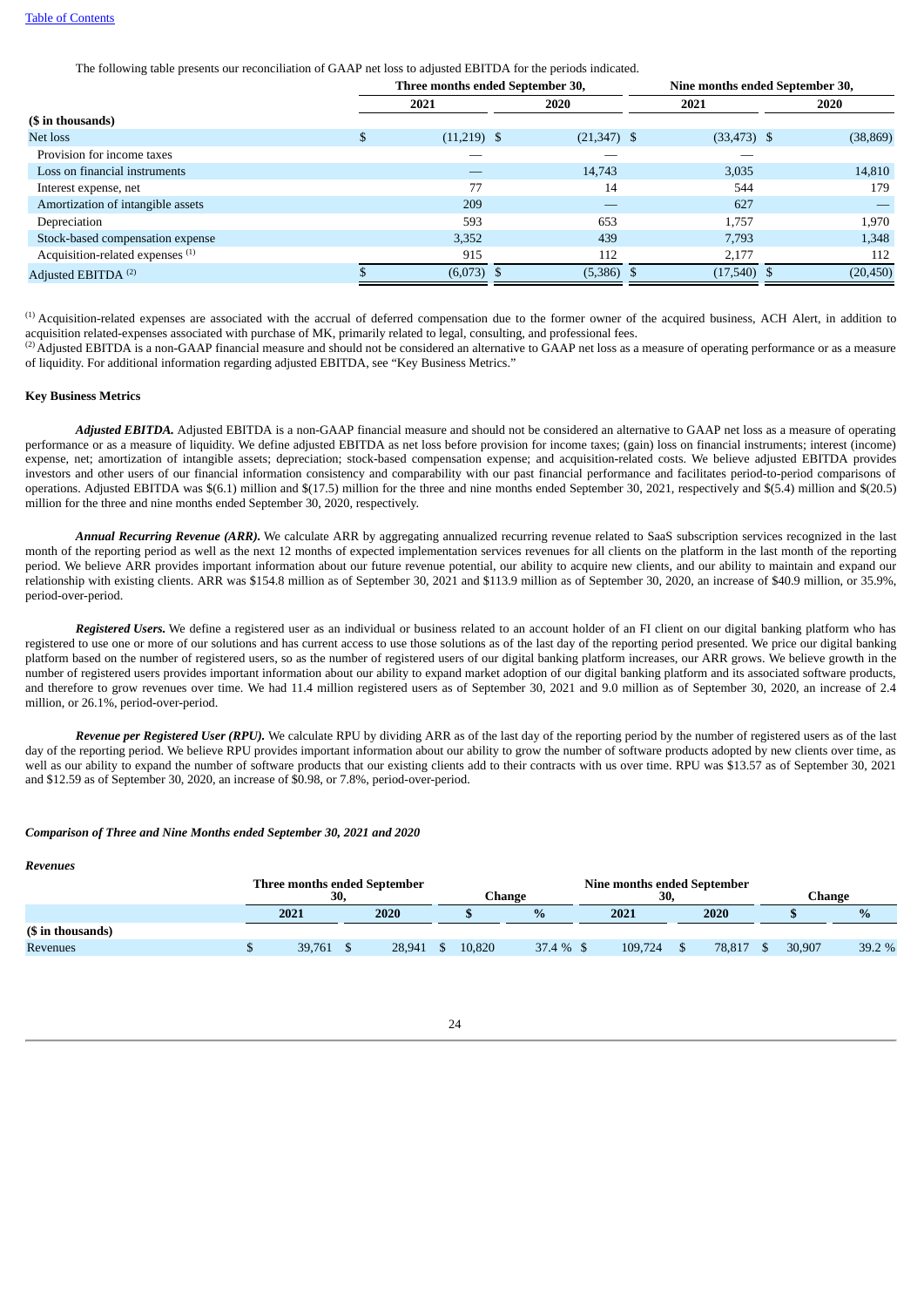Revenues increased \$10.8 million, or 37.4%, and \$30.9 million, or 39.2%, for the three and nine months ended September 30, 2021, respectively, compared to the same periods in 2020.

The increase of \$10.8 million in revenues for the three months ended September 30, 2021 was primarily due to registered user growth from new and existing clients, RPU growth, as well as the acquisition of ACH Alert completed on October 4, 2020, which contributed \$1.4 million in three months ended September 30, 2021.

The increase of \$30.9 million in revenues for the nine months ended September 30, 2021 was primarily due to registered user growth of 2.4 million, comprised of 1.4 million in registered user growth from existing clients (net of attrition) and 1.0 million in registered users from new clients implemented through our digital banking platform. In addition, increased revenues were due to RPU growth of 7.8%. RPU growth was primarily driven by cross-sell activity to existing clients and the acquisition of ACH Alert completed on October 4, 2020, which contributed \$3.8 million in the nine months ended September 30, 2021. The average RPU of new clients implemented on our digital platform in the last year of \$16.13 as of September 30, 2021, is 18.9% higher than the aggregate RPU as of September 30, 2021.

### *Cost of Revenues and Gross Margin*

|                        | Three months ended September<br>30. | Change |        | <b>Nine months ended September</b><br>30, |        |        | Change |        |           |
|------------------------|-------------------------------------|--------|--------|-------------------------------------------|--------|--------|--------|--------|-----------|
|                        | 2021                                | 2020   |        | $\%$                                      | 2021   | 2020   |        |        | $\%$      |
| (\$ in thousands)      |                                     |        |        |                                           |        |        |        |        |           |
| Cost of revenues       | 17.387                              | 13.776 | 3.611  | 26.2 %                                    | 49,064 | 38.914 |        | 10.150 | 26.1 %    |
| Percentage of revenues | 43.7 %                              | 47.6 % | (3.9)% | (8.2)%                                    | 44.7 % | 49.4 % |        | (4.7)% | $(9.5)\%$ |

# *Cost of Revenues*

Cost of revenues increased \$3.6 million, or 26.2%, and \$10.2 million, or 26.1%, for the three and nine months ended September 30, 2021, respectively, compared to the same periods in 2020, generating a gross margin of 56.3% and 55.3% for the three and nine months ended September 30, 2021, respectively, compared to a gross margin of 52.4% and 50.6% for the same periods in 2020.

The increase in cost of revenues for the three months ended September 30, 2021 was primarily driven by a \$0.6 million increase in personnel-related costs (which includes stock-based compensation) resulting from headcount increases supporting our growth in the following teams: site reliability engineering, client implementation and client support, \$2.4 million in higher costs of our third-party partners where we resell their solutions as part of the digital platform and \$0.4 million in incremental hosting costs, both incurred from an increase in revenues derived from existing and new client growth.

The increase in cost of revenues for the nine months ended September 30, 2021 was primarily driven by a \$2.8 million increase in personnel-related costs (which includes stock-based compensation) resulting from headcount increases supporting our growth in the following teams: site reliability engineering, client implementation and client support, \$4.6 million in higher costs of our third-party partners where we resell their solutions as part of the digital platform and \$2.3 million in incremental hosting costs, both incurred from an increase in revenues derived from existing and new client growth. We expect the cost of revenues will continue to increase as SaaS subscription services and the associated implementation services increase over time. However, we expect gross margin to continue to improve due to operational scaling.

#### *Operating Expenses*

|                            |        |  | Three months ended September 30, |  |           | Change |           |      |        | Nine months ended September 30, |        |  | Change |  |        |  |
|----------------------------|--------|--|----------------------------------|--|-----------|--------|-----------|------|--------|---------------------------------|--------|--|--------|--|--------|--|
|                            | 2021   |  | 2020                             |  |           | $\%$   |           | 2021 |        | 2020                            |        |  |        |  | $\%$   |  |
| (\$ in thousands)          |        |  |                                  |  |           |        |           |      |        |                                 |        |  |        |  |        |  |
| Research and development   | 12.877 |  | 9.898                            |  | 2.979     |        | 30.1%     |      | 35.897 |                                 | 29.367 |  | 6,530  |  | 22.2%  |  |
| Sales and marketing        | 7,309  |  | 3.998                            |  | 3,311     |        | 82.8%     |      | 18.132 |                                 | 12.548 |  | 5.584  |  | 44.5 % |  |
| General and administrative | 13.330 |  | 7.859                            |  | 5.471     |        | 69.6 %    |      | 36.525 |                                 | 21,867 |  | 14.658 |  | 67.0 % |  |
| Total operating expenses   | 33.516 |  | 21.755                           |  | \$ 11,761 |        | 54.1 % \$ |      | 90.554 |                                 | 63,782 |  | 26,772 |  | 42.0 % |  |
| Percentage of revenues     | 84.3 % |  | 75.2 %                           |  |           |        |           |      | 82.5 % |                                 | 80.9 % |  |        |  |        |  |

#### *Research and Development*

Research and development expenses increased \$3.0 million, or 30.1%, and \$6.5 million, or 22.2%, for the three and nine months ended September 30, 2021, respectively, compared to the same periods in 2020. For the three months ended September 30, 2021, the increase was primarily due to a \$2.0 million increase in personnelrelated costs (which includes stock-based compensation) resulting from headcount growth in our engineering, information technology and product teams dedicated to platform enhancements and innovation. In addition we incurred \$0.7 million in higher incremental hosting costs.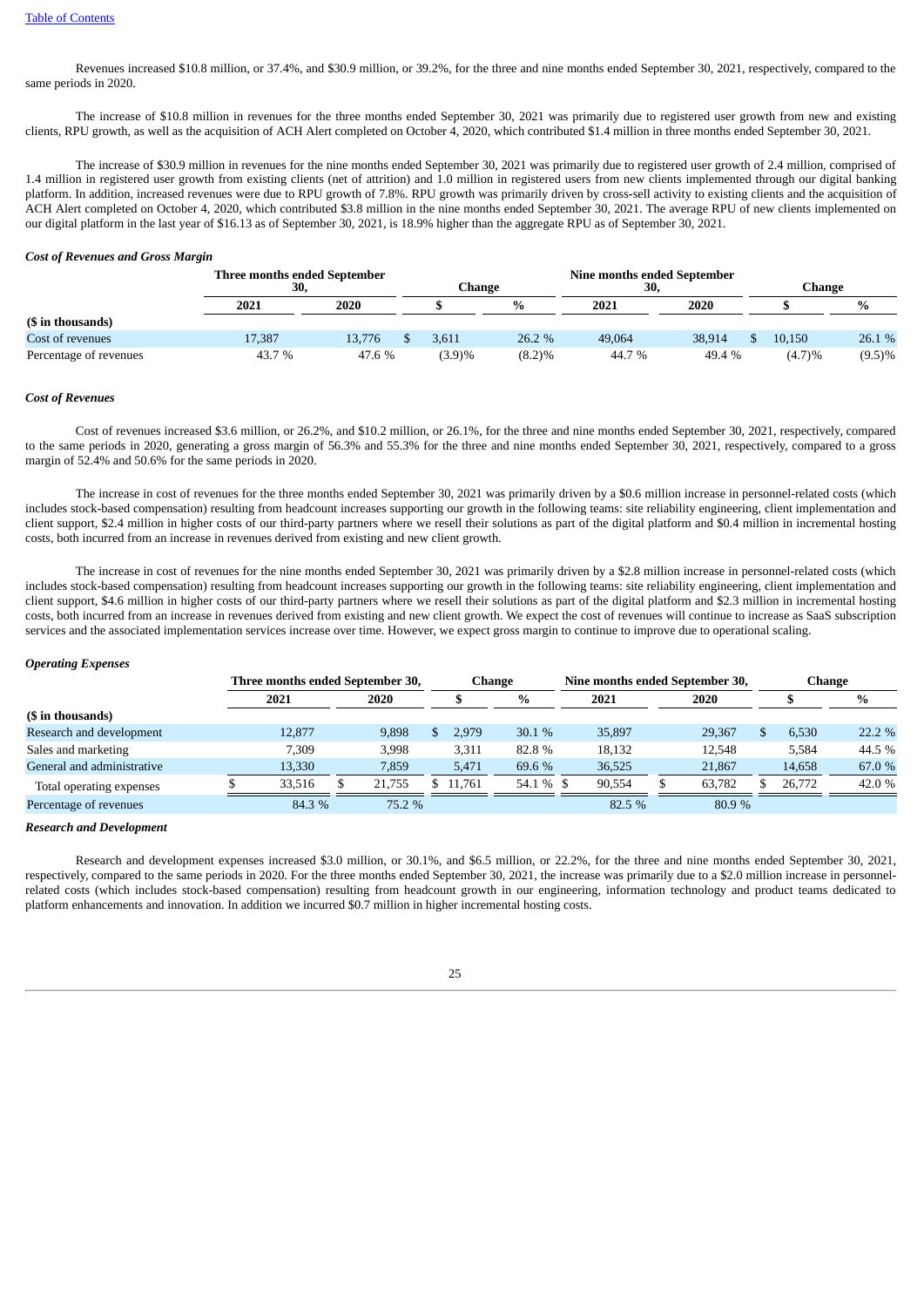For the nine months ended September 30, 2021, the increase was primarily due to a \$5.9 million increase in personnel-related costs (which includes stock-based compensation) resulting from headcount growth in our engineering, information technology and product teams dedicated to platform enhancements and innovation. In addition we incurred \$0.5 million in higher incremental hosting costs.

### *Sales and Marketing*

Sales and marketing expenses increased \$3.3 million, or 82.8%, and \$5.6 million, or 44.5%, for the three and nine months ended September 30, 2021, respectively, compared to the same periods in 2020. For the three months ended September 30, 2021, the increase was primarily due to a \$1.5 million increase in personnel-related costs (which includes stock-based compensation) resulting from headcount growth in our sales and marketing teams. In addition, we incurred \$1.3 million in higher conference and trade show costs primarily due to conducting our annual client conference in September 2021 instead of our typical April timing. We also incurred \$0.3 million in higher consulting costs and \$0.2 million in higher travel costs.

For the nine months ended September 30, 2021, the increase was primarily due to a \$3.9 million increase in personnel-related costs (which includes stock-based compensation) resulting from headcount growth in our sales and marketing teams. In addition, we incurred \$0.8 million in higher conference and trade show costs due to conducting our annual client conference in September 2021 instead of our typical April timing, \$0.7 million in higher consulting costs and \$0.2 million in higher travel and other costs.

#### *General and Administrative*

General and administrative expenses increased \$5.5 million, or 69.6%, and \$14.7 million, or 67.0%, for the three and nine months ended September 30, 2021, respectively, compared to the same periods in 2020. For the three months ended September 30, 2021, the increase was primarily due to a \$2.7 million increase in personnelrelated and other costs (which includes stock-based compensation) from increased headcount, including the impact from the acquisition of ACH Alert, and a \$0.6 million increase in non-personnel related costs from the acquisitions of ACH Alert and MK. In addition, we incurred a \$1.1 million increase in insurance costs for public company D&O coverage, a \$0.3 million increase in accounting, audit and consulting expenses, primarily in support of our public company operations, and a \$0.4 million increase in software costs.

For the nine months ended September 30, 2021, the increase was primarily due to a \$7.8 million increase in personnel-related and other costs (which includes stock-based compensation) from increased headcount, including the impact from the acquisition of ACH Alert, and a \$1.9 million increase in non-personnel related costs from the acquisitions of ACH Alert and MK. In addition, we incurred a \$1.6 million increase in accounting, audit and consulting expenses primarily in support of our IPO and public company operations, a \$2.2 million increase in insurance costs for public company D&O coverage and a \$0.9 million increase in software costs.

# *Non-Operating Expense, Net*

Non-operating expense, net decreased \$14.7 million and \$11.4 million for the three and nine months ended September 30, 2021, respectively, compared to the same periods in 2020. For the three months ended September 30, 2021, the decrease was primarily due to \$14.7 million in non-operating loss related to the increase in fair value of our warrant liabilities for the three months ended September 30, 2020. For the nine months ended September 30, 2021, the decrease was primarily due to \$14.8 million in non-operating loss related to the increase in fair value of our warrant liabilities for the nine months ended September 30, 2020, partially offset by \$3.0 million in non-operating loss related to the increase in fair value of our warrant liabilities for the nine months ended September 30, 2021. In connection with our IPO, warrants converted from a liability instrument to an equity instrument resulting in a reduction of the warrant liability to \$0.

### *Provision for Income Taxes*

We had no provision for income taxes for the three and nine months ended September 30, 2021 and 2020. Our effective tax rate differs from the statutory tax rate primarily due to the impact of the full valuation allowance against our deferred tax assets.

# **Liquidity and Capital Resources**

As of September 30, 2021, we had \$314.4 million in cash and cash equivalents, and an accumulated deficit of \$300.5 million. Our net losses have been driven by our investments in developing our digital banking platform, expanding our sales, marketing and implementation organizations and scaling our administrative functions to support our rapid growth.

We have financed our operations primarily through the net proceeds we have received from the sales of our redeemable convertible preferred stock and common stock, cash generated from the sale of SaaS subscription services and borrowings under our Credit Agreement (as defined below).

On April 15, 2021, we completed our IPO, in which we issued and sold 6,900,000 shares of our common stock, including 900,000 shares of common stock that were sold pursuant to the exercise in full of the underwriters' option to purchase additional shares of common stock at \$30.00 per share. Our IPO resulted in net proceeds of \$192.8 million after deducting underwriting discounts, commissions and other offering costs. With the proceeds from our IPO, the Company paid in full accumulated dividends on our previously outstanding shares of Series B redeemable convertible preferred stock, which totaled approximately \$5.0 million.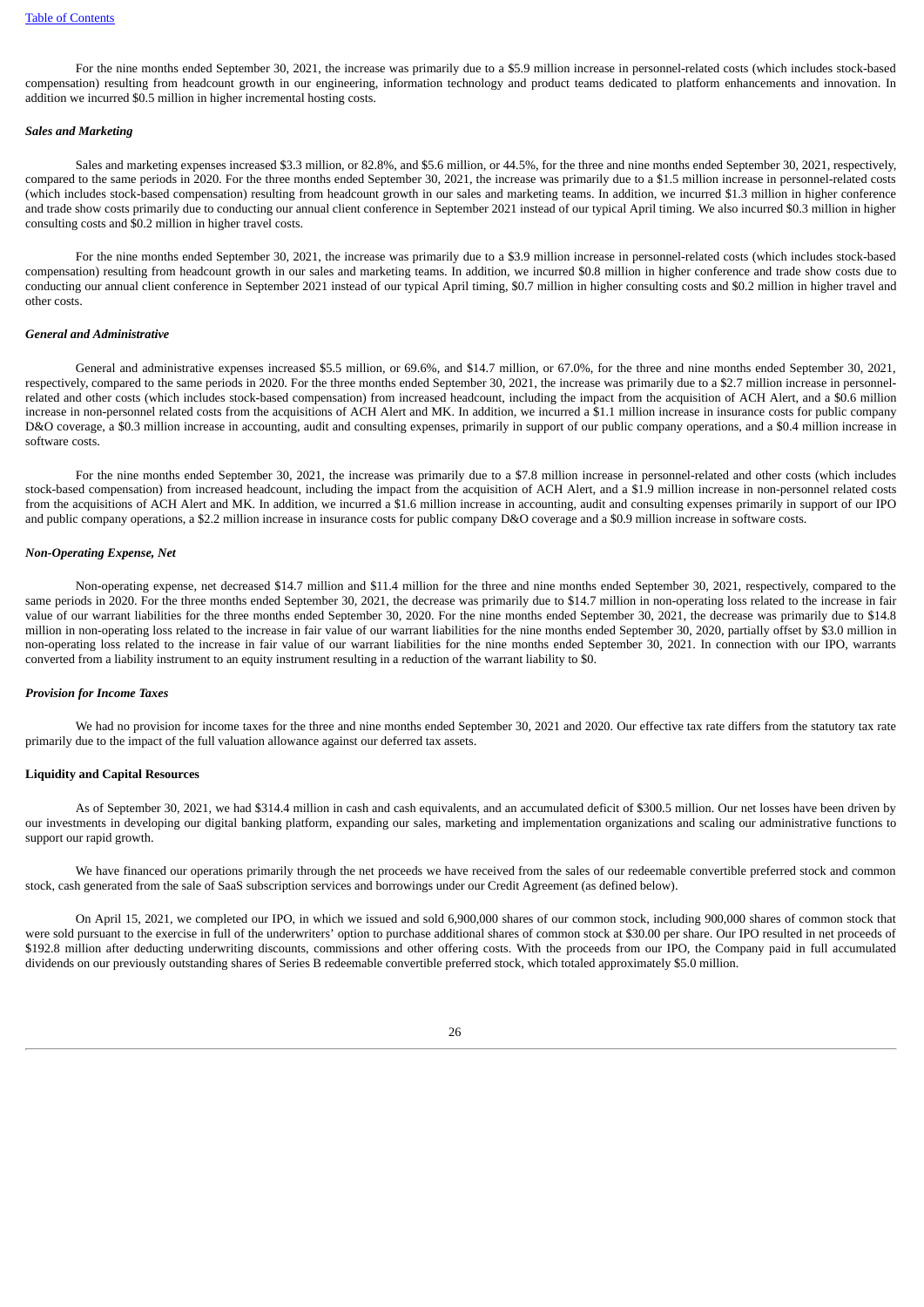Our future capital requirements will depend on many factors, including revenue growth and costs incurred to support client usage and growth in our client base, increased research and development expenses to support the growth of our business and related infrastructure, increased general and administrative expenses associated with being a publicly traded company, investments in office facilities and other capital expenditure requirements and any potential future acquisitions or other strategic transactions.

We believe that our existing cash resources, including our Credit Agreement, will be sufficient to finance our continued operations, growth strategy, planned capital expenditures and the additional expenses we expect to incur as a public company for at least the next 12 months. We may from time to time seek to raise additional capital to support our growth. Any equity financing we may undertake could be dilutive to our existing stockholders, and any additional debt financing we may undertake could require debt service and financial and operational requirements that could adversely affect our business.

# *Cash Flows*

The following table summarizes our cash flows for the periods indicated:

|                                           | Nine months ended September 30, |  |           |  |  |  |  |  |  |
|-------------------------------------------|---------------------------------|--|-----------|--|--|--|--|--|--|
| (in thousands)                            | 2021                            |  | 2020      |  |  |  |  |  |  |
| Net cash used in operating activities     | (16.802)                        |  | (23, 122) |  |  |  |  |  |  |
| Net cash used in investing activities     | (20, 471)                       |  | (1, 478)  |  |  |  |  |  |  |
| Net cash provided by financing activities | 186.886                         |  | 218,270   |  |  |  |  |  |  |

### *Net Cash Used in Operating Activities*

During the nine months ended September 30, 2021, net cash used in operating activities was \$16.8 million, which consisted of a net loss of \$33.5 million, adjusted by non-cash charges of \$13.3 million and net cash inflows from the change in net operating assets and liabilities of \$3.4 million. The non-cash charges were primarily comprised of a non-operating loss related to the increase in fair value of warrant liabilities of \$3.0 million, depreciation and amortization expense of \$2.4 million, and stockbased compensation expense of \$7.8 million. The net cash inflows from the change in our net operating assets and liabilities were primarily due to a \$12.8 million increase in accounts payable and accrued liabilities, partially offset by a \$5.7 million increase in accounts receivable, a \$0.7 million increase in prepaid expenses and other current assets, and a net \$3.0 million in other balance sheet changes.

During the nine months ended September 30, 2020, net cash used in operating activities was \$23.1 million, which consisted of a net loss of \$38.9 million, adjusted by non-cash charges of \$18.2 million, and net cash outflows from the change in net operating assets and liabilities of \$2.4 million. Non-cash charges were primarily comprised of depreciation expense of \$2.0 million and stock-based compensation expense of \$1.3 million. The net cash outflows from the change in our net operating assets and liabilities were primarily due to a \$4.1 million increase in accounts payable and accrued liabilities, offset by a \$2.6 million increase in accounts receivable, a \$1.7 million increase in prepaid expenses and other current assets, and a \$2.2 million increase in deferred implementation costs.

#### *Net Cash Used in Investing Activities*

During the nine months ended September 30, 2021, net cash used in investing activities was \$20.5 million, primarily consisting of \$18 million for the purchase of MK, \$0.3 million related to the finalization of working capital adjustments on our acquisition of ACH Alert, \$1.3 million related to capitalized software development costs, and capital expenditures related to updates for computer and other equipment of \$0.9 million.

During the nine months ended September 30, 2020, net cash used in investing activities was \$1.5 million, primarily consisting of capital expenditures related to the expansion and updates to our corporate facilities of \$1.1 million and purchases of computer and other equipment of \$0.4 million.

# *Net Cash Provided by Financing Activities*

For the nine months ended September 30, 2021, net cash provided by financing activities was \$186.9 million, which was primarily due to the receipt of proceeds from our IPO of \$192.8 million and proceeds of \$6.4 million from the exercise of stock options to purchase 4.1 million shares of our common stock, partially offset by the cash payment of our Series B dividend of \$5.0 million upon the consummation of our IPO, the \$4.5 million payment of deferred IPO issuance costs, and the repurchase of shares of our common stock in the amount of \$3.5 million.

During the nine months ended September 30, 2020, cash provided by financing activities was \$218.3 million, consisting primarily of proceeds from the sale of preferred stock of \$218.0 million.

### *Credit Agreement*

On October 16, 2020, we entered into our credit agreement with Silicon Valley Bank and KeyBank National Association ("Credit Agreement"). The Credit Agreement replaced our prior credit facility provided by Comerica Bank. The Credit Agreement matures on October 16, 2023, and is secured by a first priority lien on substantially all of our tangible and intangible personal property and the tangible and intangible personal property of our subsidiaries that are guarantors. In addition, the Credit Agreement includes the following: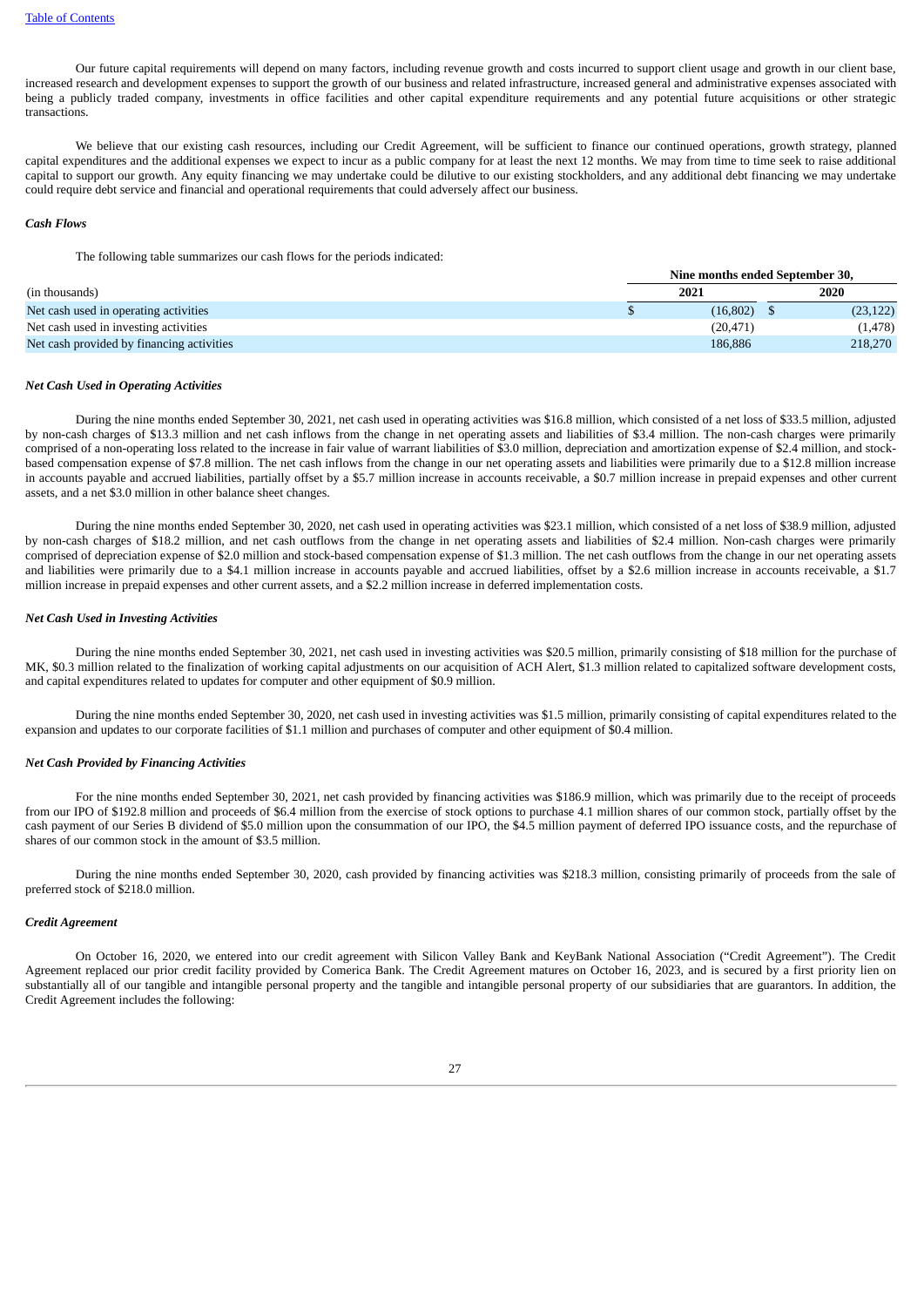- *Revolving Facility:* The Credit Agreement provides \$25.0 million in aggregate commitments for secured revolving loans, with sub-limits of \$10.0 million for the issuance of letters of credit and \$7.5 million for swingline loans ("Revolving Facility").
- *Term Loan:* A term loan of \$25.0 million ("Term Loan") was borrowed on October 16, 2020. The proceeds from the Term Loan were used to partially fund the acquisition of ACH Alert.
- *Accordion Feature:* The Credit Agreement also allows us, subject to certain conditions, to request additional revolving loan commitments in an aggregate principal amount of up to \$30.0 million.

Revolving Facility loans under the Credit Agreement may be voluntarily prepaid and re-borrowed. Principal payments on the Term Loan are due in quarterly installments equal to an initial amount of approximately \$0.3 million, which begin December 31, 2021 and continue through September 30, 2022 and increase to approximately \$0.6 million beginning on December 31, 2022 through the Credit Agreement maturity date. Once repaid or prepaid, the Term Loan may not be re-borrowed.

Borrowings under the Credit Agreement bear interest at a variable rate based upon, at our option, either the LIBOR rate or the base rate (in each case, as customarily defined) plus an applicable margin. The minimum LIBOR rate to be applied is 1.00%. The applicable margin for LIBOR rate loans ranges, based on an applicable recurring revenue leverage ratio, from 3.00% to 3.50% per annum, and the applicable margin for base rate loans ranges from 2.00 to 2.50% per annum. Our minimum interest rate applied to term debt was 4.00% as of September 30, 2021. We are required to pay a commitment fee of 0.30% per annum on the undrawn portion available under the Revolving Facility, and variable fees on outstanding letters of credit.

All outstanding principal and accrued but unpaid interest is due, and the commitments for the Revolving Facility terminate, on the maturity date. The loans are subject to mandatory prepayment requirements in the event of certain asset sales or if certain insurance or condemnation events occur, subject to customary reinvestment provisions. We may prepay the Term Loan in whole or in part at any time without premium or penalty.

The Credit Agreement contains customary affirmative and negative covenants, as well as (i) an annual recurring revenue growth covenant requiring the loan parties to have recurring revenues in any four consecutive fiscal quarter period in an amount that is 10% greater than the recurring revenues for the corresponding four consecutive quarter period in the previous year and (ii) a liquidity (defined as the aggregate amount of cash in bank accounts subject to a control agreement plus availability under the Revolving Facility) covenant, requiring the loan parties to have liquidity, tested on the last day of each calendar month, of \$10.0 million or more. The Credit Agreement also contains customary events of default, which if they occur, could result in the termination of commitments under the Credit Agreement, the declaration that all outstanding loans are immediately due and payable in whole or in part, and the requirement to maintain cash collateral deposits in respect of outstanding letters of credit.

Total interest expense, including commitment fees and unused line fees, for the three and nine months ended September 30, 2021 was \$0.3 million and \$0.9 million, respectively, and none and \$0.2 million for the three and nine months ended September 30, 2020, respectively. In conjunction with closing the Credit Agreement in 2020, we incurred issuance costs of \$0.1 million which were deferred and will be amortized over the three-year term. Unamortized debt issuance costs totaled \$0.1 million and \$0.1 million as of September 30, 2021 and December 31, 2020, respectively. Amortization expense totaled \$0.2 million and \$0.6 million for the three and nine months ended September 30, 2021, respectively. The Company recognized no amortization expense for the three and nine months ended September 30, 2020.

### **Contractual Obligations and Commitments**

There were no material changes to our contractual obligations and commitments as of September 30, 2021 compared to those discussed as of December 31, 2020 in the Prospectus filed with the SEC on April 15, 2021 pursuant to Rule 424(b)(4) under the Securities Act.

#### **Off-Balance Sheet Arrangements**

We did not have during the periods presented, and we do not currently have, any off-balance sheet financing arrangements or any relationships with unconsolidated entities or financial partnerships, including entities sometimes referred to as structured finance or special purpose entities, that were established for the purpose of facilitating off-balance sheet arrangements or other contractually narrow or limited purposes.

# **Critical Accounting Policies and Significant Judgments and Estimates**

Our unaudited condensed consolidated financial statements are prepared in accordance with GAAP. The preparation of these financial statements requires our management to make estimates and assumptions that affect the reported amounts of assets, liabilities, revenues, expenses and related disclosures. Our estimates are based on our historical experience and on various other factors that we believe are reasonable under the circumstances, the results of which form the basis for making judgments about the carrying value of assets and liabilities that are not readily apparent from other sources. Actual results may differ from these judgments and estimates under different assumptions or conditions and any such differences may be significant.

There have been no material changes to our critical accounting policies and estimates as compared to the critical accounting policies and estimates described in "Management's Discussion and Analysis of Financial Condition and Results of Operations" set forth in the Prospectus filed with the SEC on April 15, 2021 pursuant to Rule 424(b)(4) under the Securities Act.

# **Recently Issued Accounting Pronouncements**

See Note 2 of the Notes to our Unaudited Condensed Consolidated Financial Statements included elsewhere in this report for a discussion of recent accounting pronouncements and future application of accounting standards.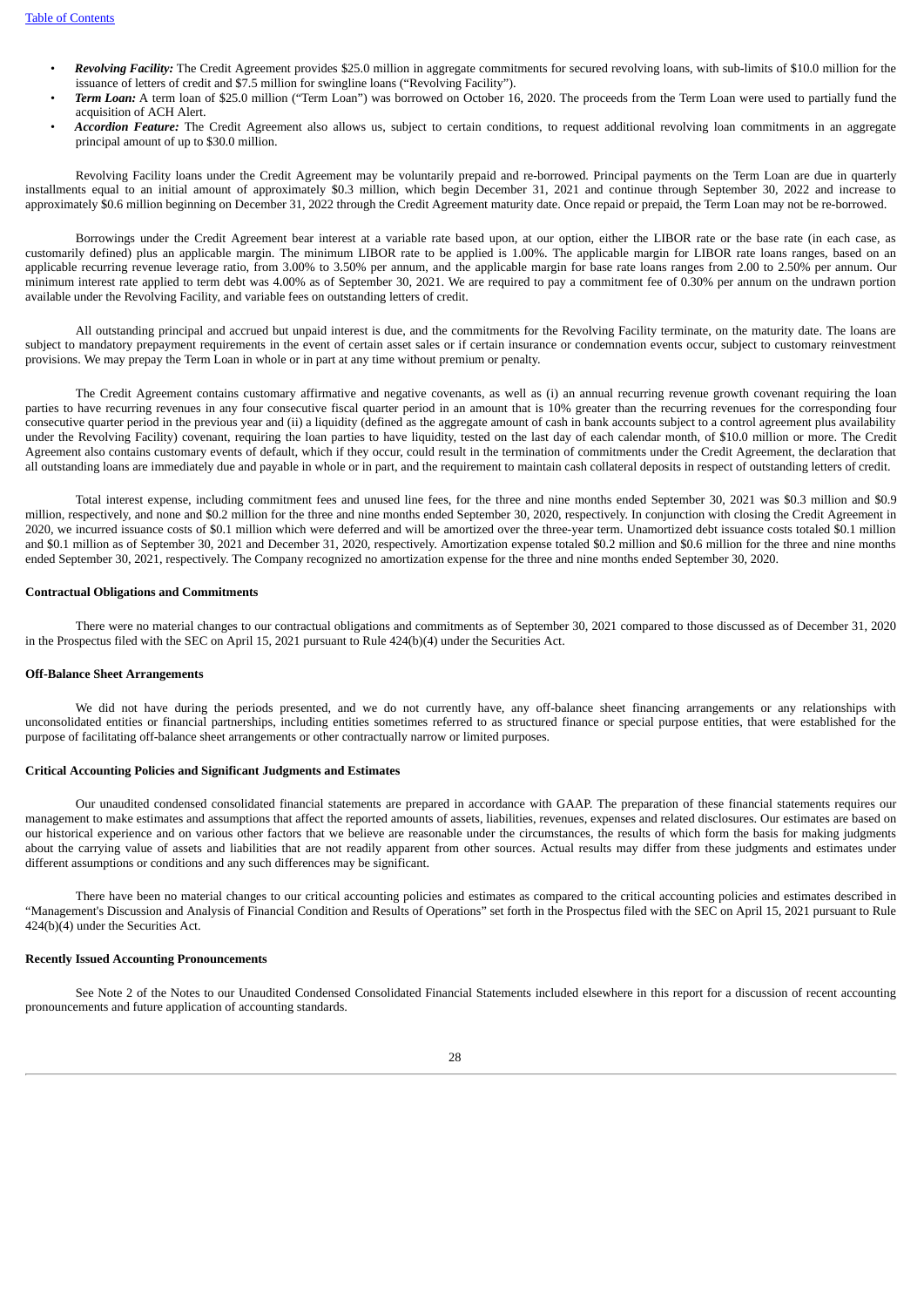# **Emerging Growth Company Status**

We are an "emerging growth company," as defined in the Jumpstart Our Business Startups Act of 2012 (the "JOBS Act"). Under the JOBS Act, emerging growth companies can delay adopting new or revised accounting standards issued subsequent to the enactment of the JOBS Act until such time as those standards apply to private companies. We have elected to use this extended transition period to enable us to comply with new or revised accounting standards that have different effective dates for public and private companies until the earlier of the date we (i) are no longer an emerging growth company or (ii) affirmatively and irrevocably opt out of the extended transition period provided in the JOBS Act. As a result, our condensed consolidated financial statements may not be comparable to companies that comply with new or revised accounting pronouncements as of public company effective dates.

# <span id="page-30-0"></span>**Item 3. Quantitative and Qualitative Disclosures About Market Risk**

We are exposed to market risks in the ordinary course of our business. Market risk represents the risk of loss that may impact our financial position due to adverse changes in financial market prices and rates. Our market risk exposure is primarily the result of fluctuations in interest rates.

### *Interest Rate Risk*

We are subject to interest rate risk in connection with our Credit Agreement. Interest rate changes generally impact the amount of our interest payments and, therefore, our future net income and cash flows, assuming other factors held constant. Assuming the amounts outstanding under our Credit Agreement are fully drawn, a hypothetical 10% change in interest rates would not have a material impact on our condensed consolidated financial statements.

### <span id="page-30-1"></span>**Item 4. Controls and Procedures**

### **Evaluation of Disclosure Controls and Procedures**

Disclosure controls and procedures, as defined in Rules 13a-15(e) and 15d-15(e) under the Securities Exchange Act of 1934, as amended (the "Exchange Act"), means controls and other procedures of a company that are designed to provide reasonable assurance that information required to be disclosed by a company in the reports it files or submits under the Exchange Act is recorded, processed, summarized, and reported, within the time periods specified in the SEC's rules and forms, and that such information is accumulated and communicated to the company's management, including its principal executive officer and principal financial officer, as appropriate, to allow timely decisions regarding required disclosure. Our management, with the participation of our principal executive officer and principal financial officer, evaluated the effectiveness of our disclosure controls and procedures at September 30, 2021, the last day of the period covered by this Quarterly Report on Form 10-Q. Based on this evaluation, our principal executive officer and principal financial officer have concluded that, at September 30, 2021, our disclosure controls and procedures were effective at the reasonable assurance level.

# **Changes in Internal Control over Financial Reporting**

<span id="page-30-2"></span>There was no change in our internal control over financial reporting, identified in connection with the evaluation required by Rule 13a-15(d) and 15d-15(d) under the Exchange Act, that occurred during the period covered by this Quarterly Report on Form 10-Q that has materially affected, or is reasonably likely to materially affect, our internal control over financial reporting.

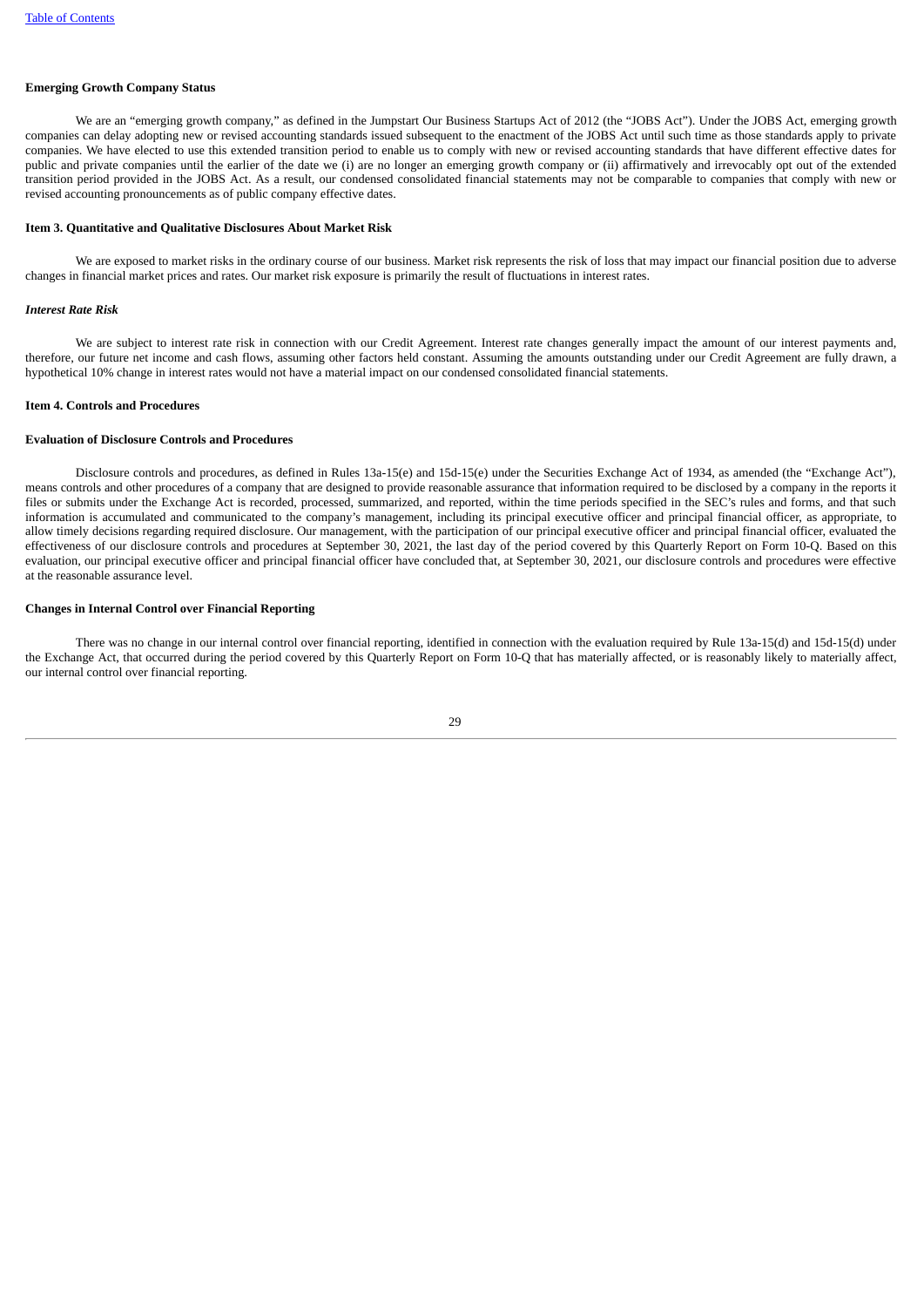# **PART II - OTHER INFORMATION**

# <span id="page-31-0"></span>**Item 1. Legal Proceedings**

From time to time, we may be involved in various legal proceedings arising from the normal course of business activities. We are currently not a party to any litigation the outcome of which we believe, if determined adversely to us, would individually or taken together have a material adverse effect on our business, operating results, cash flows or financial condition.

# <span id="page-31-1"></span>**Item 1A. Risk Factors**

There are no material changes to the risk factors previously disclosed under the heading "Risk Factors" in the Prospectus filed with the SEC on April 15, 2021 pursuant to Rule 424(b)(4) under the Securities Act.

# <span id="page-31-2"></span>**Item 2. Unregistered Sales of Equity Securities and Use of Proceeds**

# *Unregistered Sales of Equity Securities*

None.

# *Use of Proceeds from our IPO*

On April 13, 2021, the SEC declared effective our registration statement on Form S-1 (File No. 333-254108), as amended, filed in connection with our IPO. On April 16, 2021, we completed our IPO, selling 6,900,000 shares of our common stock at a price of \$30.00 per share (including shares subject to the underwriters' overallotment option) for net proceeds of \$192.8 million after deducting underwriting discounts and commissions of approximately \$14.2 million. The offer and sale of the shares in our IPO were registered under the Securities Act pursuant to a registration statement on Form S-1 (File No. 333-254108), which was declared effective by the SEC on April 13, 2021. The underwriters of the offering were represented by Goldman Sachs & Co., LLC, J.P. Morgan Securities LLC and Barclays Capital Inc. There has been no material change in the use of proceeds from our IPO as described in the Prospectus, where we stated that we would use the proceeds to finance our growth, develop new or enhanced solutions and fund capital expenditures and may, in the future, use a portion of the remaining net proceeds, if any, to acquire complementary businesses, products, services or technologies. As described in the Prospectus, we paid approximately \$5.0 million of the net proceeds in accumulated dividends to holders of our Series B redeemable convertible preferred stock, including an aggregate of \$3.8 million to certain holders of 5% or more of our capital stock, directors and their affiliated entities and our executive officers. No other payments from the proceeds were made by us to directors, officers or persons owning 10% or more of our common stock or to their associates, or to our affiliates, other than payments in the ordinary course of business to officers for salaries.

# <span id="page-31-3"></span>**Item 3. Defaults Upon Senior Securities**

None.

<span id="page-31-4"></span>**Item 4. Mine Safety Disclosures**

None.

<span id="page-31-5"></span>**Item 5. Other Information**

<span id="page-31-6"></span>None.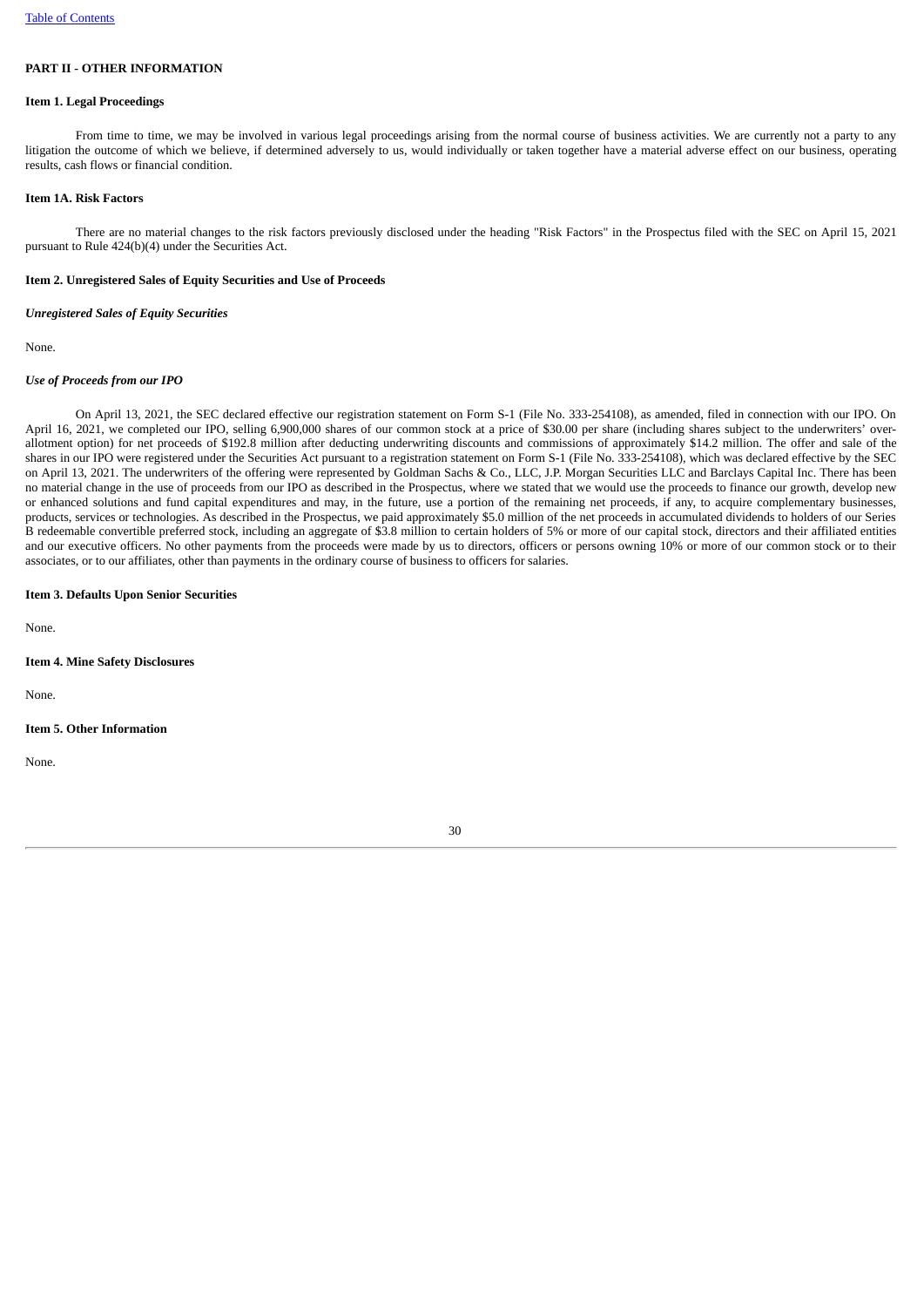# **Item 6. Exhibits**

# **EXHIBIT INDEX**

|                |                                                                                                                                                                          |       | <b>Incorporated by Reference</b> |         |                    |
|----------------|--------------------------------------------------------------------------------------------------------------------------------------------------------------------------|-------|----------------------------------|---------|--------------------|
| <b>Exhibit</b> | <b>Description</b>                                                                                                                                                       | Form  | File No.                         | Exhibit | <b>Filing Date</b> |
| $2.1*$         | Asset Purchase Agreement, dated September 10, 2021, among Alkami Technology, Inc., MK<br>Decisioning Systems, LLC., and individuals named therein                        | $8-K$ | 001-40321                        | 2.1     | 9/13/2021          |
| 3.1            | Amended and Restated Certificate of Incorporation of Alkami Technology, Inc.                                                                                             | $8-K$ | 001-40321                        | 3.1     | 4/16/2021          |
| 3.2            | Amended and Restated Bylaws of Alkami Technology, Inc.                                                                                                                   | $8-K$ | 001-40321                        | 3.2     | 4/16/2021          |
| 31.1           | Certification of Principal Executive Officer Pursuant to Rule 13a-14(a) under the Securities Exchange<br><b>Act of 1934</b>                                              |       |                                  |         |                    |
| 31.2           | Certification of Principal Financial Officer Pursuant to Rule 13a-14(a) under the Securities Exchange<br><b>Act of 1934</b>                                              |       |                                  |         |                    |
| $32.1***$      | Certification of Principal Executive Officer Pursuant to 18 U.S.C. Section 1350                                                                                          |       |                                  |         |                    |
| $32.2**$       | Certification of Principal Financial Officer Pursuant to 18 U.S.C. Section 1350                                                                                          |       |                                  |         |                    |
| 101.INS        | Inline XBRL Instance Document - the instance document does not appear in the Interactive Data File<br>because its XBRL tags are embedded within the Inline XBRL document |       |                                  |         |                    |
| 101.SCH        | Inline XBRL Taxonomy Extension Schema Document                                                                                                                           |       |                                  |         |                    |
| 101.CAL        | Inline XBRL Taxonomy Extension Calculation Linkbase Document                                                                                                             |       |                                  |         |                    |
| 101.DEF        | Inline XBRL Taxonomy Extension Definition Linkbase Document                                                                                                              |       |                                  |         |                    |
| 101.LAB        | Inline XBRL Taxonomy Extension Label Linkbase Document                                                                                                                   |       |                                  |         |                    |
| 101.PRE        | Inline XBRL Taxonomy Extension Presentation Linkbase Document                                                                                                            |       |                                  |         |                    |
| 104            | Cover Page Interactive Data File (formatted as Inline XBRL and contained in Exhibit 101)                                                                                 |       |                                  |         |                    |

\*Certain schedules and exhibits have been omitted pursuant to Item 601(a)(5) of Regulation S-K. The Company will furnish supplementally copies of omitted schedules and exhibits to the SEC or its staff upon its request. Certain confidential portions of this Exhibit, marked by brackets and asterisks ([\*\*\*]), have been omitted because the confidential omitted information is both (i) not material and (ii) information that the registrant customarily and actually treats as private or confidential.

<span id="page-32-0"></span>\*\* The certifications attached as Exhibit 32.1 and Exhibit 32.2 that accompany this Quarterly Report on Form 10-Q are deemed furnished and not filed with the SEC and are not to be incorporated by reference into any filing of the Company under the Securities Act or the Exchange Act whether made before or after the date of this Quarterly Report on Form 10-Q, irrespective of any general incorporation language contained in such filing.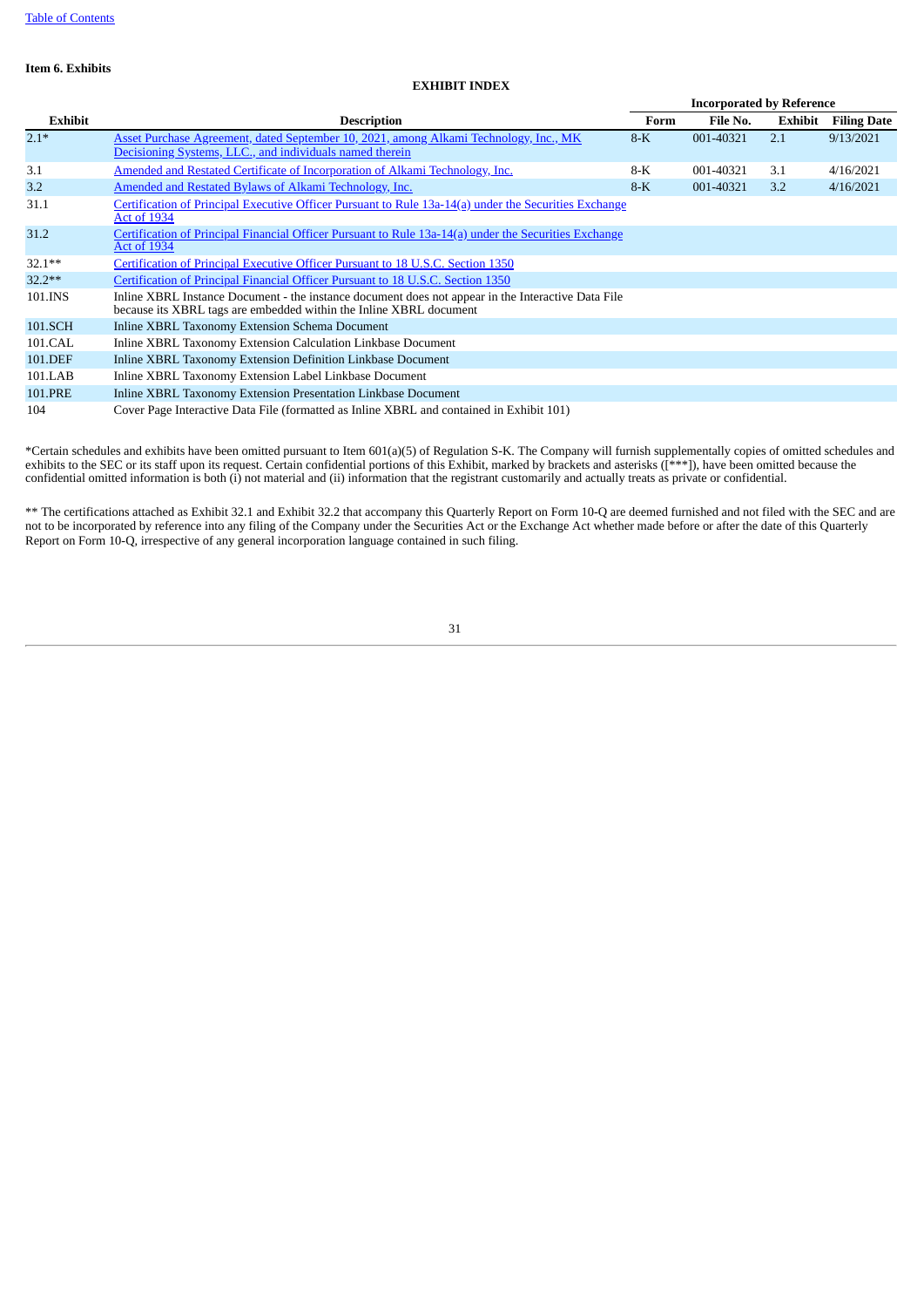# **SIGNATURES**

Pursuant to the requirements of the Securities Exchange Act of 1934, the registrant has duly caused this report to be signed on its behalf by the undersigned, thereunto duly authorized, on the date set forth below.

Date: November 4, 2021 **By:** /s/ Michael Hansen

Date: November 4, 2021 By: /s/ W. Bryan Hill

Alkami Technology, Inc.

Michael Hansen President and Chief Executive Officer (Principal Executive Officer)

W. Bryan Hill Chief Financial Officer (Principal Financial Officer)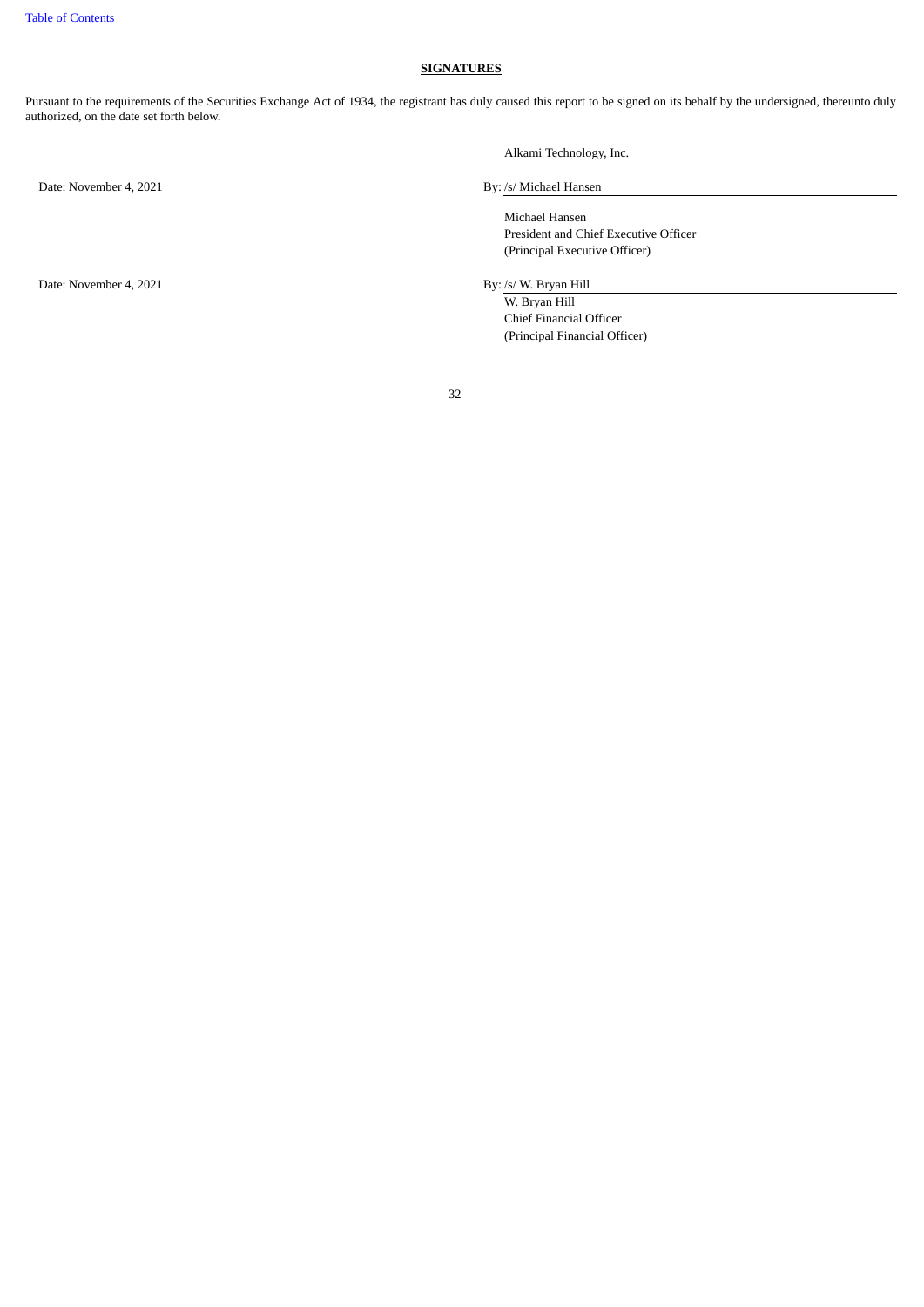# **CERTIFICATION PURSUANT TO RULE 13a-14(a) UNDER THE SECURITIES EXCHANGE ACT OF 1934**

<span id="page-34-0"></span>I, Michael Hansen, certify that:

- 1. I have reviewed this Quarterly Report on Form 10-Q of Alkami Technology, Inc.;
- 2. Based on my knowledge, this report does not contain any untrue statement of a material fact or omit to state a material fact necessary to make the statements made, in light of the circumstances under which such statements were made, not misleading with respect to the period covered by this report;
- 3. Based on my knowledge, the financial statements, and other financial information included in this report, fairly present in all material respects the financial condition, results of operations and cash flows of the registrant as of, and for, the periods presented in this report;
- 4. The registrant's other certifying officer(s) and I are responsible for establishing and maintaining disclosure controls and procedures (as defined in Exchange Act Rules 13a-15(e) and 15d-15(e)) for the registrant and have:
	- a. Designed such disclosure controls and procedures, or caused such disclosure controls and procedures to be designed under our supervision, to ensure that material information relating to the registrant, including its consolidated subsidiaries, is made known to us by others within those entities, particularly during the period in which this report is being prepared;
	- b. [omitted]
	- c. Evaluated the effectiveness of the registrant's disclosure controls and procedures and presented in this report our conclusions about the effectiveness of the disclosure controls and procedures, as of the end of the period covered by this report based on such evaluation; and
	- d. Disclosed in this report any change in the registrant's internal control over financial reporting that occurred during the registrant's most recent fiscal quarter (the registrant's fourth fiscal quarter in the case of an annual report) that has materially affected, or is reasonably likely to materially affect, the registrant's internal control over financial reporting; and
- 5. The registrant's other certifying officer(s) and I have disclosed, based on our most recent evaluation of internal control over financial reporting, to the registrant's auditors and the audit committee of the registrant's board of directors (or persons performing the equivalent functions):
	- a. All significant deficiencies and material weaknesses in the design or operation of internal control over financial reporting which are reasonably likely to adversely affect the registrant's ability to record, process, summarize and report financial information; and
	- b. Any fraud, whether or not material, that involves management or other employees who have a significant role in the registrant's internal control over financial reporting.

Date: November 4, 2021 **/s/** Michael Hansen

Michael Hansen President and Chief Executive Officer (Principal Executive Officer)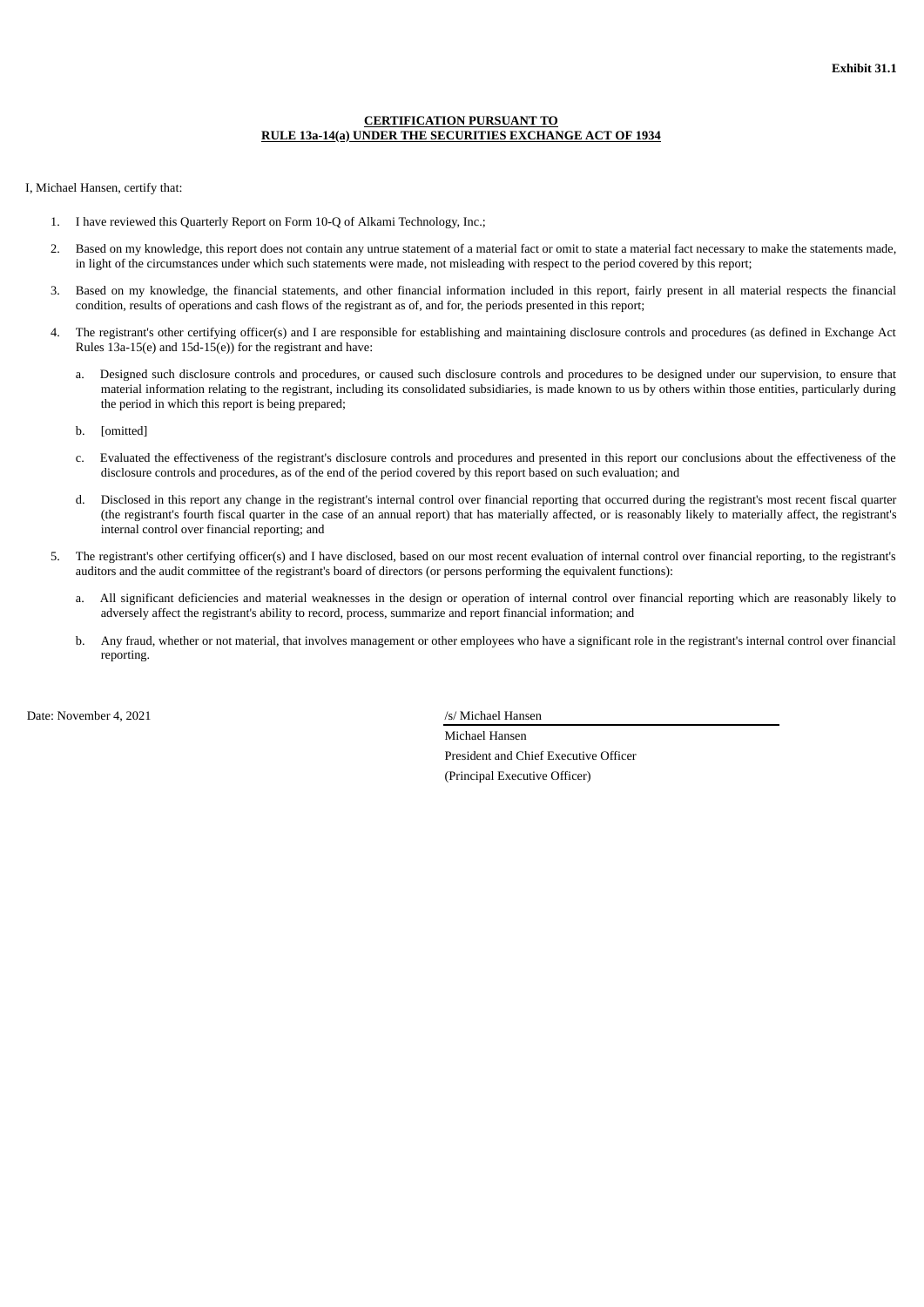# **CERTIFICATION PURSUANT TO RULE 13a-14(a) UNDER THE SECURITIES EXCHANGE ACT OF 1934**

<span id="page-35-0"></span>I, W. Bryan Hill, certify that:

- 1. I have reviewed this Quarterly Report on Form 10-Q of Alkami Technology, Inc.;
- 2. Based on my knowledge, this report does not contain any untrue statement of a material fact or omit to state a material fact necessary to make the statements made, in light of the circumstances under which such statements were made, not misleading with respect to the period covered by this report;
- 3. Based on my knowledge, the financial statements, and other financial information included in this report, fairly present in all material respects the financial condition, results of operations and cash flows of the registrant as of, and for, the periods presented in this report;
- 4. The registrant's other certifying officer(s) and I are responsible for establishing and maintaining disclosure controls and procedures (as defined in Exchange Act Rules 13a-15(e) and 15d-15(e)) for the registrant and have:
	- a. Designed such disclosure controls and procedures, or caused such disclosure controls and procedures to be designed under our supervision, to ensure that material information relating to the registrant, including its consolidated subsidiaries, is made known to us by others within those entities, particularly during the period in which this report is being prepared;
	- b. [omitted]
	- c. Evaluated the effectiveness of the registrant's disclosure controls and procedures and presented in this report our conclusions about the effectiveness of the disclosure controls and procedures, as of the end of the period covered by this report based on such evaluation; and
	- d. Disclosed in this report any change in the registrant's internal control over financial reporting that occurred during the registrant's most recent fiscal quarter (the registrant's fourth fiscal quarter in the case of an annual report) that has materially affected, or is reasonably likely to materially affect, the registrant's internal control over financial reporting; and

5. The registrant's other certifying officer(s) and I have disclosed, based on our most recent evaluation of internal control over financial reporting, to the registrant's auditors and the audit committee of the registrant's board of directors (or persons performing the equivalent functions):

- All significant deficiencies and material weaknesses in the design or operation of internal control over financial reporting which are reasonably likely to adversely affect the registrant's ability to record, process, summarize and report financial information; and
- b. Any fraud, whether or not material, that involves management or other employees who have a significant role in the registrant's internal control over financial reporting.

Date: November 4, 2021 /s/ W. Bryan Hill

W. Bryan Hill

Chief Financial Officer (Principal Financial Officer)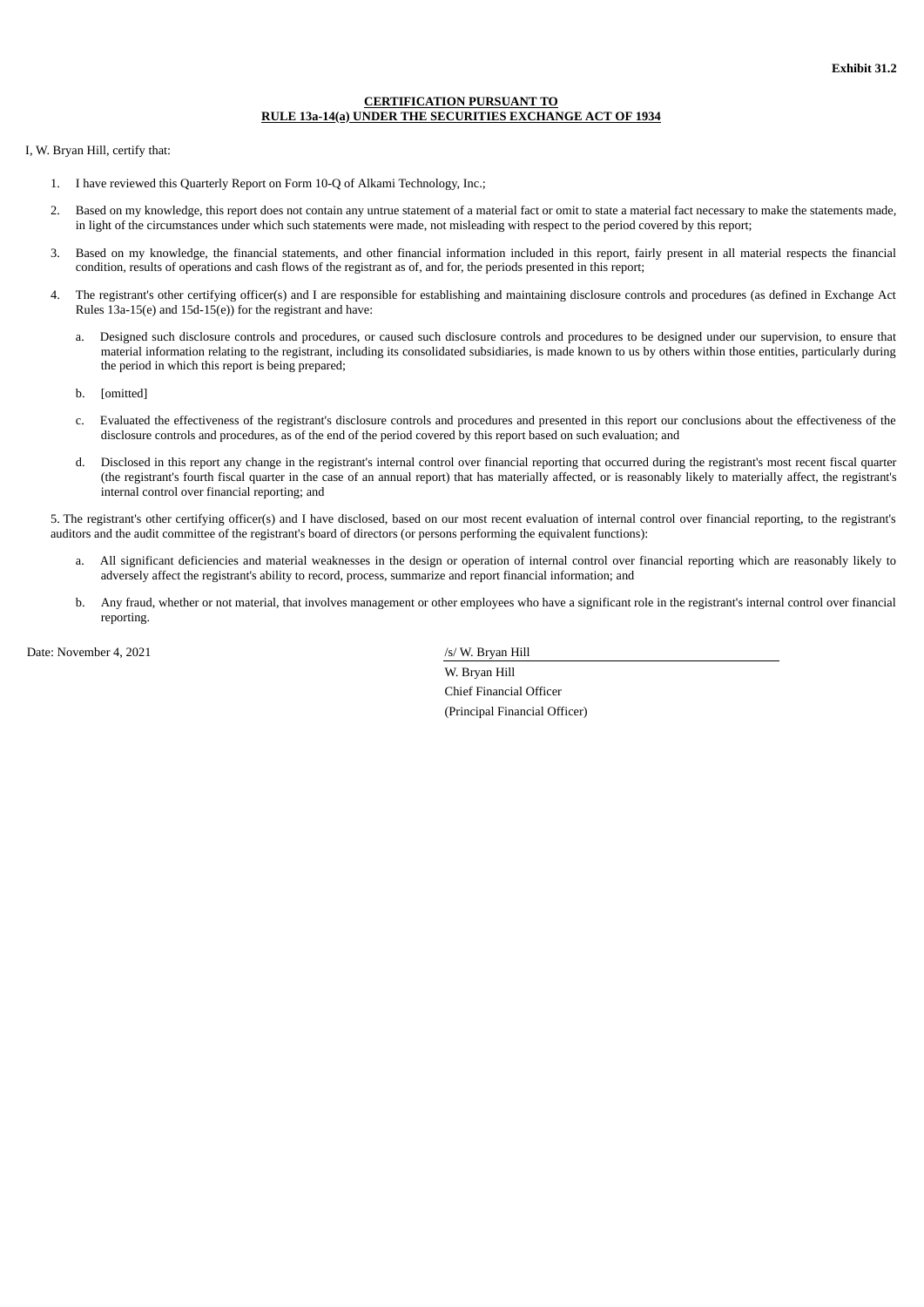# **CERTIFICATION PURSUANT TO 18 U.S.C. SECTION 1350**

<span id="page-36-0"></span>In connection with the Quarterly Report of Alkami Technology, Inc. (the "Company") on Form 10-Q for the quarterly period ending September 30, 2021 as filed with the Securities and Exchange Commission on the date hereof (the "Report"), I certify, pursuant to 18 U.S.C. § 1350, as adopted pursuant to § 906 of the Sarbanes-Oxley Act of 2002, that, to my knowledge:

- 1. The Report fully complies with the requirements of section 13(a) or 15(d) of the Securities Exchange Act of 1934; and
- 2. The information contained in the Report fairly presents, in all material respects, the financial condition and results of operations of the Company.

Date: November 4, 2021 /s/ Michael Hansen

Michael Hansen

President and Chief Executive Officer (Principal Executive Officer)